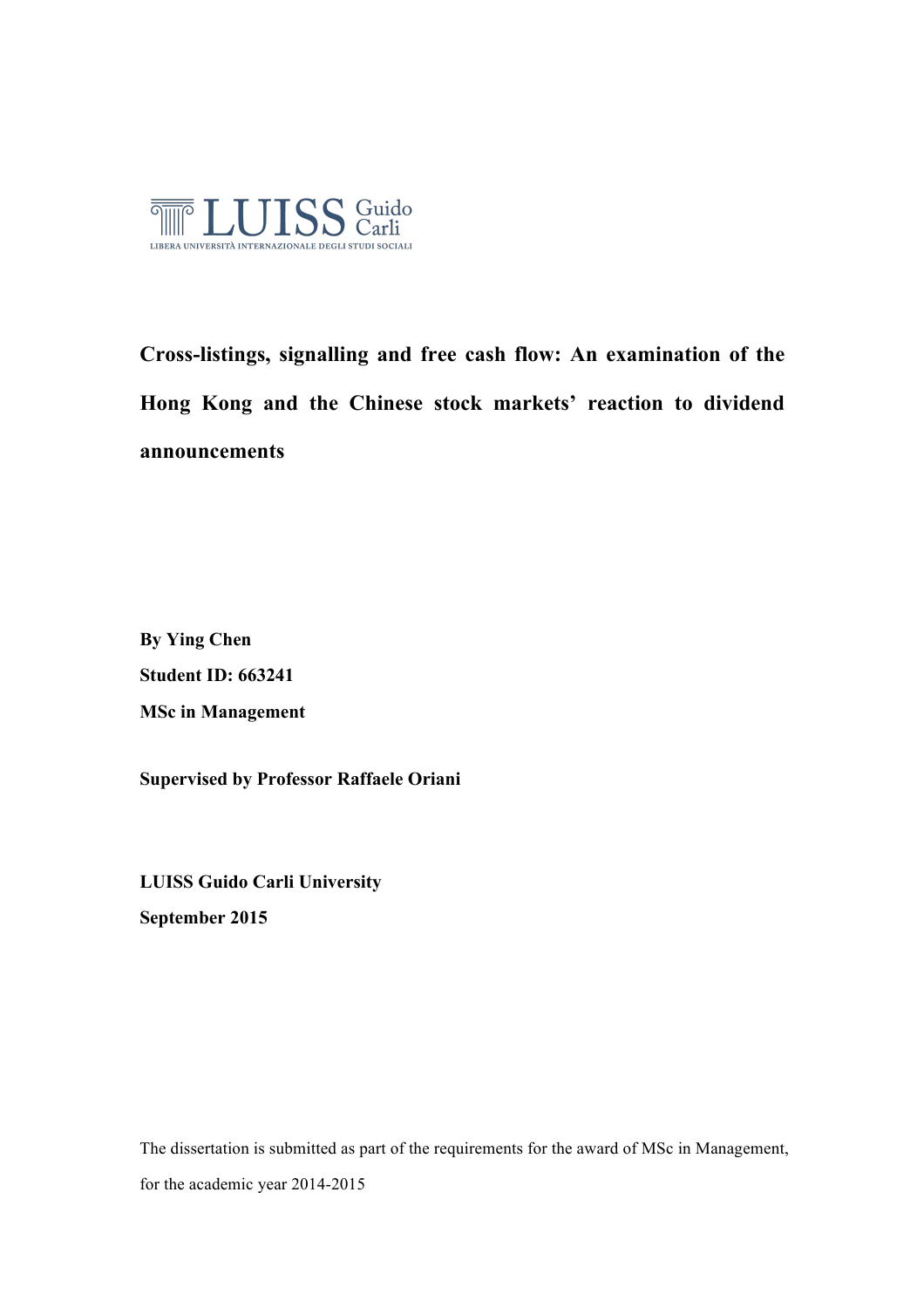## **Abstract**

The main purpose of this paper is to investigate the stock prices surrounding cash dividend announcements for Chinese firms cross-listed in the A-shares market and the Hong Kong stock exchange. The significant market reaction to cash dividend change announcements from 2009-2013 favours the signalling theory of cash dividends and the relatively greater market reaction to firms with less investment opportunities lends support to the free cash flow hypothesis. In particular, this paper tests the bonding hypothesis by comparing market reactions in the A-shares and the H-shares markets. The result suggests that the bonding effect is not significant in the H-share market. Additionally, the magnitude of cash dividend changes has a strong association with cumulative abnormal returns in both markets.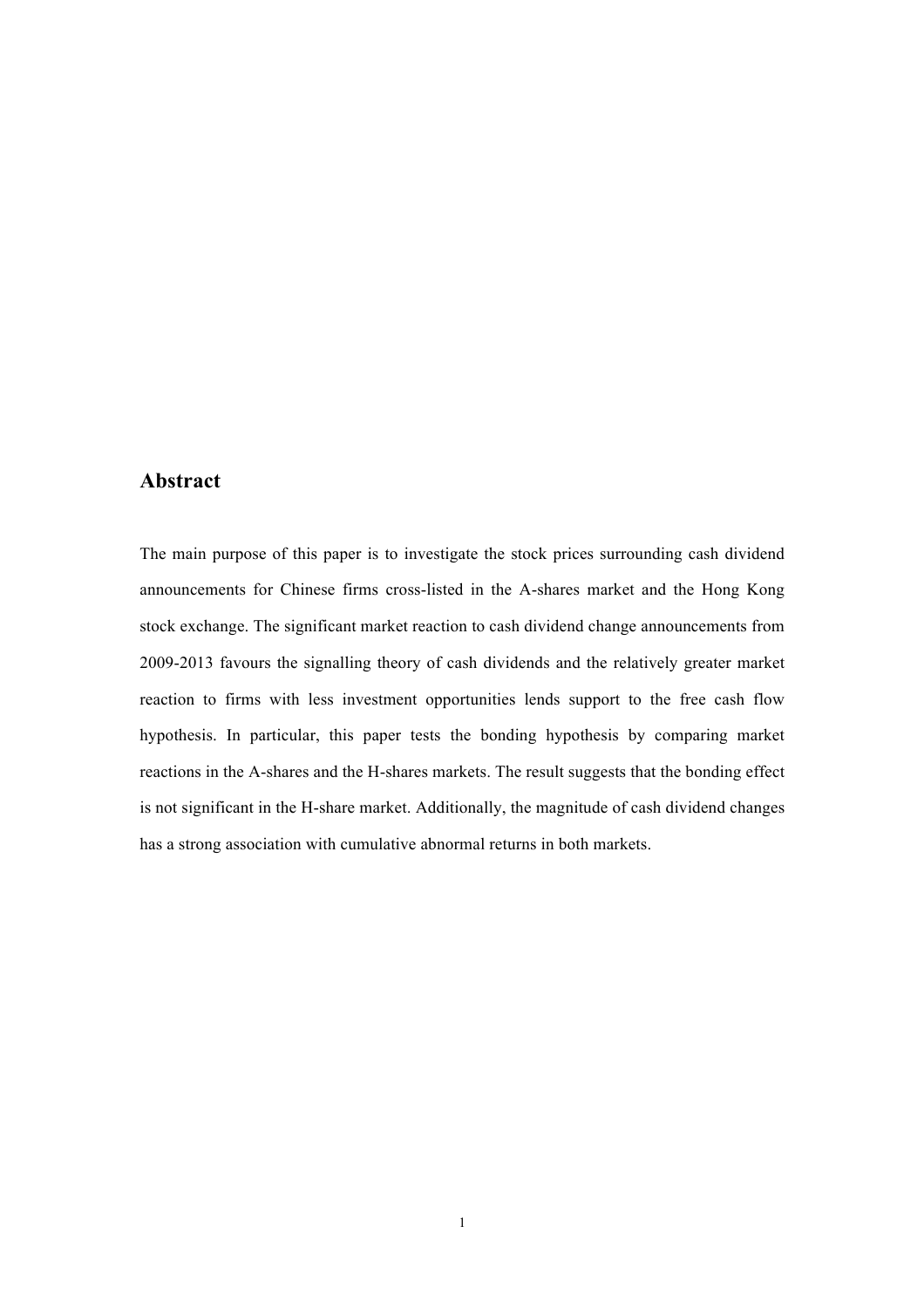## **Executive Summary**

In the relatively young Chinese stock market, many restrictions exist which causes several problems. Hong Kong, the Special Administrative Region of China, has a much more open market and a high-quality legal framework. Since the 1990's, foreign listings have been a popular way of Chinese firms to raise capital and SEHK becomes an appealing exchange for firms to meet the international standards. There are currently 171 Chinese firms listed in the SEHK main board with a total market capitalization of 4797.9 billion HK dollars.

Cross-listing shares in the SEHK and China A-shares market (SHSE and SZSE) has a great impact on corporate dividend policy. Cash dividend announcements provide important information to investors about firms' operation and corporate governance. Severe asymmetric information problems and the high proportion of non-tradable shares largely held by the government make China a good research target. Therefore, in this study, the sample consists of 381 cash divided change announcements during the period of 2009 to 2013 from 51 companies cross-listed in the A-shares market and the SEHK. To examine the information content of cash dividend and the relationship between dividend policy and the agency conflict as well as the potential impact of cross-listing on the market reactions, the event study methodology is applied and the adjusted market tool is used to generate abnormal returns.

In the investigation, cash dividends in these cross-listed companies do convey information about firms' prospects and the stock markets all respond efficiently to the cash dividend announcements. Using Tobin's Q to divide firms into two groups with different degrees of agency problems, this study reveals that for dividend change announcements from firms with larger free cash flow problems, the price changes are of greater magnitude but with a faster correcting attempt in the post-event days. This short-term behaviour of the prices provides consistent evidence of the free cash flow hypothesis although the potential long-term effect could be insignificant. In addition, the comparison of CARs (cumulative abnormal return) between the two stock markets does not generate a strong evidence to support the bonding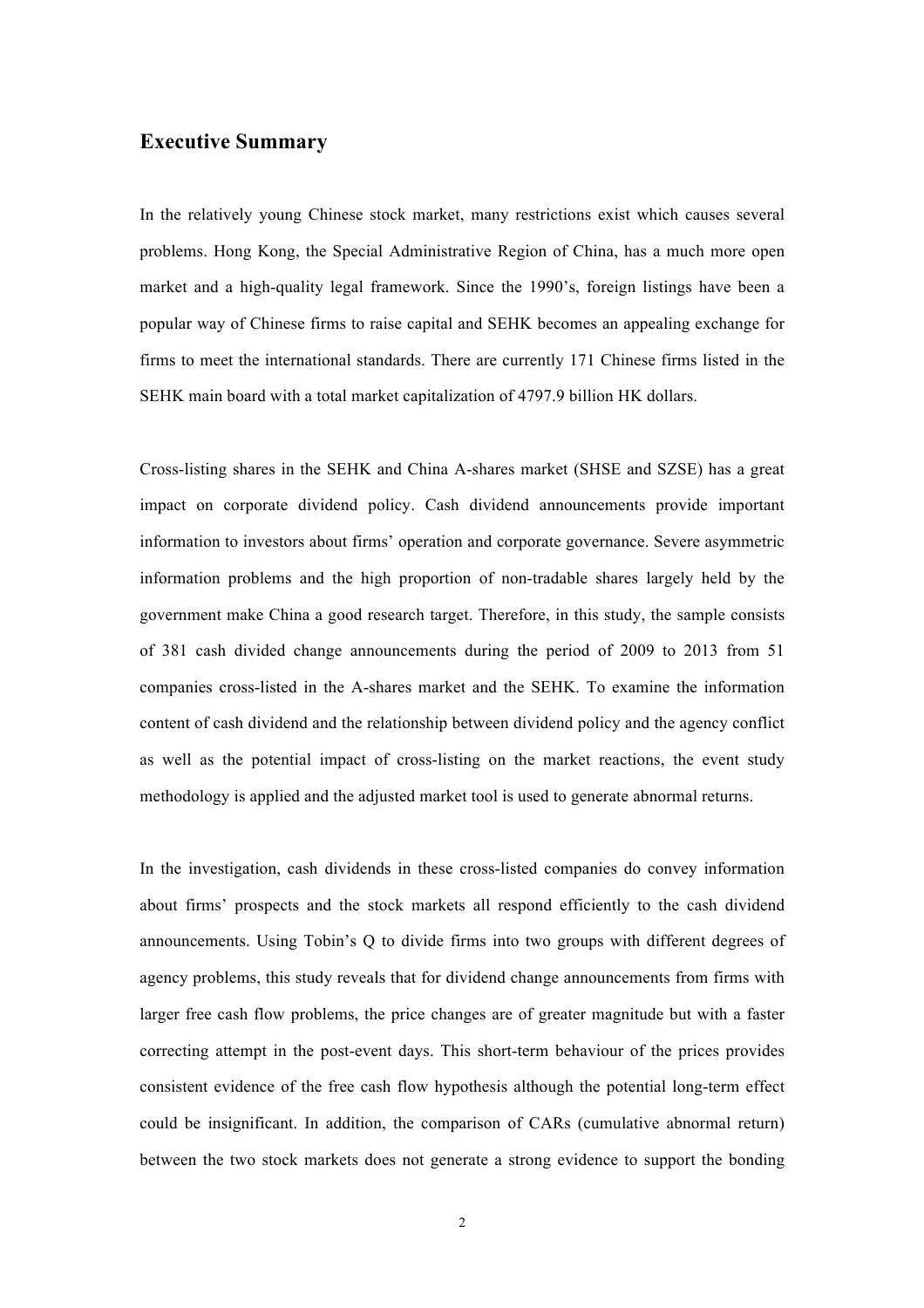hypothesis. Although there is larger proportion of institutional investors and foreign investors in the H-shares market, the market reaction to cash dividend change announcements is not dissimilar in the two markets. The proposed enhanced corporate governance by cross-listings appears to have no impact on the investment behaviour of investors in the H-shares market.

The results presented in this paper offer several suggestions for different market participants. Investors especially QFIIs who can invest in A shares can take advantage of significant abnormal returns surrounding dividend announcement dates but on the other hand, short selling is completely restricted in China thus making wise investment strategies is highly important. Also, because dividends can serve as a constraint mechanism of agency costs in both China and Hong Kong markets, firms should strike a balance between paying cash to shareholders and retaining resources and improve corporate governance to reduce agency costs arising from the more decision-making autonomy managers enjoy after the SOE reform. Furthermore, the outcomes of this study have practical implication for the regulators to implement further economic reforms and make decisions of provisions for cash dividends to protect the interests of shareholders.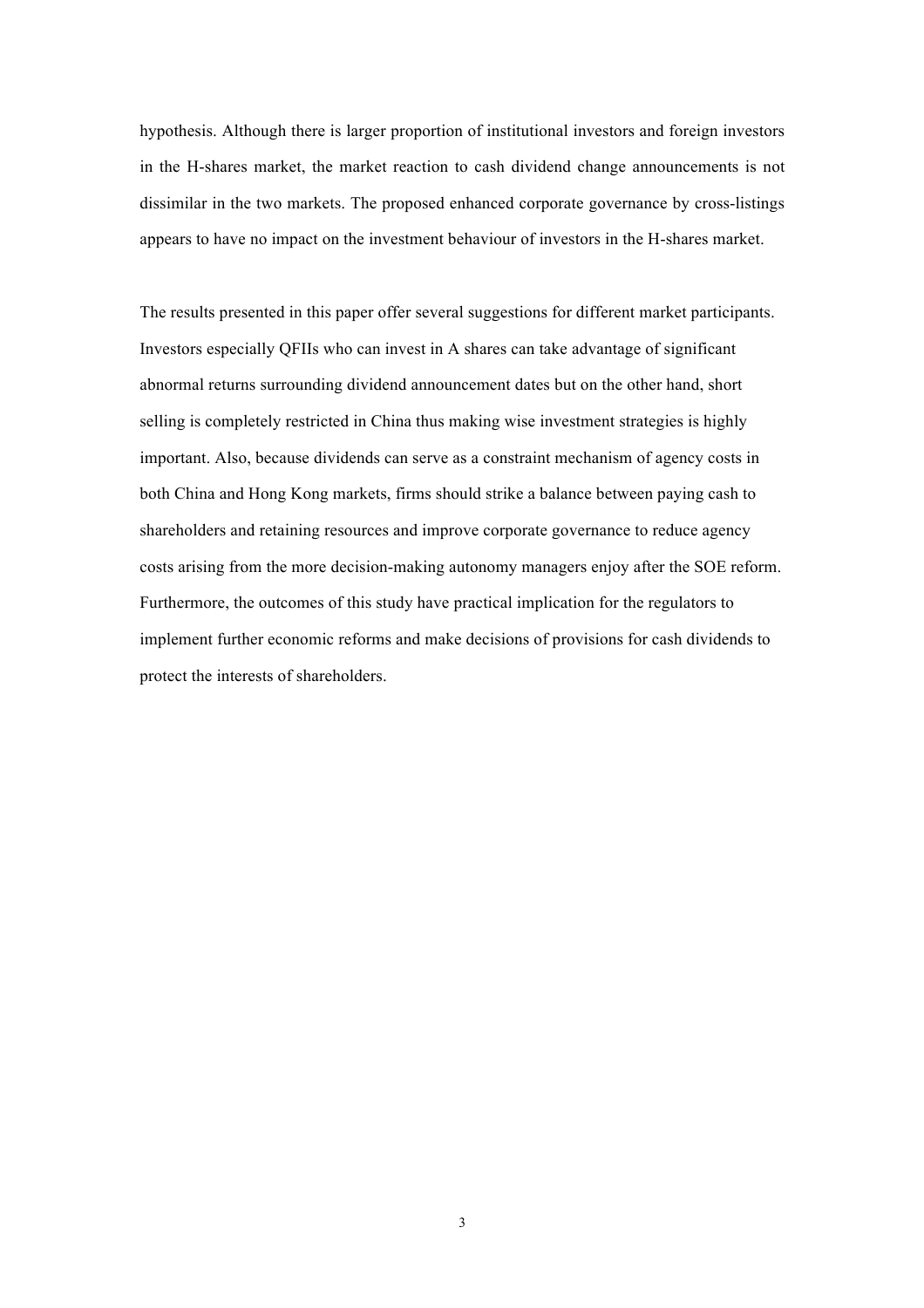## **Table of Contents**

| 4.3 Cross-Listing and Announcement effects of Cash Dividend Changes34 |  |
|-----------------------------------------------------------------------|--|
|                                                                       |  |
|                                                                       |  |
|                                                                       |  |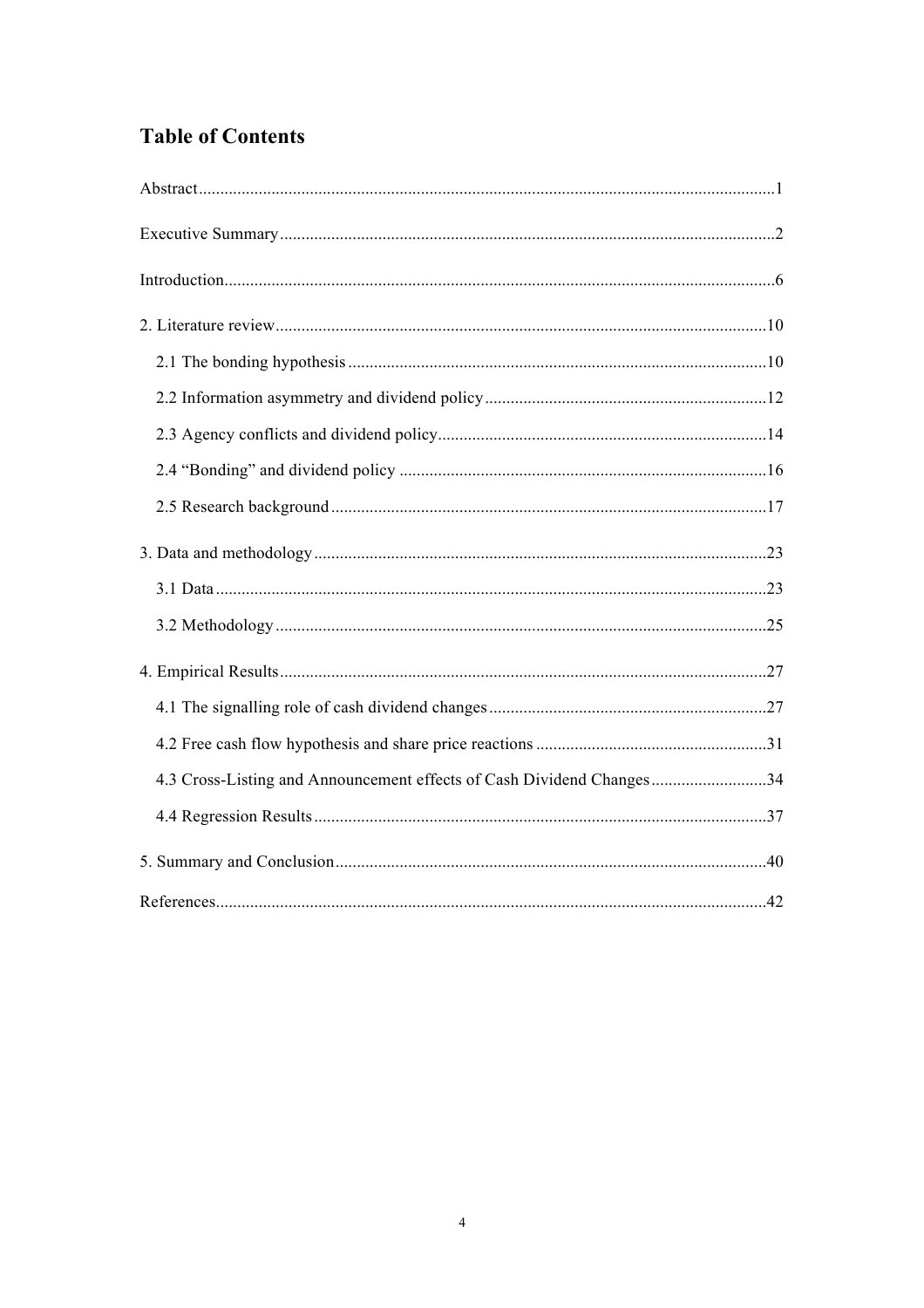# **Figures**

| Figure 1 Expansion of Hong Kong, Shanghai and Shenzhen stock exchanges, 2003-2013 18        |
|---------------------------------------------------------------------------------------------|
| Figure 2 Structure of investors-a comparison between China and US/Europe (2010)21           |
|                                                                                             |
| Figure 4 Cumulative abnormal returns around the dividend announcement days                  |
| Figure 5 Performance comparison for two groups of firms with different Tobin's Q in the two |
|                                                                                             |

## **Tables**

| Table 3 Differences of CARs (cumulative abnormal returns) between dividend increase and   |
|-------------------------------------------------------------------------------------------|
|                                                                                           |
| Table 4 Performance measures of three event windows surrounding dividend announcement     |
|                                                                                           |
| Table 5 Differences of CARs (cumulative abnormal returns) between the A-shares market and |
|                                                                                           |
| Table 6 Regression analysis of cumulative abnormal returns on dividend change             |
|                                                                                           |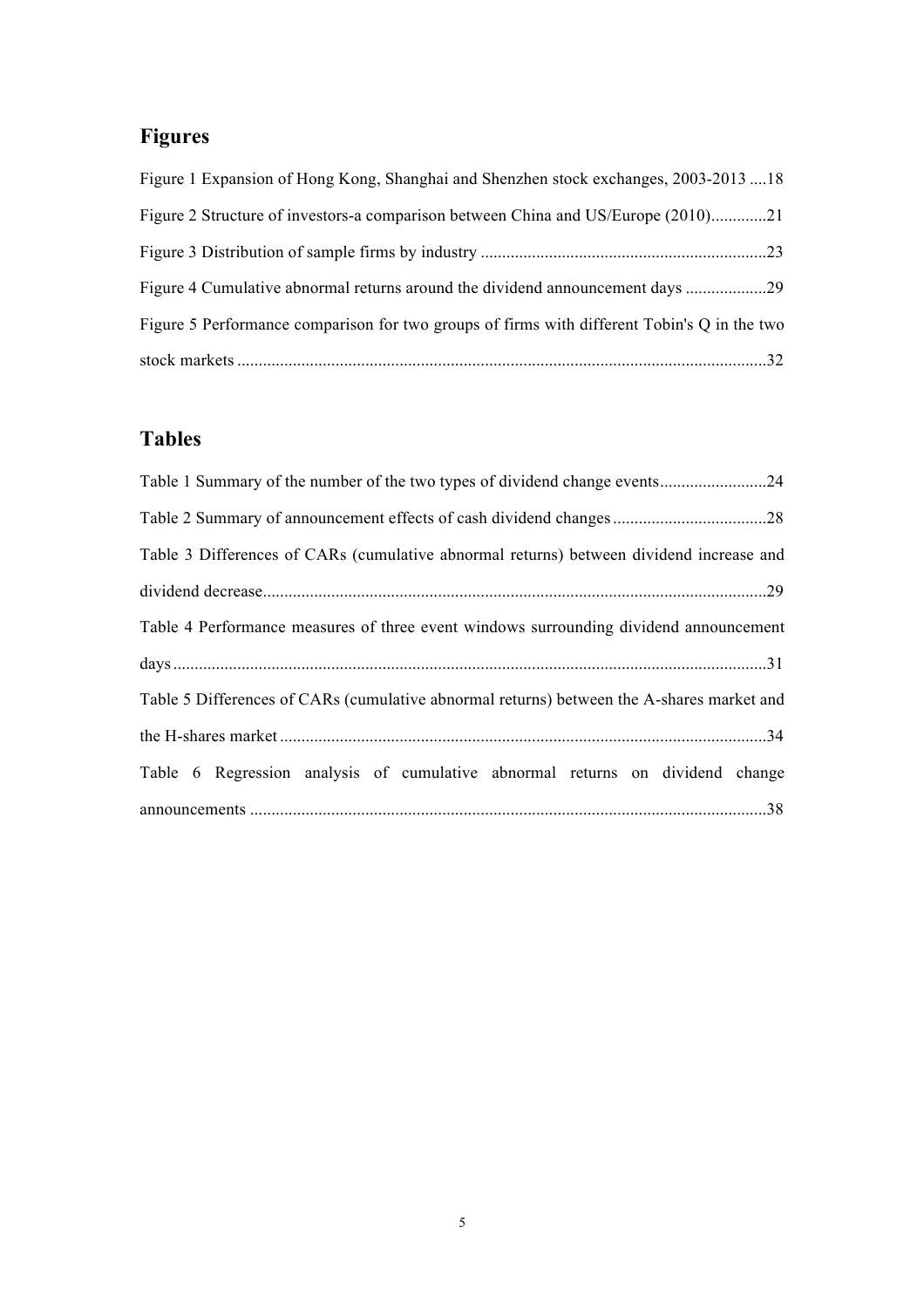## **Introduction**

Corporate dividend policy is among the most important financial management decisions of listed companies. Paying cash dividends is a useful way to avoid overinvestment in low NPV projects and misuse of excess cash by managers for their own benefits (Jensen, 1986). Growth opportunities influence dividend policy in a different way as companies with greater growth opportunities tend to pay lower or no dividends because the funds are retained by companies to be used in profitable projects (Mitton, 2004). For firms with less growth opportunities, paying low or no dividends is associated with more severe agency conflicts since managers use free cash flows to overinvest in poor projects instead of distributing them to shareholders, which is more value-maximizing.

In a perfect capital market, dividend policy does not affect firm's value (Modigliani, Miller, 1961). However, An ideal market hardly exists in reality and market frictions are normal. Due to asymmetric information and imperfect market, dividend announcements become an effective tool to signal internal information of listed firms (Miller and Rock, 1985). Unexpected changes in dividends are tied to share price changes in the corresponding directions because they contain information about alterations in management's anticipation of a firm's earnings prospects while the investors do not possess the knowledge about firm's future earnings (Bhattacharya, 1979).

Cross listing is a corporate strategic decision to list a firm's common shares on a stock exchange, which is different from its primary stock exchange. There is an increasing amount of researches showing that cross listing shares in a stock market applying more stringent governance-related and disclosure requirements can help firms to improve the investor protection environment and corporate governance (La Porta et al., 1998). Consequently, cross listing has become one of the means of mitigating potential agency conflicts because it makes firms subject themselves to greater scrutiny by foreign shareholders and regulators. This potential for cross-listing to enhance manager's shareholder focus is termed "bonding" (Stulz,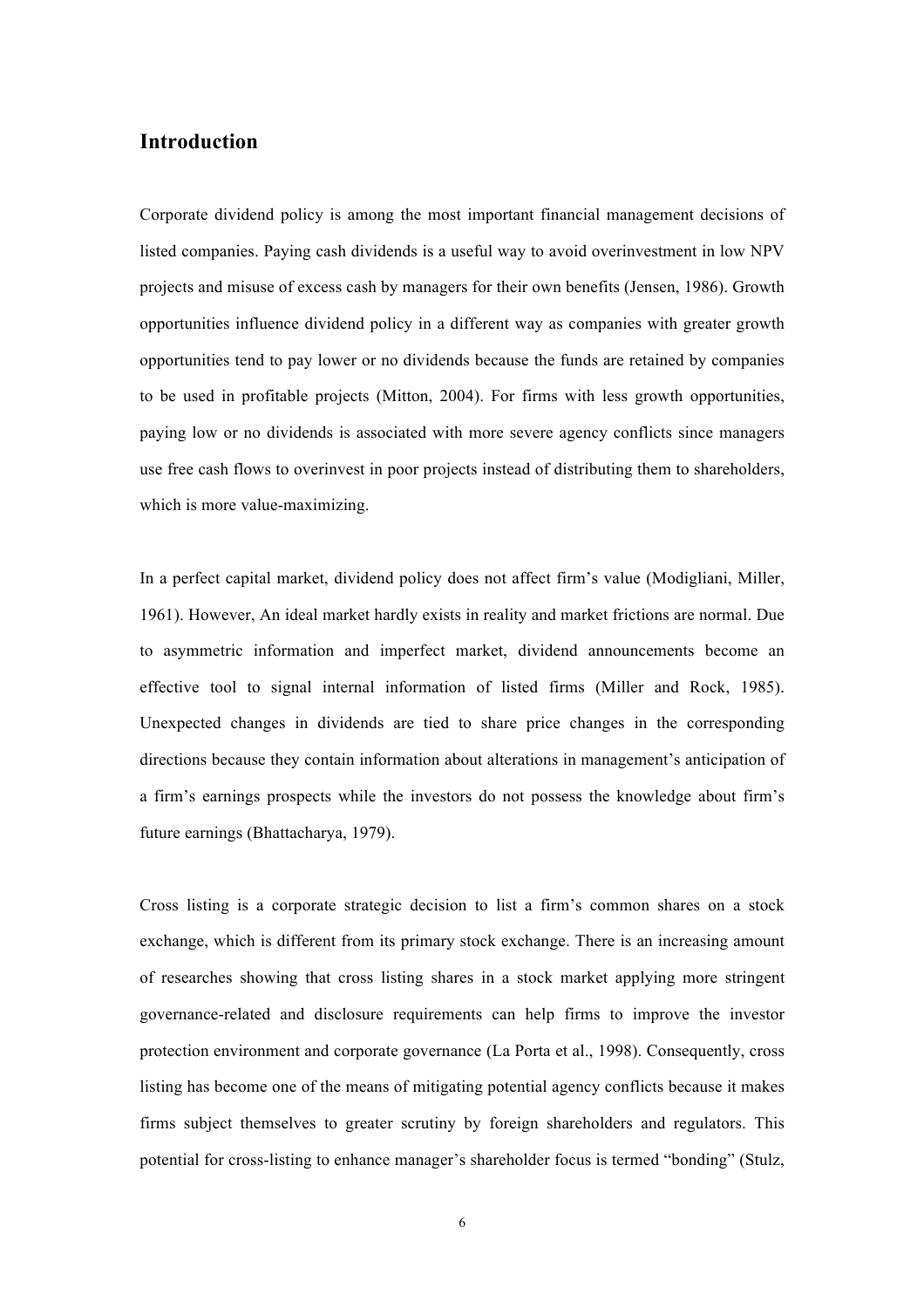1999; Coffee, 1999, 2002).

The dividend-signalling hypothesis has been tested and supported by several researches (e.g., Aharony J, and I. Swart, 1980). Nonetheless, most of the research results are obtained from developed countries, especially the US and European markets, which have the semi-strong form efficiency, but the capital markets in China exhibit different regulations and shareholder structures. Additionally, Chinese firms are less inclined to pay out and cash dividends are not stable. Therefore, the signalling theory may not apply to the China stock market. On the other hand, because Chinese firms tend to disclose only partial or even prejudiced information, asymmetric information is an exceptionally serious problem in China and the exchange share manipulation and insider trading are prevalent (Paresh K and Zheng, 2011), which then provides an opportunity to investigate whether the market reacts correspondingly different to cash dividend changes.

The majority of shares in publicly traded firms are state-owned controlling shares in China, thus government agencies take decisions regarding governance intervention (Branstetter, 2007). After the enterprise reforms started in the early 1980s, state-owned enterprises managers have been delegated more decision-making rights. This gave them more real authority and, as a result, the managers have stronger incentives to use their newly acquired power in their private interests (Xu et al., 2005). Under such circumstances, it can be predicted that the free cash flow hypothesis has the potential to explain the stock market reaction regarding dividend changes announcements in China.

Firm-level corporate governance has a significant impact on firms' performance and valuation in countries with weaker shareholder protection and less efficient judiciary (Klapper et al. 2002). It is known that investor protection in China is weaker than that in other markets. When investor protection is weak in the home (i.e., Chinese) market, cross-listing of shares may be of greater benefit to shareholders (Zhou et al., 2011). Through cross-listing of shares, there is an enhanced chance that managers will better serve shareholder's interests due to the enhanced scrutiny by shareholders and regulatory bodies. Therefore, the phenomenon of the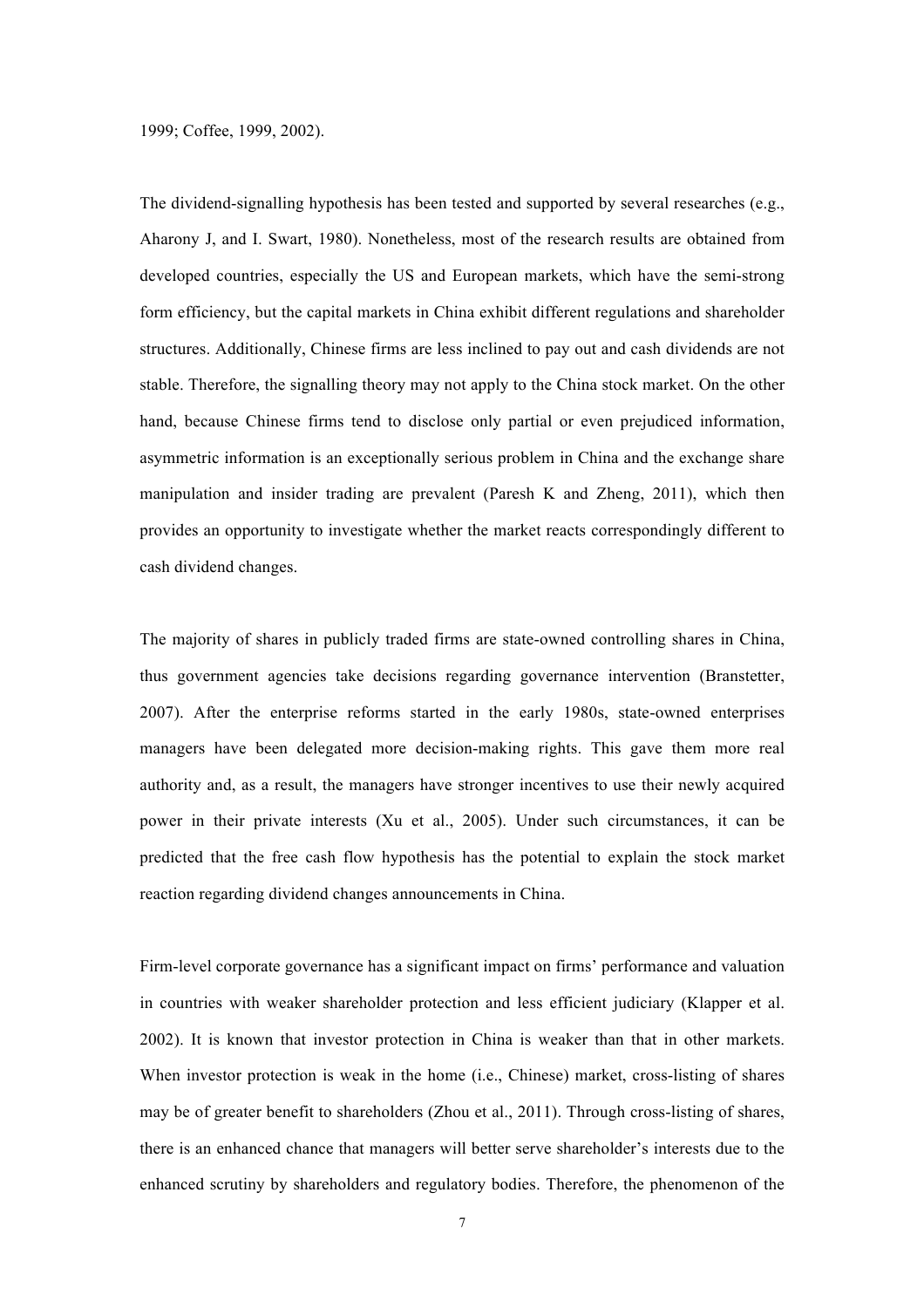foreign market responding more to dividend change announcements than the home market would do is expected.

Most of the researches on corporate dividend policy and cross-listing focus on the respective effects of these two corporate decisions on corporate governance. Very few studies have looked into the relationship between the role of dividends, a tool to signal firms' prospects and reduce the free cash flow problem, and possible enhanced corporate governance due to cross-listed shares outside the local market. Therefore, using a sample of Chinese companies listed both in A share market and H share market, this study assesses the potential effect of cross-listing on the signalling role of dividends and the relationship between free cash flow and corporate dividend policy. More specifically, this study seeks to answer the following related questions.

First, do the China stock market and Hong Kong market display the same features as developed markets and does an announcement effect on cash dividend changes exist?

Second, do the two markets react more to cash dividend changes announcements for firms with less growth opportunities than for those with more growth opportunities?

Third, does cross listing shares in H share market improve firm's corporate governance in a way of reducing overinvestments in poor projects and the market recognizes this improvement by taking corresponding trading actions around and on the dividend announcement dates?

Fourth, among the factors (percentage of dividend changes, firm size, Tobin's Q, profitability, and leverage) affecting investors' reactions to cash dividends changes, which factor has a larger effect in the H-share market compared to the A-share market?

The analysis to answer the above questions is conducted on a large sample of dividend announcements over the 2009-2013 period and is based on an event study and a regression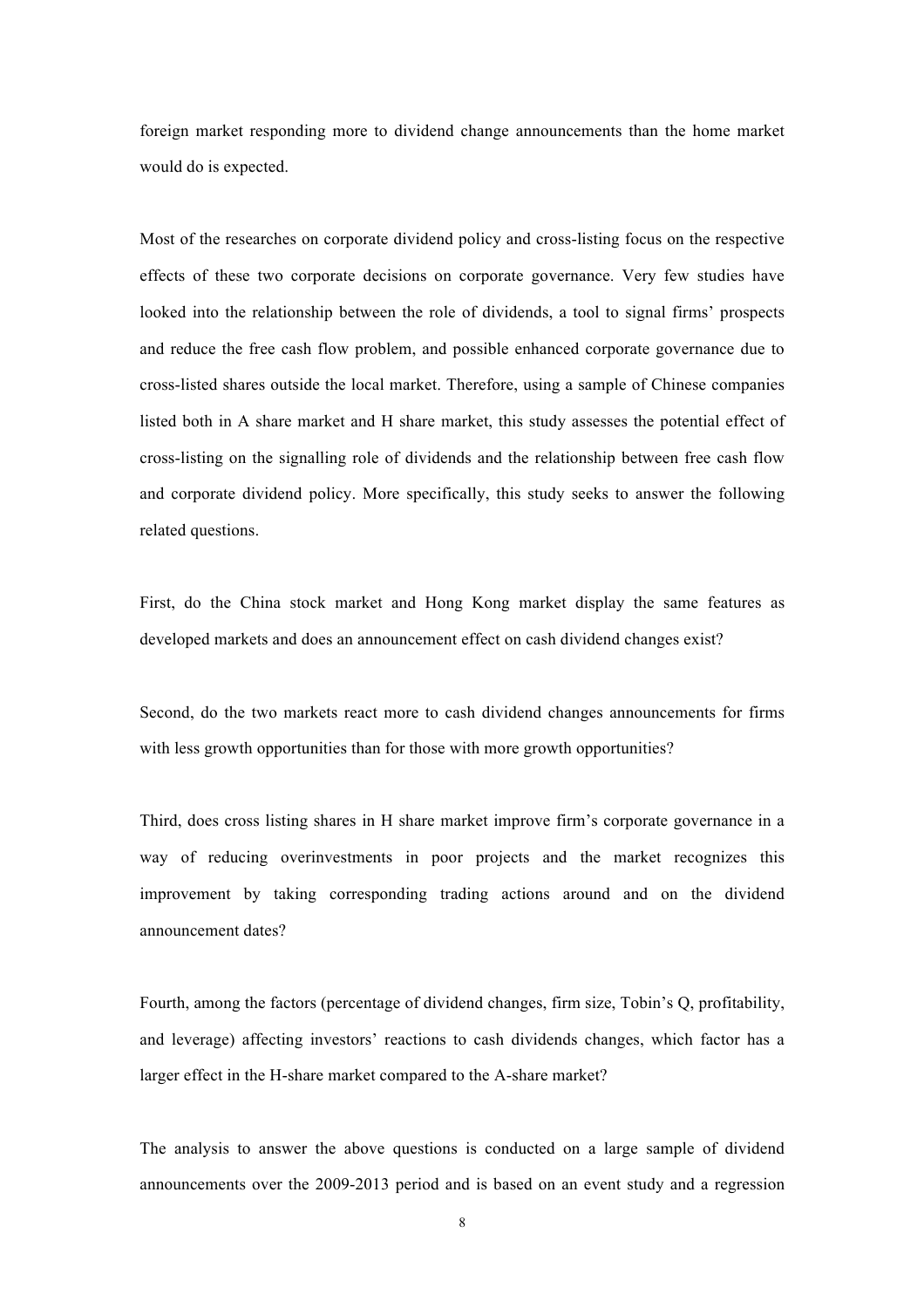model. The paper is organized as follows. The relevant studies on the sigalling role of dividends, the free cash flow hypothesis and cross listing as well as the background of the Chinese stock markets and shareholder structure will be discussed in Chapter 2. Chapter 3 sketches out the data sources and the methodology employed in this study. The empirical results for each point discussed are presented in Chapter 4. Chapter 5 is the summary and limitation of this study and suggestions for future research directions.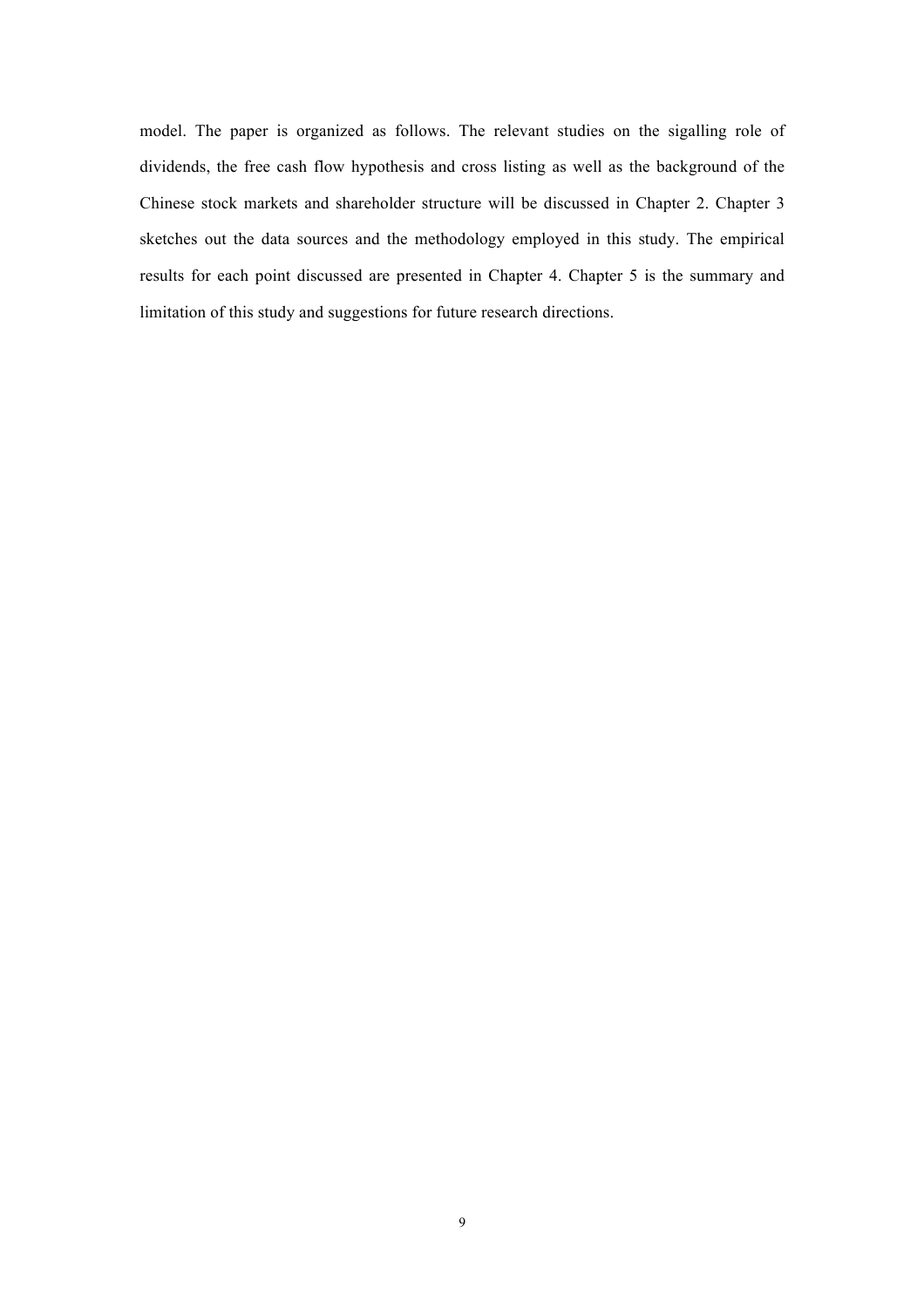## **2. Literature review**

### **2.1 The bonding hypothesis**

The earliest theoretical development of cross-listing were driven by asset pricing models. From global visions, globalization of securities allows companies to have a global shareholders base and leads to a lower cost of equity capital and higher equilibrium valuation (Stapleton and Subrahmanyam, 1977). There are many studies that show that firms tie themselves to a stronger governance regime by cross listing and thereby improving corporate governance practices. According to the bonding hypothesis (La Porta et al., 1998), listing in a better exchange decreases chance of managers using their control for self-interests, which sequentially lowers agency conflicts and the cost of capital.

Stulz and Coffee first proposed the bonding hypothesis, instead of the market segmentation hypothesis, Stulz (1999) explained international cross-listings by focusing on information problems and agency conflicts. The essential concept was that when a firm could reliably commit to a more effective monitoring and to a more constraining force on managers and block shareholders after a foreign listing, this strategic choice is beneficial for firms. Followed Stulz's commentary, Coffee (1999) justified the decision to cross-listed in the US. He accentuated that the U.S. regulatory and legal settings not only expose the listing firms to the enforcement of the Securities and Exchange Commission (SEC), but also directly seek to reduce agency costs and control opportunism.

Empirical studies gave evidences consistent with the bonding hypothesis. For example, Reese and Weisbach (2002) found that companies whose minority shareholders have poor legal protections were more likely to cross-list in the U.S. stock exchange. Doidge et al. (2004) offered other considerations that would guide the cross-listing decision. A firm with more investment opportunities for future growth and limited access to finance whose opportunities in the domestic capital market would be more likely to pursue the overseas market and, by doing so, there are costs of imposing restrictions on the firm's activities to exploit private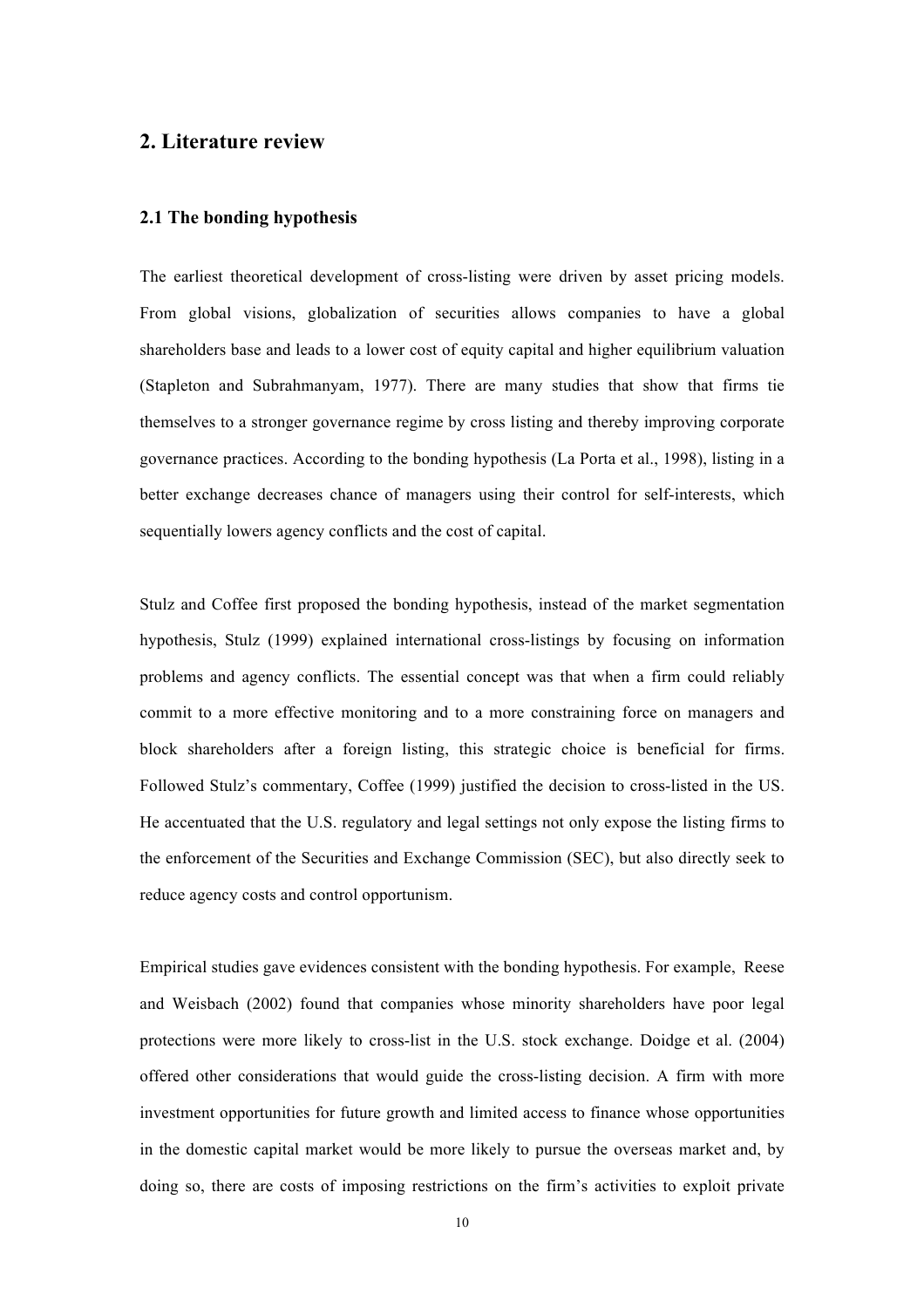benefits of control.

Licht (2003) has however applied contradictory opinions on the bonding hypothesis. He argues that corporate governance self-improvement is not among the reasons why cross-listing is pursued by issuers, and most issuers may actually be avoiding better governance since corporate decisions including cross-listing are made by agents. More recently, Gozzi, Levine and Schmukler (2008) challenged the findings of Doidge et al. (2004) by pointing out that the higher firm value as measured by Tobin's Q for foreign firms cross-listing their shares in the U.S. compared to those for domestic firms do not persist further than one year after the cross-listing event.

In terms of cross listing phenomenon in China, Chinese researchers do not have a consensus on the reasons of cross-listing decisions. Zhou et al. (2011) found that for Chinese companies listed in the SEHK, the main motivation is to get financing and brand effects rather than gaining competitive advantage via improved corporate governance. Pan et al. (2013) Further argues that Chinese ADRs (American Depositary Receipts) displayed better operational performance and superior internal governance than domestic firms and suggests that that the degree of improvement in governance is linked with the firm characteristics and the incentives behind the foreign-listing decision.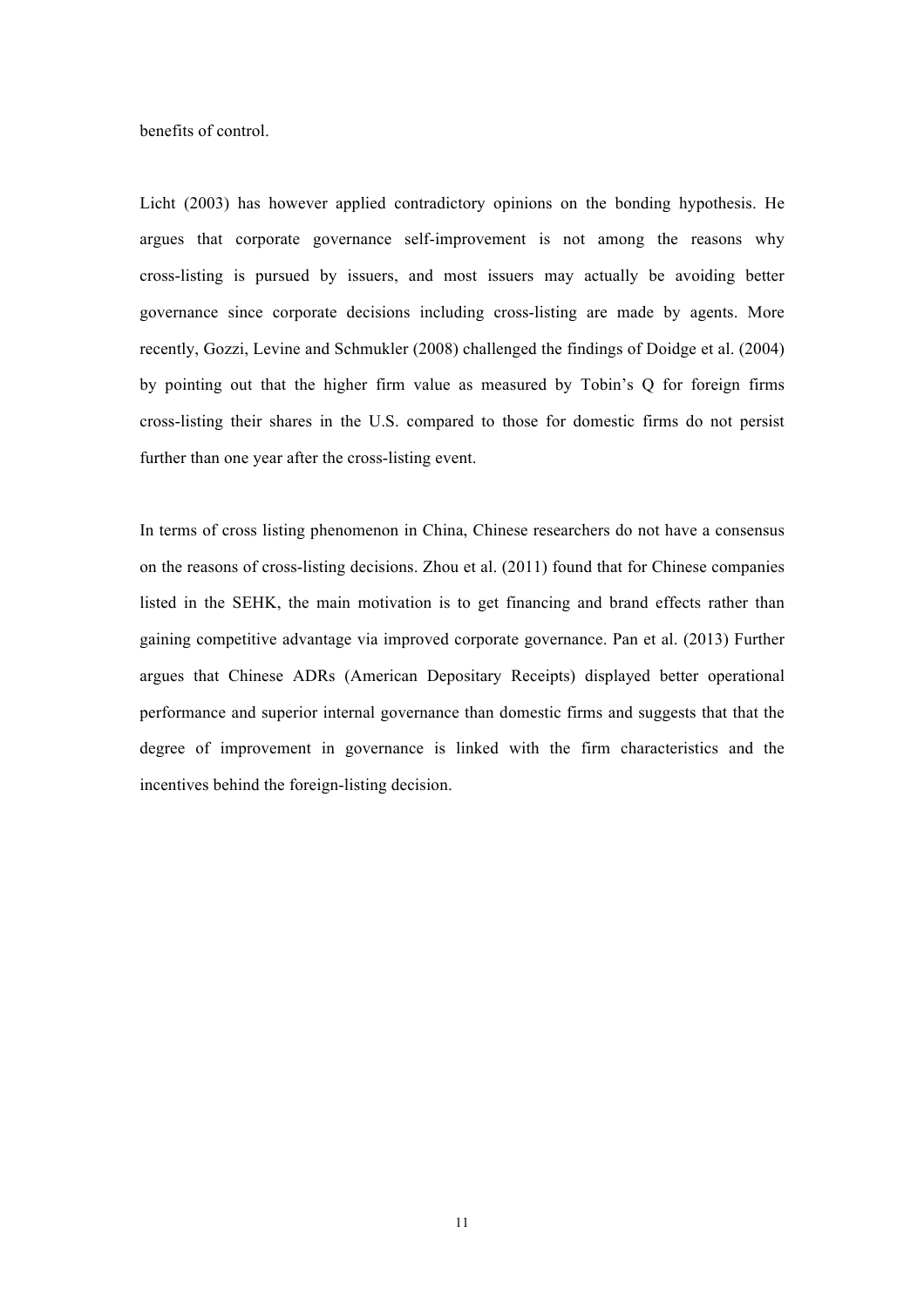#### **2.2 Information asymmetry and dividend policy**

Since Miller and Modigliani (1961) concluded that dividends do not affect firm value under an ideal economy, numerous researchers have been inspired to examine the effects of dividend distribution on firm value based on different market frictions. One of the most important market frictions is information asymmetry. Managers are presumed to know more than investors about the current and future financial condition of the firm. As a result, dividend change announcements can reflect management expectations about firm's future financial status and cash flows (Miller and Rock, 1985).

The above argument is one of the key basis of the so-called "dividend signalling hypothesis" first proposed by Linter (1956), which explains the observed unwillingness of managers to change dividends. More evidently, managers are declined to cut dividends to avoid a significant share price drop caused by adverse signals. After that, there are increasing amounts of literature that investigate the market reaction to dividend announcements by adopting Event Study Methodology (ESM). Petit (1972), demonstrated that positive (negative) abnormal returns are induced by positive (negative) changes in dividend payments. Aharony and Swart (1980) used a dividend expectation model to measure unexpected changes in dividends. Their findings confirmed that quarterly cash dividends provide useful information to the market. Brav et al. (2005) argues that it would be highly expensive for bad firms to stimulate good firms regarding dividend policy. Consequently, a good firm might be able to distinct itself from bad rivals by not cutting its dividends.

Most of the studies examined US data and there are more that looked into European market in recent years, such as Beer (1993) and Fairchild (2010). Empirical analysis of emerging markets, especially Chinese market has been given more attention lately. These studies find contradictory evidence on whether there is a signalling effect of dividend changes in China. Particularly, Chen et al. (2002) illustrates that the signalling role of cash dividends is weak in China because dividends in China vary significantly, which is consistent with the cash dividend irrelevance argument postulated by Modigliani and Miller. Chen et al. (2009) used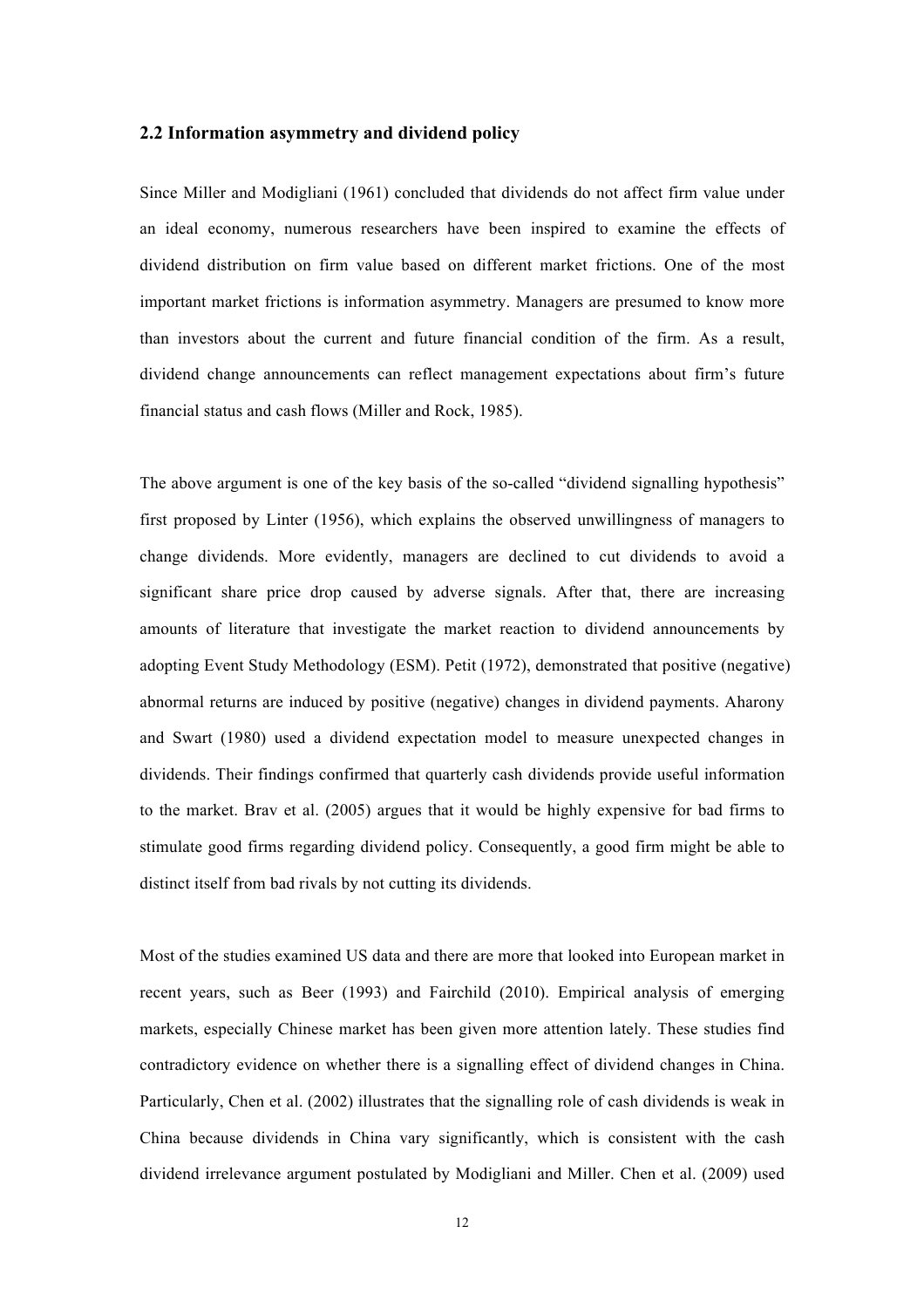the ESM to examine the impact of dividend changes on stock prices and found that for both dividend increases and decreases, share prices go up. Liu (2009) used the same methodology and drew the same conclusion as Chen et al. (2009), which only supports half of the signalling theory.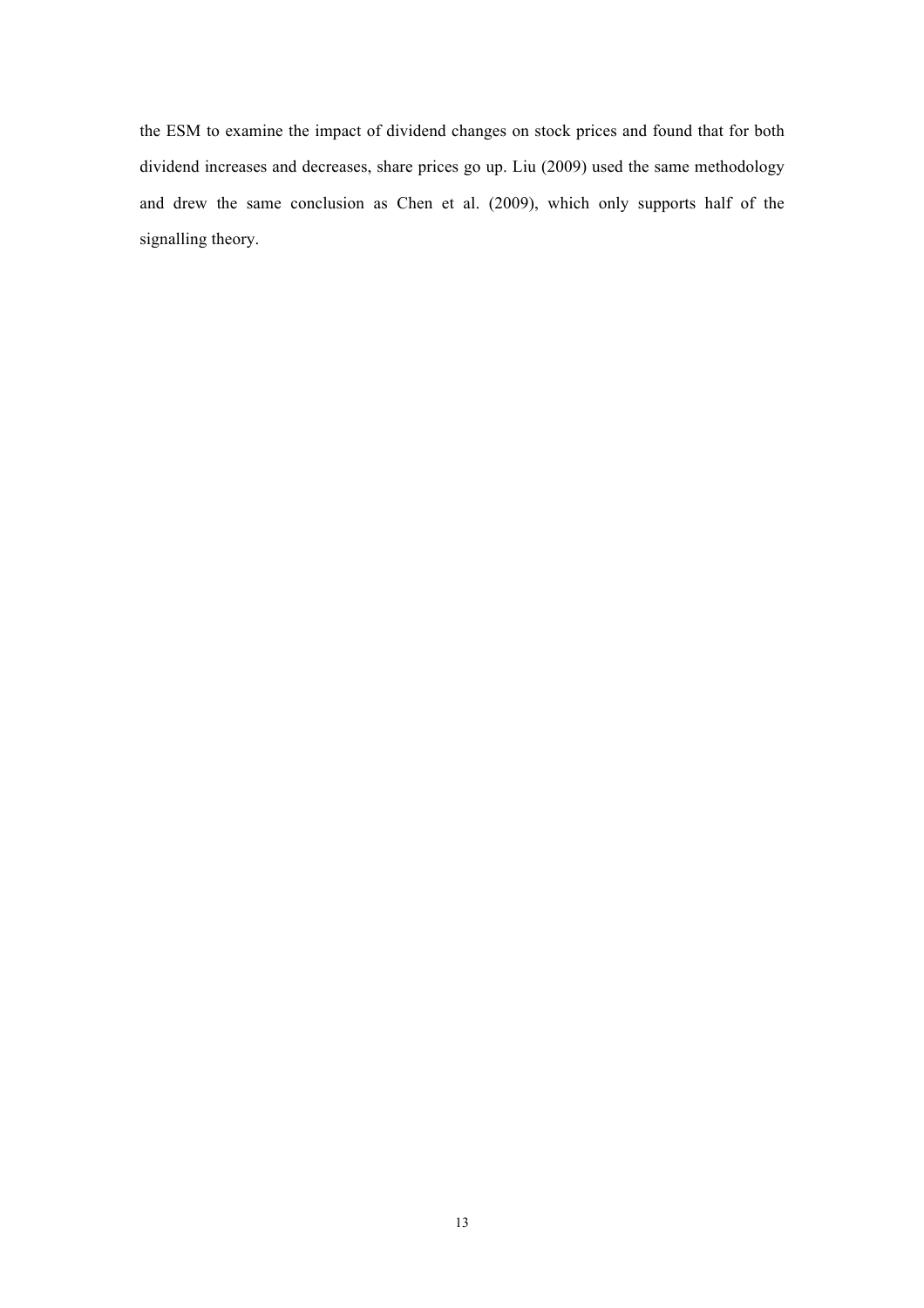## **2.3 Agency conflicts and dividend policy**

Due to the separation of ownership and control, Jensen (1986) proposed the free cash flow hypothesis, demonstrating that the managers are motivated by compensation and other personal benefits and thus, overinvesting free cash flows even though there is a lack of lucrative growth opportunities. He also suggests that one mechanism to reduce the potential agency costs related to excess cash flows is to distribute the free cash flow to shareholders. Easterbrook (1984) also challenges the signaling role of dividends and offers the agency-cost explanation for dividend policy. Dividends may play a significant role in reducing the agency costs of management because dividend pay-outs compel companies to go to equity markets to raise extra capital. The capital markets provide an efficient external monitoring mechanism that reduces the agency problem.

Based on the free cash flow hypothesis, the observed market reaction following dividend changes is supposed to be accordance with a decrease in agency costs. Some empirical studies intend to distinguish between the cash flow information hypothesis and the free cash flow hypothesis by examining the cumulative abnormal returns around dividend announcements. Lang and Litzenberger (1989) divide firms into over-investors and value maximizers on the basis of Tobin's Q, and found that the average return for low Q firms is significantly larger than for high Q firms. This finding confirms that paying more dividends can help ease the overinvestment problem and increase firm value, while a decrease in the dividends brings about the opposite result. On the contrary, the study results of Denis et al., (1994) and Yoon and starks (1995) are consistent with the information hypothesis but do not support for the overinvestment hypothesis, which has not been proved as the predominant explanation for the incremental information content of dividend change announcements.

There are very few studies exploring the relationship between free cash flows and corporate dividend policy for the Chinese market. The researches mainly focus on the factors affecting overinvestment problems and the association between free cash flows and corporate investment policy. The empirical results of Zhong et al., (2013) indicate that state-owned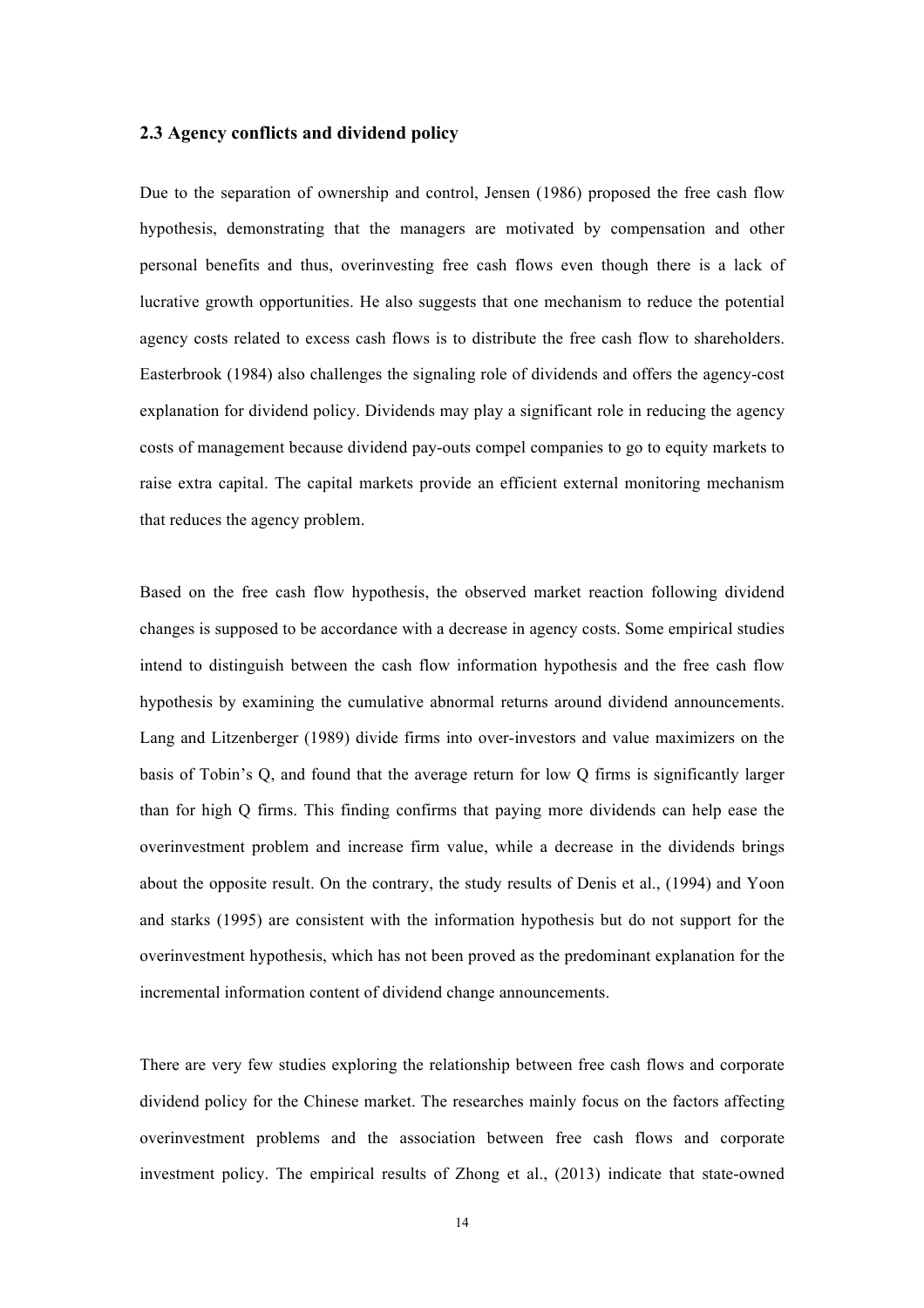enterprises (SOE) tend to overinvest more than non-SOEs which shows that some Chinese firms' have an expropriation behavior of minority shareholders. Knignt et al., (2010) found that the free cash flow hypothesis can explain well the overinvestment problem in China especially for the private sector where the screening and monitoring of enterprises by banks is poor. These findings provide consistent support for the free cash flow hypothesis and a background to further examine dividend announcements effects in China.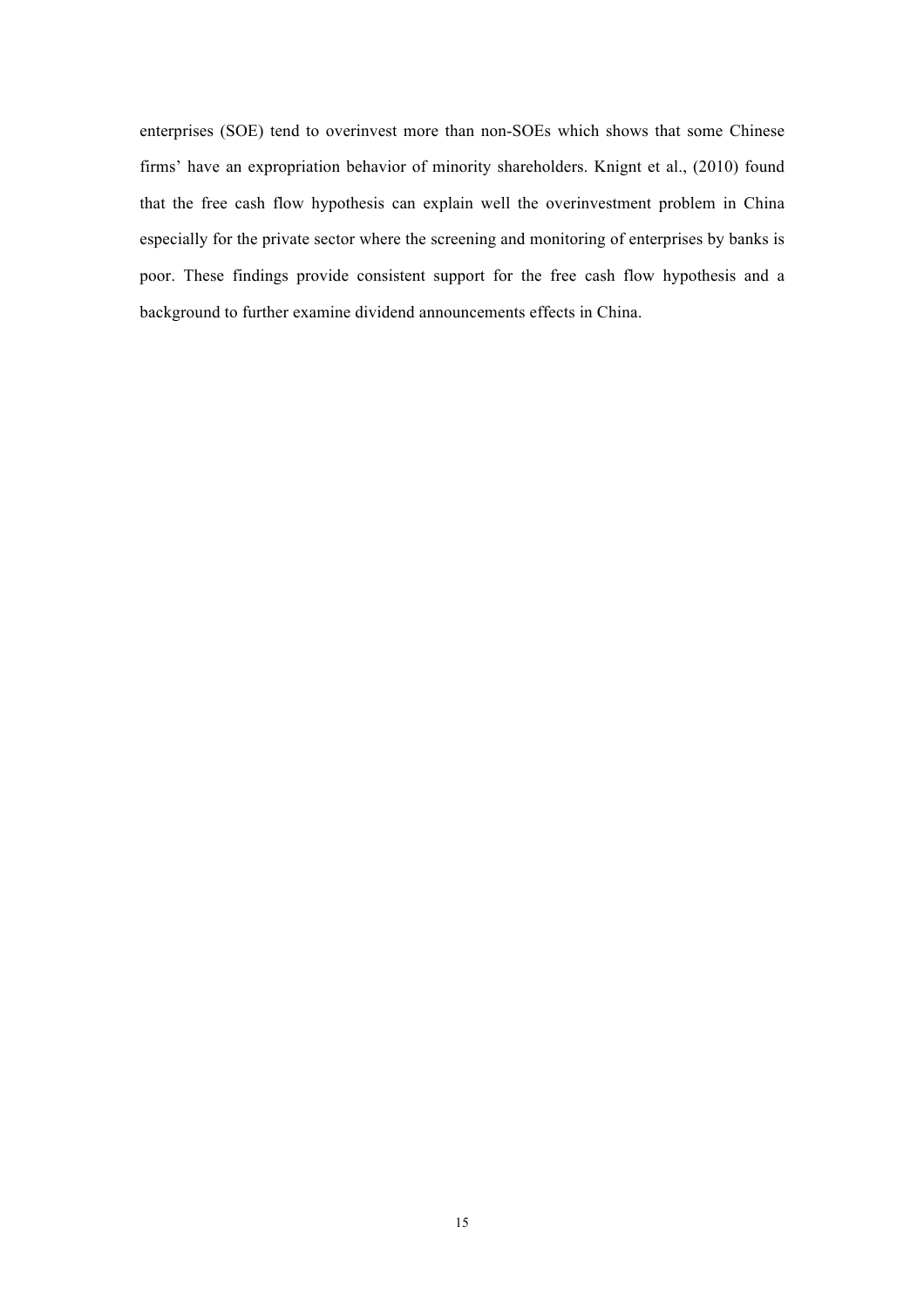## **2.4 "Bonding" and dividend policy**

Taking the bonding hypothesis as the basis, La Porta et al., (2000) presented two agency hypothesis of dividends. First, the outcome hypothesis claims that minority shareholders are able to force companies to disgorge cash under a strong legal protection. Consequently, dividend payout ratios are expected to be higher in countries with better shareholder protection. The outcome hypothesis is also supported by Abdallah and Goergen (2008). Second, dividends are regarded as a substitute for effective legal protection. Therefore, in countries with weaker legal protection of shareholders, dividends payout ratios should be higher because companies try to establish the reputations for good treatment of shareholders through dividend distribution.

However, cross listings in China receive sparse attention as studies on cross-listing and dividend policy are conducted mostly on the developed markets. Chowdhury et al., (2010) states that Chinese cross-listed firms are not only more likely to pay dividends but also perform better governance because foreign markets are comparably more informative and confined than the Chinese markets. This evidence confirms the role of dividends in reducing agency conflicts between managers and shareholders. Cheng et al., (2014) further provided evidence from Chinese markets for the bonding hypothesis. Their result shows that cross-listed companies are less likely to overinvest or misuse free cash flow as they pay more of the free cash flow out as dividends than local-only companies, which suggests that companies that cross-list their shares may have better corporate governance and enhanced shareholder wealth.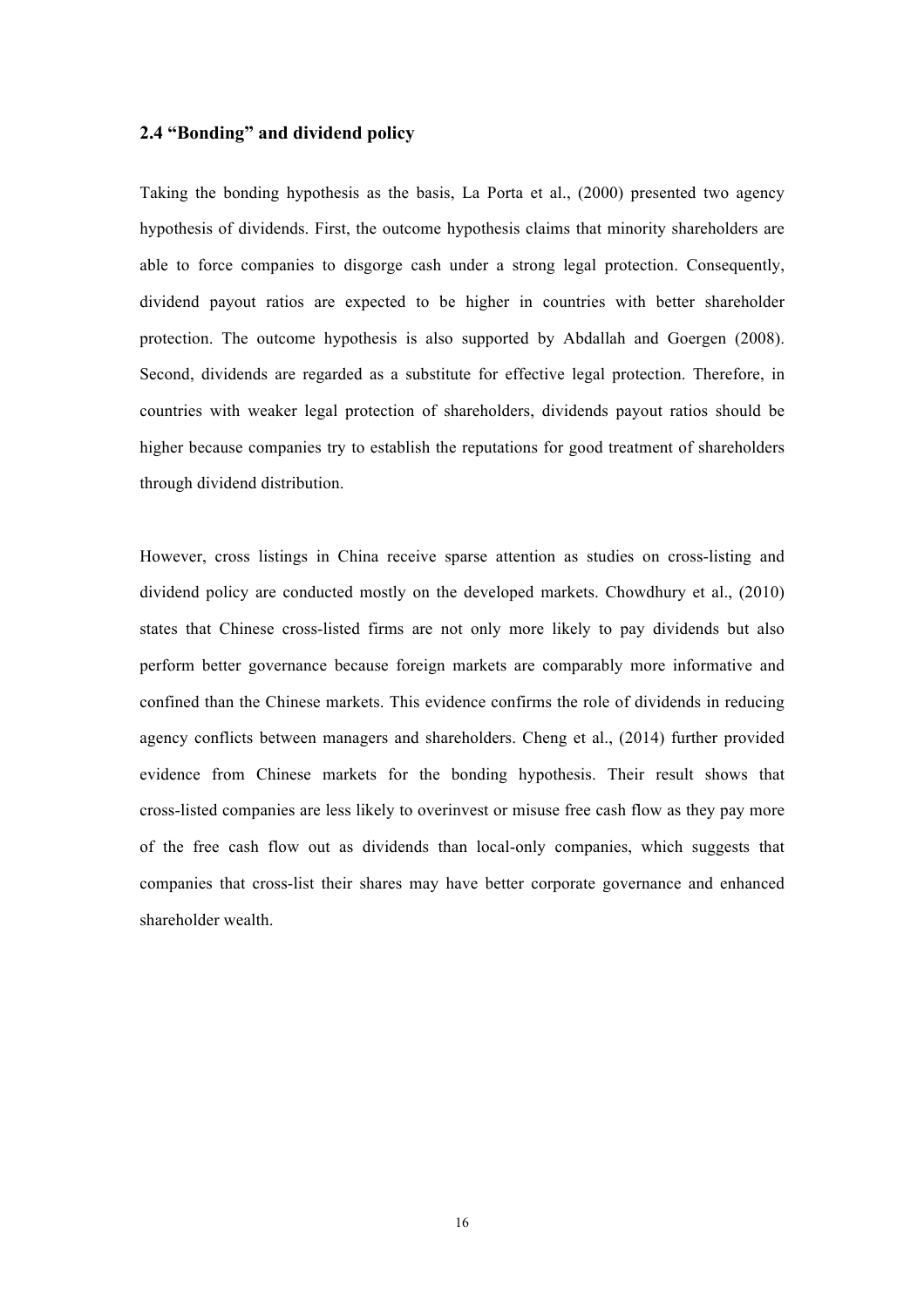## **2.5 Research background**

#### **The stock markets**

Having some basic knowledge of the Chinese stock markets and the shareholder structure is useful for a better understanding of the motives and aims of this research. Shanghai Stock Exchange and the Shenzhen Stock Exchange, the two Chinese stock exchanges, were established back in the 1990s. Similarly to other emerging economies, Chinese companies trading in any of the two exchanges offer various share classes, one available for foreign investors and one for domestic ones. The two types available are classified under A-Shares and B-Shares, with the release of the B-share market in 1992, 2 years after the opening of the A market in 1990. Initially these different types restricted foreign investors to purchase A-shares, while Chinese investors were forbidden from buying B-shares.

This policy changed in 2001, were the limitation was waived, but B shares started trading in a different currency from A shares. B shares in the Shanghai Stock Exchange started to be traded in USD, whereas those trading on the Shenzhen Stock Exchange did it in Hong Kong Dollars (HKD). In late 2002, the government allowed certain foreign institutional investors to trade A shares, known as Qualified Foreign Institutional Investors (QFII), with the purpose of stimulating the stock markets. These companies' investments totalled \$742bn by 2006. Other measures taken by the government include the reduction of the government stake on the companies in 2001 with the purpose of developing the capital markets and promoting further investment into Chinese companies.

In 1993 the H shares were introduced in the Stock Exchange of Hong Kong, which were those issued by mainland China firms but listed on this stock exchange. These firms not only had to adopt the regulations sent on this exchange, but also the accounting principles. These shares cause a very positive reaction among investors, being the famous Tsingtao Brewery Group the first one to follow this step in July 1993.

Although B and H shares are both designed for foreign investors, B shares are traded in the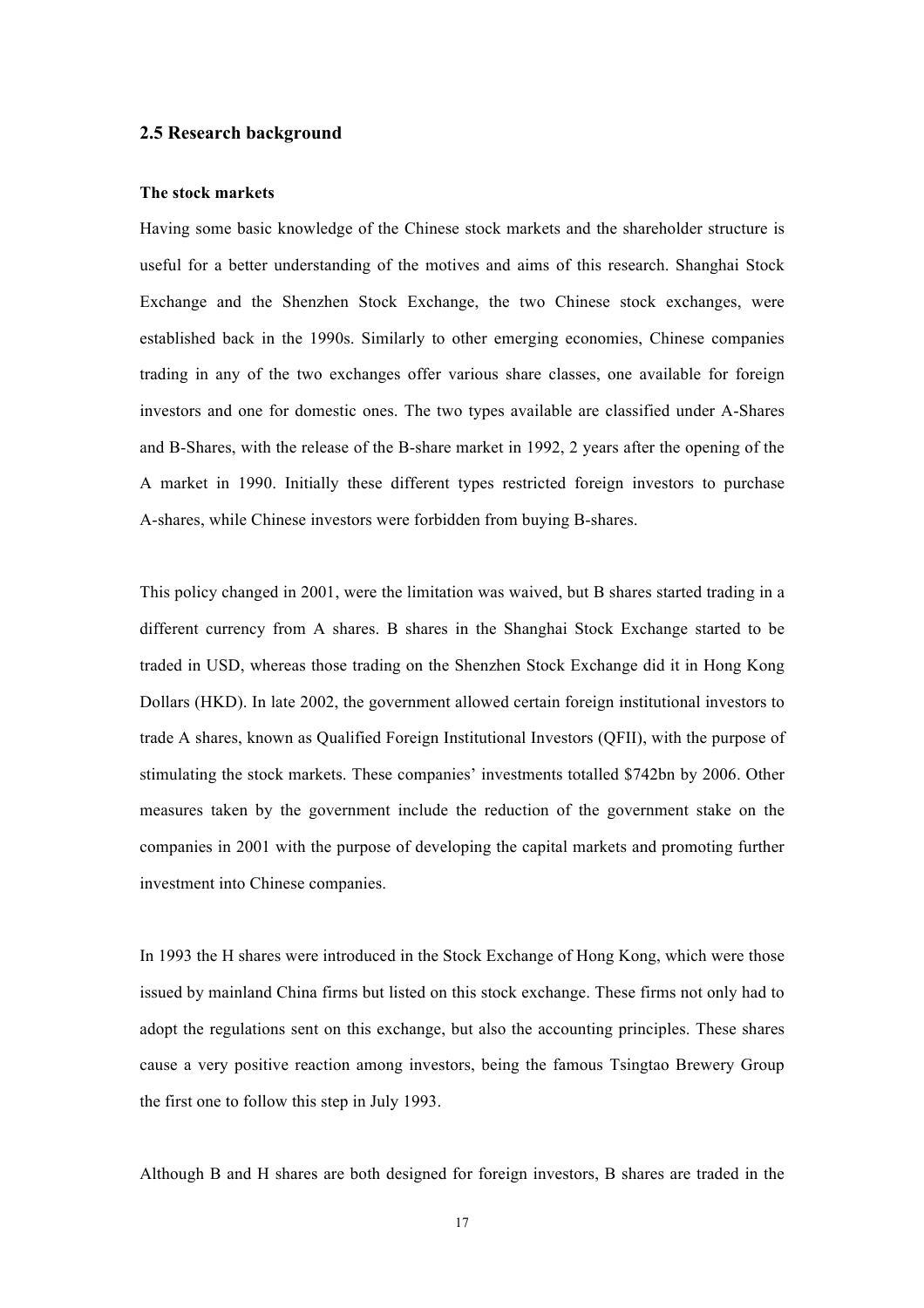domestic market, whereas H shares are traded in Hong Kong. This move attracted substantial amounts of foreign capital, becoming a very attractive way for Chinese companies to further raise capital. Considering Hong Kong has a more developed stock market and international investor base but China has a less advanced equity market with several restrictions, the SEHK became and remains the prime listing destination from mainland. The types of listed stocks in Hong Kong from Chinese firms are H-share and ''Red Chips''. As a result, by the end of June 2014, there are 171 H-share companies on the main board with a total market capitalization of 4.80 trillion Hong Kong dollars.



**Figure 1 Expansion of Hong Kong, Shanghai and Shenzhen stock exchanges, 2003-2013**

Note: This chart portrays the expansion of Hong Kong, Shanghai and Shenzhen stock exchanges. Left axis represents the market capitalization in thousands of US dollars and right axis is the amount of companies listed. (Source: World Federation of Exchanges, 2013)

US stock markets were also trying to attract Chinese firms, on the basis of their high-liquidity and the importance it could have for the reputation of the company. Although this process was more costly, the US, specially the NYSE, managed to convince many Chinese companies to IPO in their country, surpassing in 2004 Hong Kong on the average market capitalisation per issuance.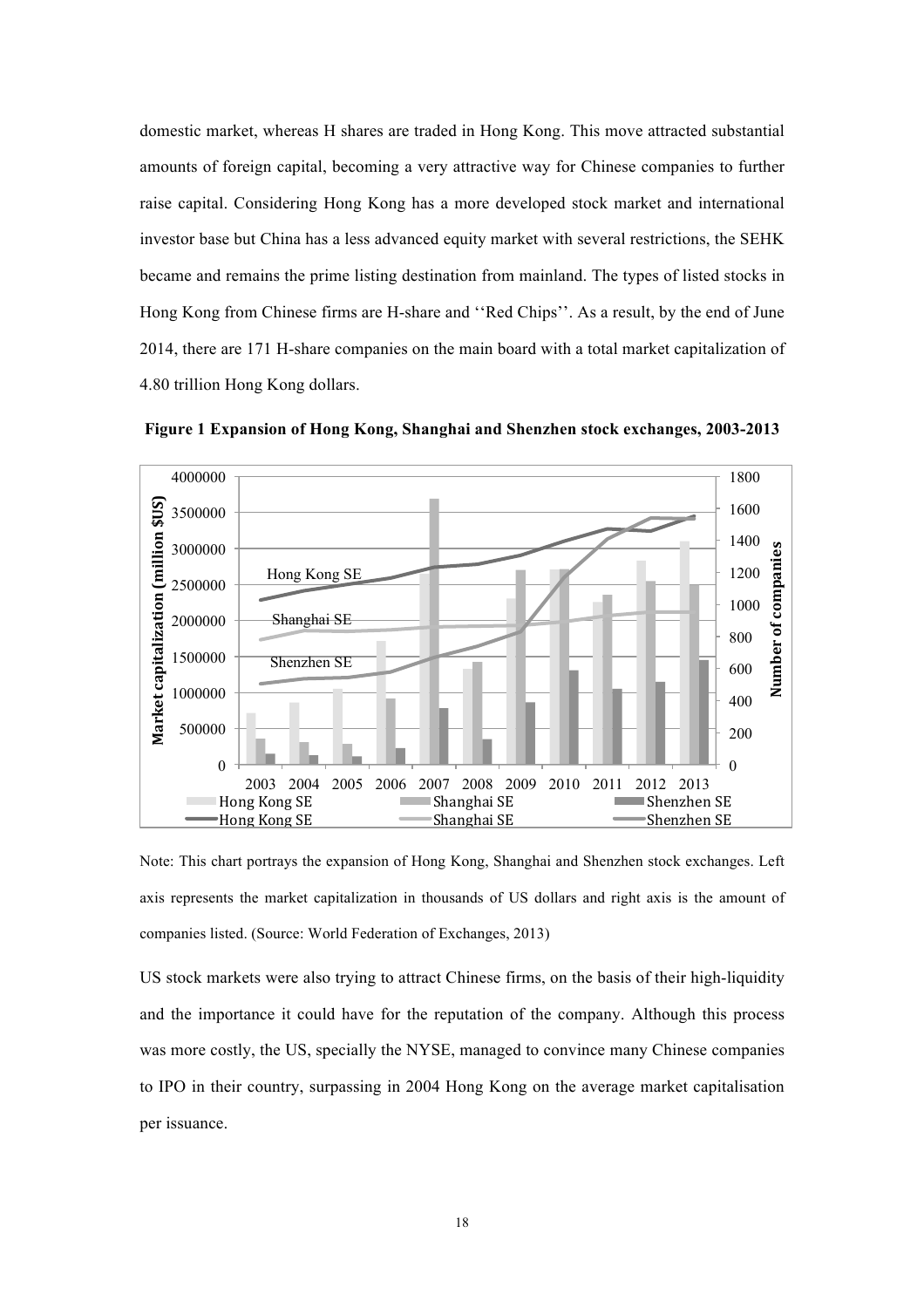Recently, China became the second largest economy in the world, according to the World Bank, and even though the country has tried to improve their capital markets and promote foreign investment, the stock markets are still in a developing stage. The main measure for this is the market capitalisation to GDP. For China this figure is around 30%, while developed economies averaged 130%. Therefore, it is meaningful to investigate the announcement effect of cash dividend changes and relate it to agency problems and cross-listing issues.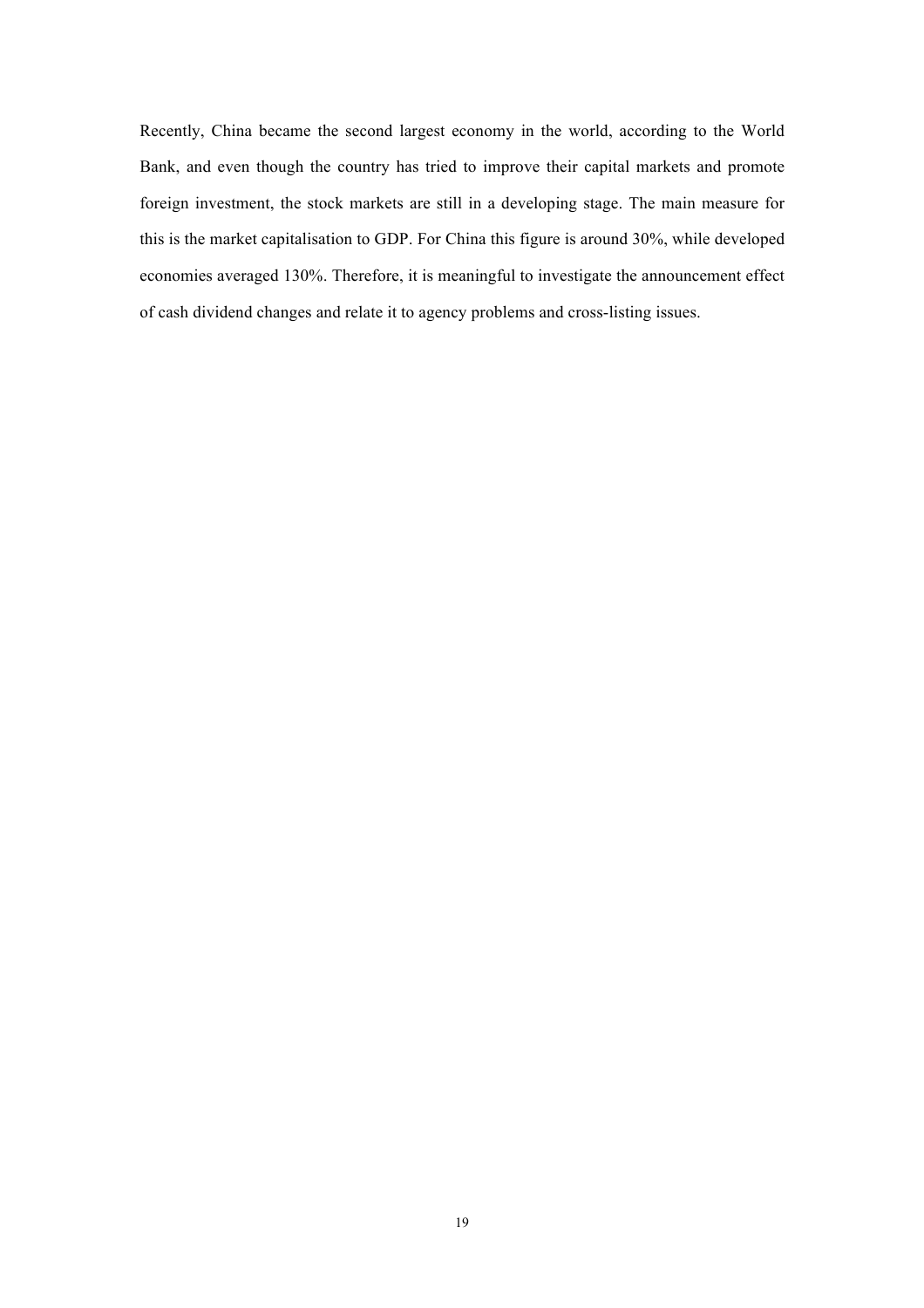#### **The shareholder structure**

To understand the influence of firms' dividend policy, gaining an insight into the share structure in Chinese listed firms is important. Chinese listed firms are well-known for their split share structure, which indicates that there are two parts of domestic A shares--tradable shares held by public investors and non-tradable shares owned by controlling shareholders such as the state, employees and legal-persons. The two categories are also called floating shares and non-floating shares. It is obvious that tradable shares can be traded in the domestic market while the latter cannot. As a result, these two types of shareholders have different sources of income by holding A shares. While tradable shareholders can generate income through capital gains and cash dividends, non-tradable shareholders can earn profits only from dividend distribution. Another interesting aspect of this share structure is that for non-tradable shareholders, the holding costs approximate the par value (RMB 1), whereas that of floating shareholders are much higher. Consequently, the median of the controlling shareholder's ownership was 42.61% though that of the second- (third-) largest shareholders was only 5% at the end of 2004 (Chen et al., 2009). The high ownership concentration in Chinese firms generates serious agency problems.

Because of the large proportion of non-tradable shares owned by the state, the principal-agent problem for Chinese listed firms is the expropriation of minority shareholders by controlling shareholders. Controlling shareholders have the incentives to distribute cash dividend to themselves for the following reasons. First, as mentioned above, non-tradable shareholders can only realize income through cash dividend payments. Second, non-tradable shareholders have a much higher cash dividend yield because of their comparatively lower holding costs. In other words, non-tradable shareholders are likely to make dividend distribution decisions that will damage interests of tradable shareholders (the public). In addition, firms listed in emerging markets such as China are mostly equity carve-outs, dividends are used by controlling shareholders to divert cash from the firms, which is the so-called tunnelling effect (Lee, J. and Xiao, X, 2004). This conflicts of interests among the two types of shareholders and the different treatment in taxation are the reasons why floating shareholders prefer capital gains to dividends, as demonstrated by empirical studies. For example, Cheng et al. (2009)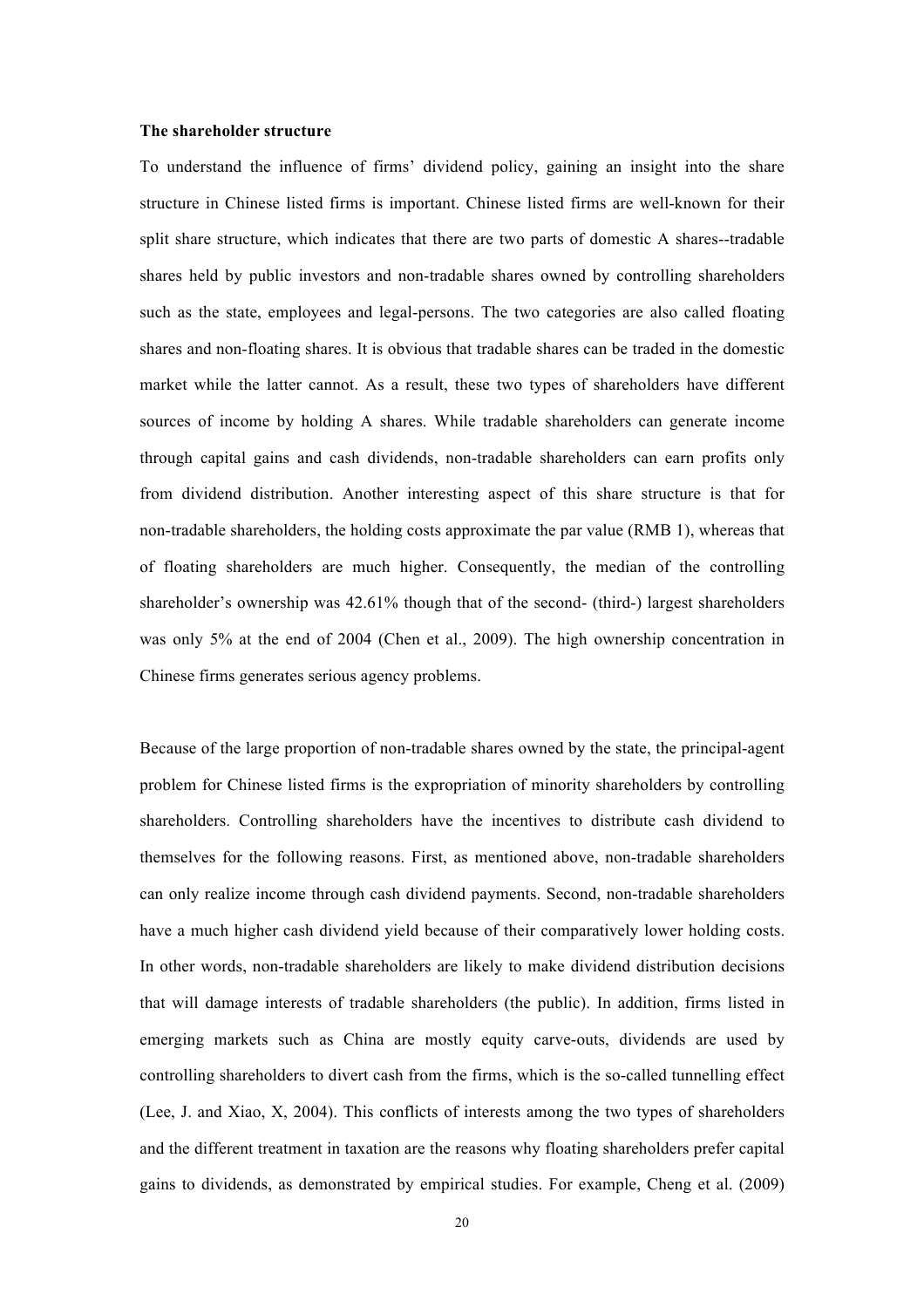found that the market did not favour announcements of cash dividends by reacting negatively.



**Figure 2 Structure of investors-a comparison between China and US/Europe (2010)**

Note: This figure describes the proportion of institutional investors and retail investors in the A-share market. (Source: page 2, Huo, 2011, Nomura Research Institute)

In April 2005, the China Securities Regulatory Commission (CSRC) announced the new pilot reform to eliminate the potential sources of expropriation problems by floating the non-floating shares and balancing the interests of shareholders. In this reform, floating shareholders got about three shares per ten shares while the B-share and H-share were not in the A-share reform. For non-floating shares, state ownership decreased from 40.8% in 2001 to 28.8% in 2006. By the end of 2007, there were over 97% of total Chinese A-share listed firms completed the reform. Through the pilot projects, China also tried to find approaches to form the market-oriented pricing of stocks and retain a stable market. With the decrease of ownership concentration, cash dividend payments decreased significantly after the reform (Liu et al., 2011). The split-share structure reform has effectively curbed value expropriation from large shareholders through dividends pay-outs.

However, although this reform reduces political costs, the ability of Chinese managers to make decisions autonomously has been improved after this split-share structure reform, moreover, other mechanisms usually used to counter managers' tendency to act less prudently are weak or not in place. The consequence is the probable increase in agency costs (Lixin Colin Xu, Tian Zhu and Yi-min, 2005).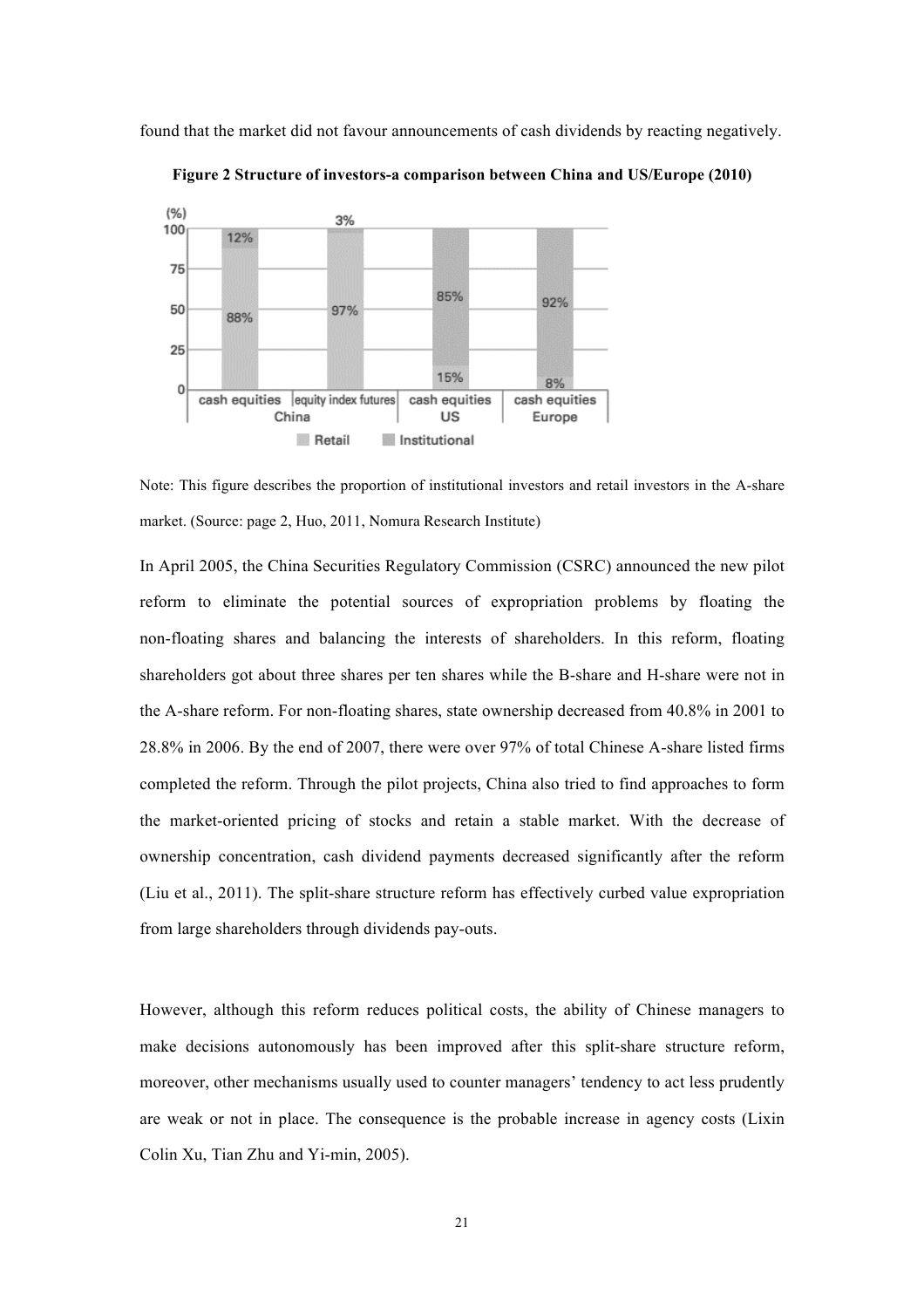In terms of raising funds, due to the high percentage of the trading firms that are owned by non-floating shareholders, many high profit firms try to access instead foreign exchanges to raise funds. By cross listing shares in the H-share market, firms gained the ability to raise capital outside China, resulting in reduced tunnelling activities by major shareholders. Empirical studies also show that cross-listed firms are less likely to distribute cash dividends (e.g., C.K. Lam et al., 2011).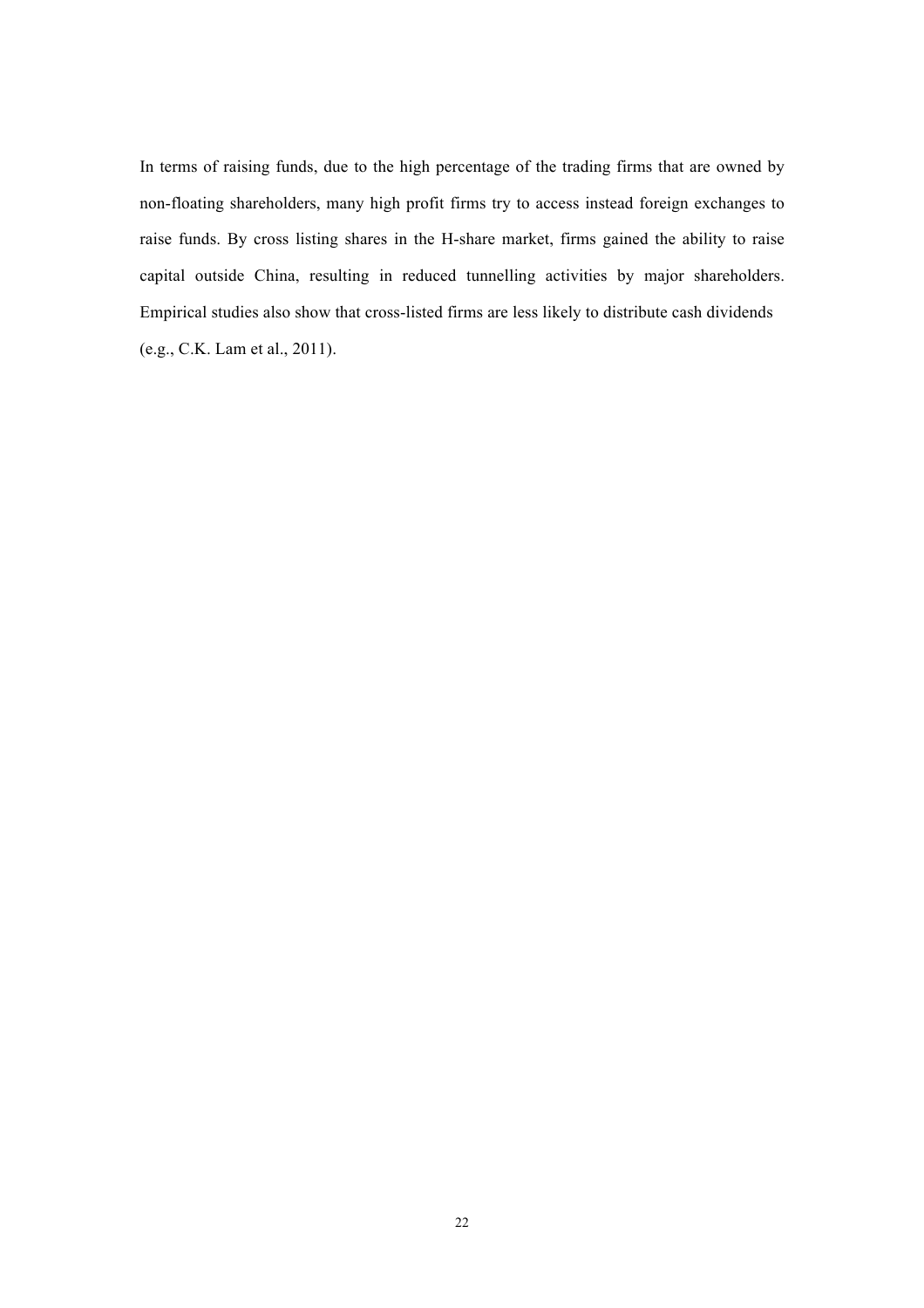## **3. Data and methodology**

### **3.1 Data**

The sample used in this study contains 53 Chinese firms cross-listed on the A-shares Shanghai and Shenzhen stock exchanges and the Hong Kong Stock Exchange (SEHK). The distribution related to industry of the sample companies is presented in figure 1. The sample period was between January 2009 and December 2013. The sample leads to 207 firm year observations in the A-shares exchanges and 202 in the SEHK. There are observations representing zero cash dividends, which is the case when firms did not pay cash dividends in the previous year and no dividends in the current year. This type of "no change in dividend" is different from the case where firms pay the same cash dividends as in the prior year. Therefore, these observations are excluded. The consequential observations in the sample covered 382 announcements of cash dividend changes, in which there are 138 cash dividend decreases and 243 cash dividend increases.





Daily closing share prices were obtained from Thompson Financial Datastream database for these 53 cross-listed firms between January 2009 and December 2013. The prices ten days before and after the dividend announcement dates (−10, +10) were then extracted from the prices lists. All prices have been dominated in Renminbi or converted to Renminbi to avoid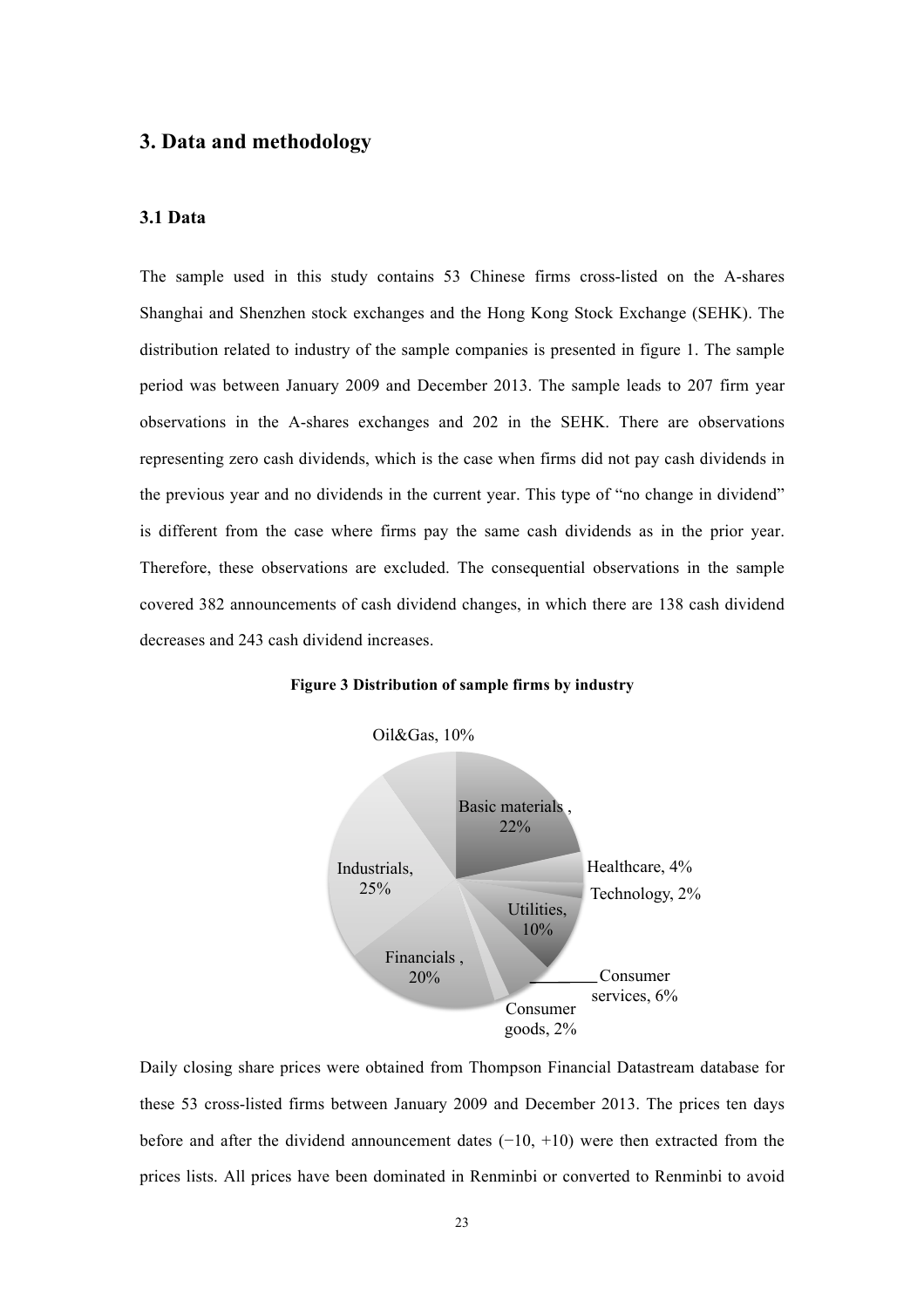inconsistent data.

To test the hypothesis, the full sample satisfies the requirement that the Tobin's Q ratio can be calculated. The normal formula for calculating Tobin's Q is the market value divided by the replacement costs of the assets. In this study, the method of a simple approximation of Tobin's Q reported in Chung and Pruitt (1994) is used. The data used to calculate Q was obtained from Bloomberg terminal and then used the following formula to get the estimates of Tobin's Q ratios.

The Approximation  $Q=(\text{Market Capitalization + Liabilities + Preferred} E)$  + Minority Interest) / Total Assets

The method in Lang and Litzenberger (1989) is used to set a Q equal to one as the threshold in separating firms into value-maximizing and over-investing categories. In the sample, there are 26 firms that have Q's greater than or equal to one and 27 firms with Q's less than one. The median Q of the sample is 1 and the mean Q is 1.09. The numbers of dividends events for these two categories of firms are summarized below:

| Market          | Category   | Decrease dividends | Increase dividends | Total |
|-----------------|------------|--------------------|--------------------|-------|
|                 | Q<1        | 43                 | 58                 | 101   |
| A-shares market | $Q \geq 1$ | 32                 | 62                 | 94    |
|                 | Total      | 75                 | 120                | 195   |
|                 | Q<1        | 36                 | 51                 | 87    |
| H-shares market | $O \geq 1$ | 27                 | 72                 | 99    |
|                 | Total      | 63                 | 123                | 186   |

**Table 1 Summary of the number of the two types of dividend change events**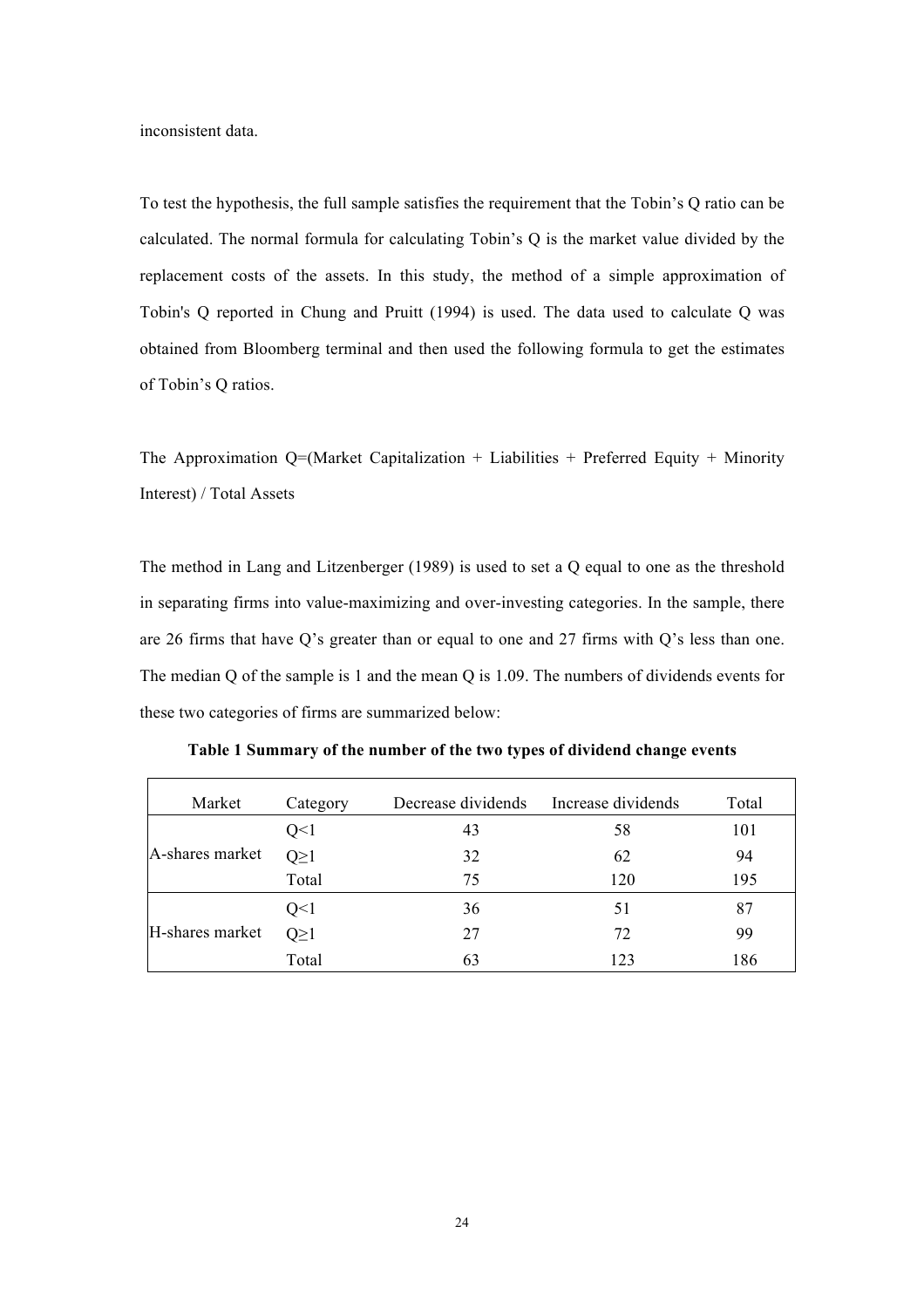### **3.2 Methodology**

An event study is employed to investigate the different signalling effects of cash dividend changes on stock prices. Event study measures the impact of a certain event on the firm value. After the first published study by James Dolley (1933), the sophistication of event study has been further developed. In this research, following the standard event study methodology (e.g., Binder, 1998) and the event-study methodology in Brown and Warner (1985), a framework using the adjusted market model as the normal performance return model was adopted.

Returns will be indexed in event time using T. Defining event time T=0 as the public declaration day of the cash dividends. Daily stock actual price returns for the 21-day event period are calculated as:

$$
R_{i,t} = \ln\left(\frac{P_{i,t}}{P_{i,t-1}}\right)
$$

To estimate the values of abnormal returns, expected returns were proxied by  $R_{m,t}$ , the returns on the market portfolio on day t proxied by Shanghai Stock Exchange Composite Index (SHCOMP) for A share securities and the Hang Seng Index (HSI) for H share securities.

The abnormal return on day t of the security in the event window is calculated based on the market tool (Sharp, 1964; Linter, 1965):

$$
AR_{i,t} = R_{i,t} - R_{m,t}
$$

The cross-sectional average abnormal returns for day t are specified as:

$$
AAR_t = \frac{\sum_{l=1}^{N} AR_{i,t}}{N} \qquad \qquad t=9, -8, \dots, 10
$$

Where N is the number of dividend change events in each category.

The cumulative abnormal returns  $CAR_T$  in the days on and around the dividend announcement dates, from day  $t_1$  through day  $t_2$ , are: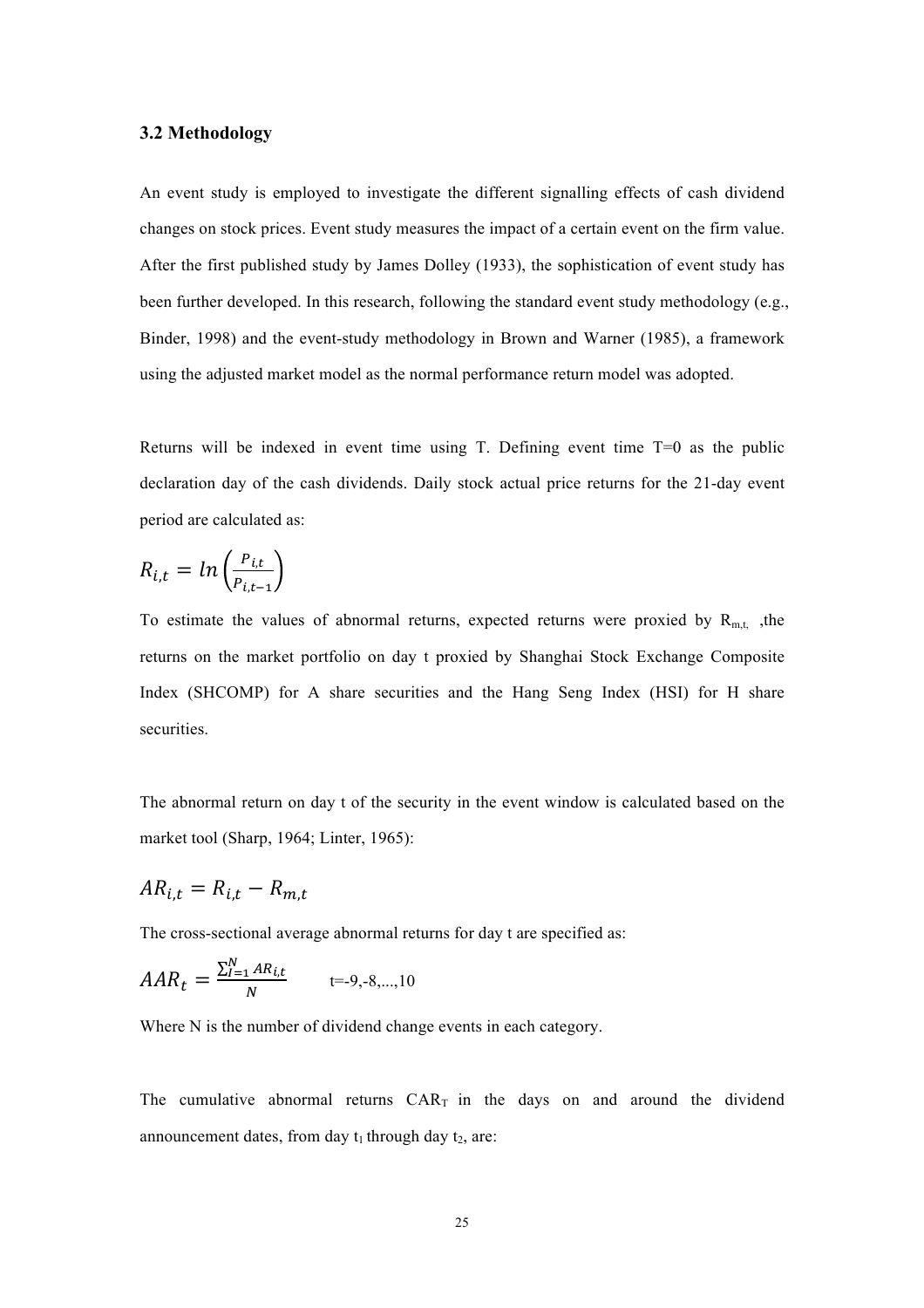#### $CAR_T = \sum_{t=t_1}^{t_2} AAR_t$  $\dot{t} = t1$

The obtained ARRs and CARs are then tested for hypothesis using standardized t test in Brown and Warner (1985). Specifically, tests over the  $(-9, -2)$ ,  $(-1, +1)$  and  $(+2, +10)$ intervals are applied. The test statistic is the ratio of the CAR ( $\beta_1$ ) with  $\beta_0 = 0$  to its standard errors. Additionally, an independent two-sample *t*-test for difference in mean with unequal variances is used to test for the difference between firms with high Q and low Q and the difference between the A-shares market and the H-shares market.

Finally, cross-sectional regression analysis is conducted to more closely examine the effects of theoretically important factors. In this analysis, CARs are the dependent variable, the explanatory variables used are size, defined as LN (market capitalization), Return on Assets, Tobin's Q, leverage ratio, the percentage of dividend changes as well as dummy variables for years and industries.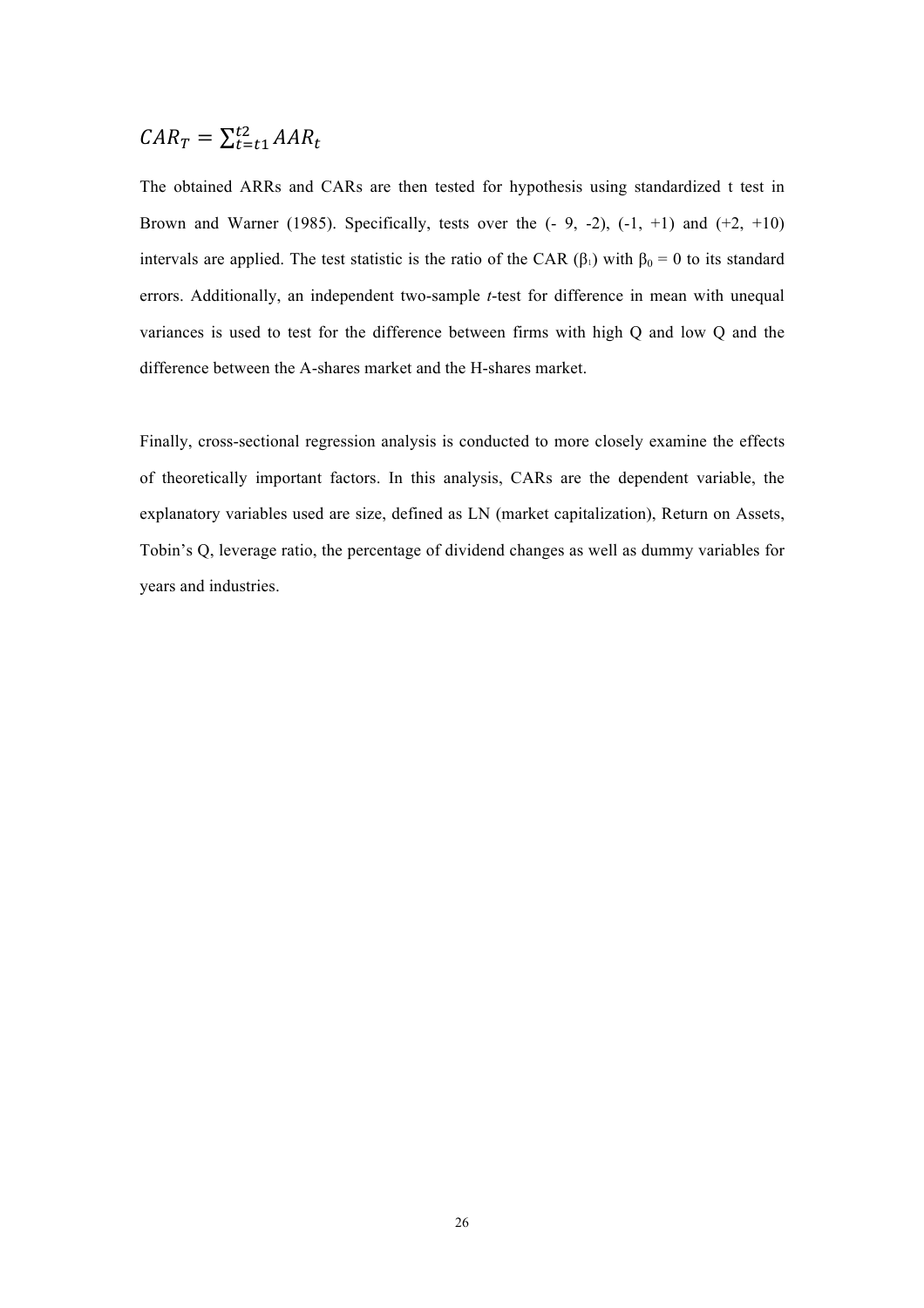## **4. Empirical Results**

### **4.1 The signalling role of cash dividend changes**

The signalling role of cash dividend changes was measured by collecting the stock prices movements for a sample of firms changing their dividends from 2009 to 2013. Table 2 reports a summary of the cumulative average abnormal returns on and around the dividend declaration date realized in both A-share market and H-share market (the SEHK). The sample data is separated into two subsets: (1)  $\Delta$ DPS $\geq$ 0 refers to increase in dividends or no change in dividends, and (2) ΔDPS<0 represents decrease in dividends.

The results represented in table 2 examine both the signs of the dividend signals and the magnitude of the signals. For the dividend-decrease group (panel A), the cumulative average abnormal returns become significant after 2 days before the dividend announcements. The lowest abnormal return in the event window  $(-9, +10)$  is 0.42%, which occurs on the first day following the announcement date (AD). From the previous trading day of AD to the following first trading day of AD, the CAR has a significant inclination and this sharp drop is shown in figure 4. This negative drift is relatively recovered in the  $(+2, +10)$  period. Furthermore, looking at the CARs of the announcement period  $(-1)$  to  $+1$  days) for both A-share and H-share markets, there are no sluggish market reactions. These results imply that the Chinese and Hong Kong stock markets respond efficiently to the dividend announcements, and the negative share price reaction is consistent with the perception that a dividend decrease sends negative information to the public resulting in stock price drop. The results do not follow the findings from Chen et al. (2002) but are consistent with those of Petit (1972) and Aharony and Swart (1980).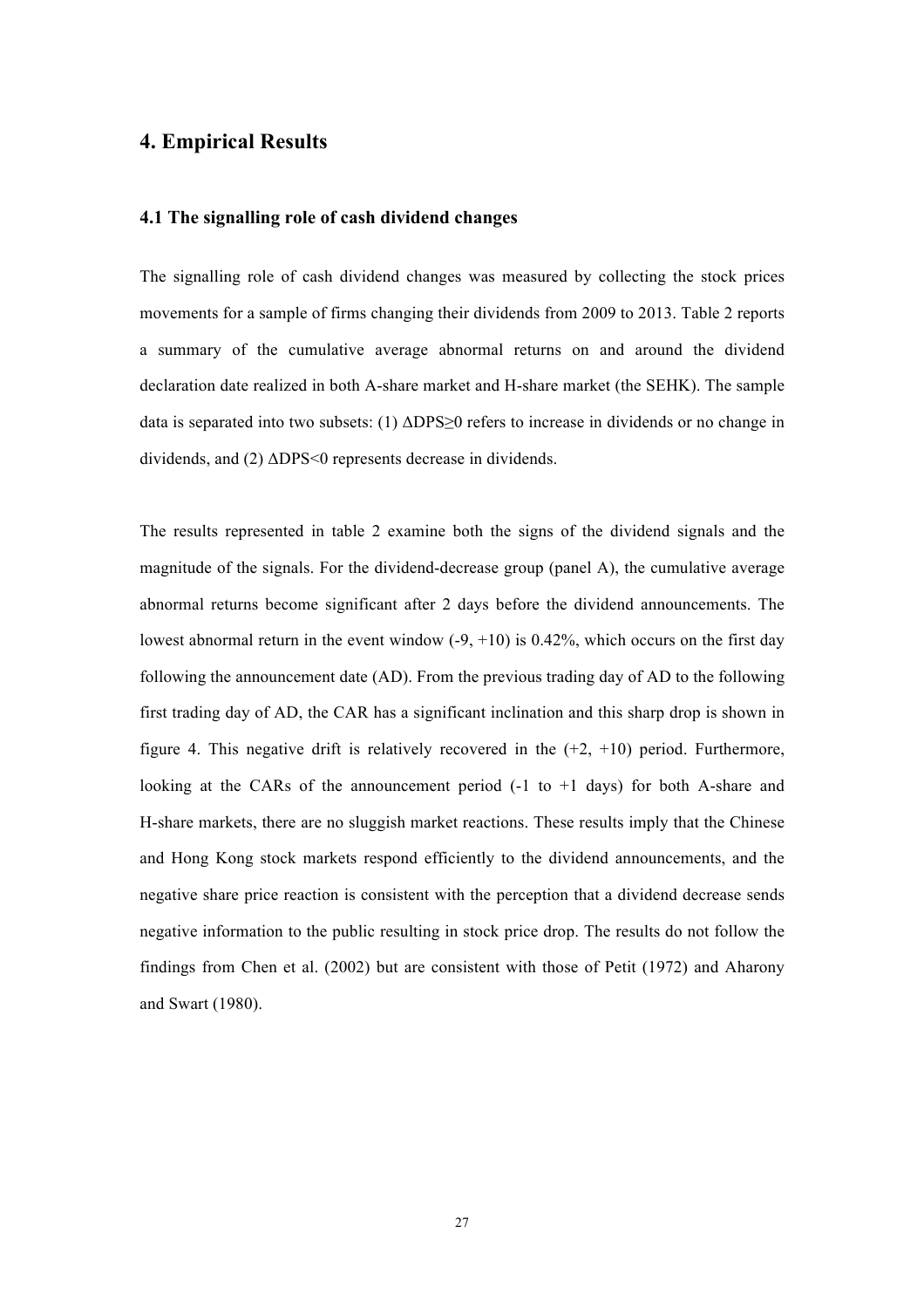| 1. Abnormal returns around dividend announcement days                          |             |             |                 |             |           |             |            |             |  |
|--------------------------------------------------------------------------------|-------------|-------------|-----------------|-------------|-----------|-------------|------------|-------------|--|
| Panel A: $\Delta$ DPS<0                                                        |             |             | Panel B: ∆DPS≥0 |             |           |             |            |             |  |
|                                                                                | $N = 138$   |             |                 |             | $N = 243$ |             |            |             |  |
|                                                                                | A-share     |             | H-share         |             | A-share   |             |            | H-share     |  |
| Days                                                                           | AAR $(%)$   | t-Statistic | AAR $(%)$       | t-Statistic | AAR $(%)$ | t-Statistic | AAR $(%)$  | t-Statistic |  |
| $-9$                                                                           | $-0.248*$   | $-1.83$     | $-0.095$        | $-0.38$     | $-0.096$  | $-0.79$     | $-0.023$   | $-0.15$     |  |
| $\textsf{-}8$                                                                  | 0.067       | 0.27        | $-0.397**$      | $-2.05$     | 0.157     | 1.19        | $-0.214*$  | $-1.42$     |  |
| $-7$                                                                           | 0.050       | 0.18        | 0.044           | 0.20        | 0.074     | 0.52        | 0.043      | 0.30        |  |
| $-6$                                                                           | $-0.015$    | $-0.09$     | $-0.249$        | $-1.24$     | $-0.051$  | $-0.38$     | $-0.146$   | $-0.65$     |  |
| $-5$                                                                           | 0.157       | 0.84        | 0.247           | 1.07        | $-0.084$  | $-0.63$     | 0.124      | 0.78        |  |
| $-4$                                                                           | $-0.241*$   | $-1.58$     | $-0.021$        | $-0.09$     | 0.115     | 0.82        | $-0.090$   | $-0.53$     |  |
| $-3$                                                                           | $-0.184$    | $-1.10$     | $-0.296*$       | $-1.60$     | $-0.081$  | $-0.64$     | 0.000      | $0.00\,$    |  |
| $-2$                                                                           | $-0.037$    | $-0.21$     | $-0.105$        | $-0.57$     | 0.023     | 0.20        | 0.021      | 0.14        |  |
| $-1$                                                                           | $-0.361**$  | $-1.96$     | $-0.542**$      | $-2.34$     | 0.037     | 0.27        | $0.233*$   | 1.36        |  |
| $\boldsymbol{0}$                                                               | $-0.399**$  | $-2.05$     | $-0.794***$     | $-3.30$     | 0.175     | 1.01        | 0.008      | 0.04        |  |
| $\mathbf{1}$                                                                   | $-0.422***$ | $-2.48$     | $-0.893***$     | $-2.68$     | $-0.058$  | $-0.37$     | 0.221      | 0.93        |  |
| $\overline{c}$                                                                 | 0.145       | 0.81        | 0.135           | 0.54        | $0.256**$ | 1.80        | $0.381*$   | 1.63        |  |
| 3                                                                              | $-0.106$    | $-0.58$     | $-0.626**$      | $-2.23$     | $0.306**$ | 2.20        | $0.269*$   | 1.52        |  |
| $\overline{4}$                                                                 | $-0.042$    | $-0.23$     | $-0.282$        | $-1.01$     | 0.149     | 1.06        | $-0.044$   | $-0.31$     |  |
| 5                                                                              | 0.144       | 0.90        | $-0.135$        | $-0.60$     | 0.139     | 1.27        | $0.362**$  | 2.11        |  |
| 6                                                                              | 0.035       | 0.15        | 0.020           | 0.09        | $-0.161*$ | $-1.40$     | $-0.172*$  | $-1.34$     |  |
| 7                                                                              | 0.283       | 1.13        | $-0.224$        | $-1.06$     | 0.125     | 0.95        | 0.073      | 0.51        |  |
| $\,8\,$                                                                        | $-0.186$    | $-1.09$     | $-0.245$        | $-1.03$     | 0.042     | 0.28        | 0.022      | 0.12        |  |
| 9                                                                              | $-0.034$    | $-0.17$     | $0.370*$        | 1.43        | $-0.004$  | $-0.03$     | $-0.070$   | $-0.62$     |  |
| 10                                                                             | $-0.124$    | $-0.67$     | $-0.160$        | $-0.66$     | $0.304**$ | 2.06        | $0.278**$  | 1.75        |  |
| 2. Cumulative average abnormal returns surrounding dividend announcement dates |             |             |                 |             |           |             |            |             |  |
| Days                                                                           | $CAR(\%)$   | t-Statistic | $CAR(\%)$       | t-Statistic | $CAR(\%)$ | t-Statistic | $CAR(\%)$  | t-Statistic |  |
| $CAR_{.9, -2}$                                                                 | $-0.450$    | $-1.02$     | $-0.873*$       | $-1.55$     | $0.058*$  | 0.19        | $-0.284$   | $-0.70$     |  |
| $CAR_{-1,+1}$                                                                  | $-1.182***$ | $-4.00$     | $-2.230***$     | $-4.96$     | 0.154     | 0.56        | $0.462*$   | 1.30        |  |
| $CAR_{+2,+1}$                                                                  | 0.116       | 0.25        | $-1.147**$      | $-1.77$     | 1.156     | 2.87        | $1.100***$ | 2.47        |  |

### **Table 2 Summary of announcement effects of cash dividend changes**

Note: \* denotes a significance (from zero) of 10%

\*\* denotes a significance (from zero) of 5%

\*\*\* denotes a significance (from zero) of 1%

All are one-tailed tests. Standard errors are used to compute the t-statistics.

This notation applies to all the tables in this paper.

When firms increased or kept the cash dividends, the market responded positively to these announcements. Most of the abnormal returns of the ten days after the cash dividend announcements are positive, and three of them are significant at a 5% level. Although the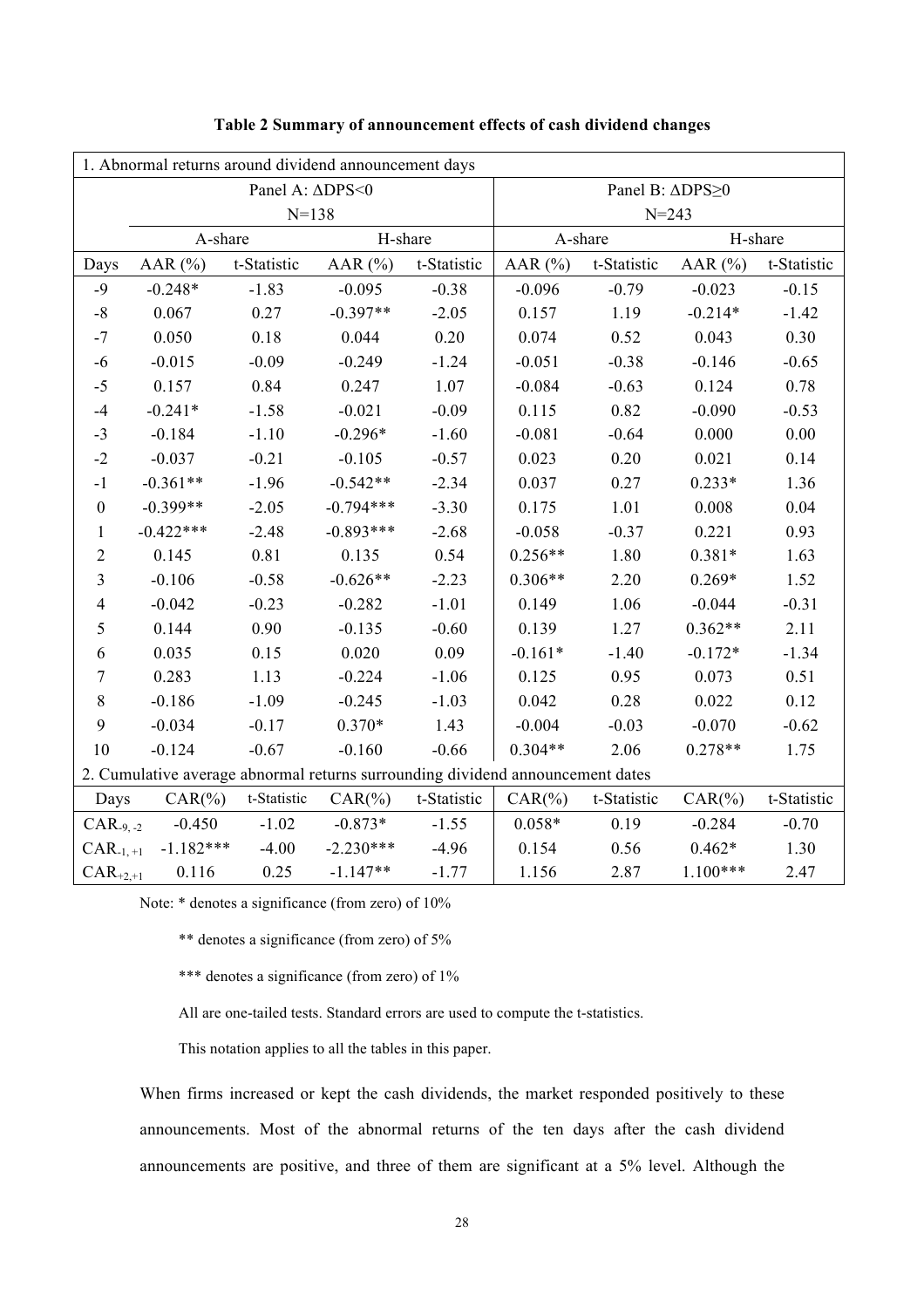abnormal returns and the CARs are not significant in the  $(-1, +1)$  period, the absolute values of the CARs and the t values have a rising tendency in the event period. The share prices were inclined to perform better 3 days after AD and the CAR is a significantly positive 1.37% on the tenth day succeeding the announcements. The result reveals the same conclusion as the theories suggest that dividend increases signal management's confidence in firms' future cash flows and the market interpreted those as sustainable increases in dividends.



**Figure 4 Cumulative abnormal returns around the dividend announcement days**

Nevertheless, no significant reaction was found from 10 to 2 days before announcements for both types of dividend changes, which indicates a comparably low level of information leakage for the sample companies. Although the information leakage phenomenon is prevalent in the Chinese market, cross-listed firms in the sample have reformed ownership structures and enhanced external governance, which could be part of the reasons for the decreased information leakage.

**Table 3 Differences of CARs (cumulative abnormal returns) between dividend increase and dividend decrease**

| Category        | A-shares               |             | H-shares               |             |
|-----------------|------------------------|-------------|------------------------|-------------|
| Days            | CAR difference $(\% )$ | t-statistic | CAR difference $(\% )$ | t-statistic |
| $CAR (-9, -2)$  | 0.508                  | $-0.95$     | 0.588                  | $-0.85$     |
| $CAR (-1, +1)$  | $1.337***$             | $-3.32$     | $2.692***$             | $-4.69$     |
| $CAR (+2, +10)$ | 1 039*                 | -1 71       | $2.247**$              | $-2.86$     |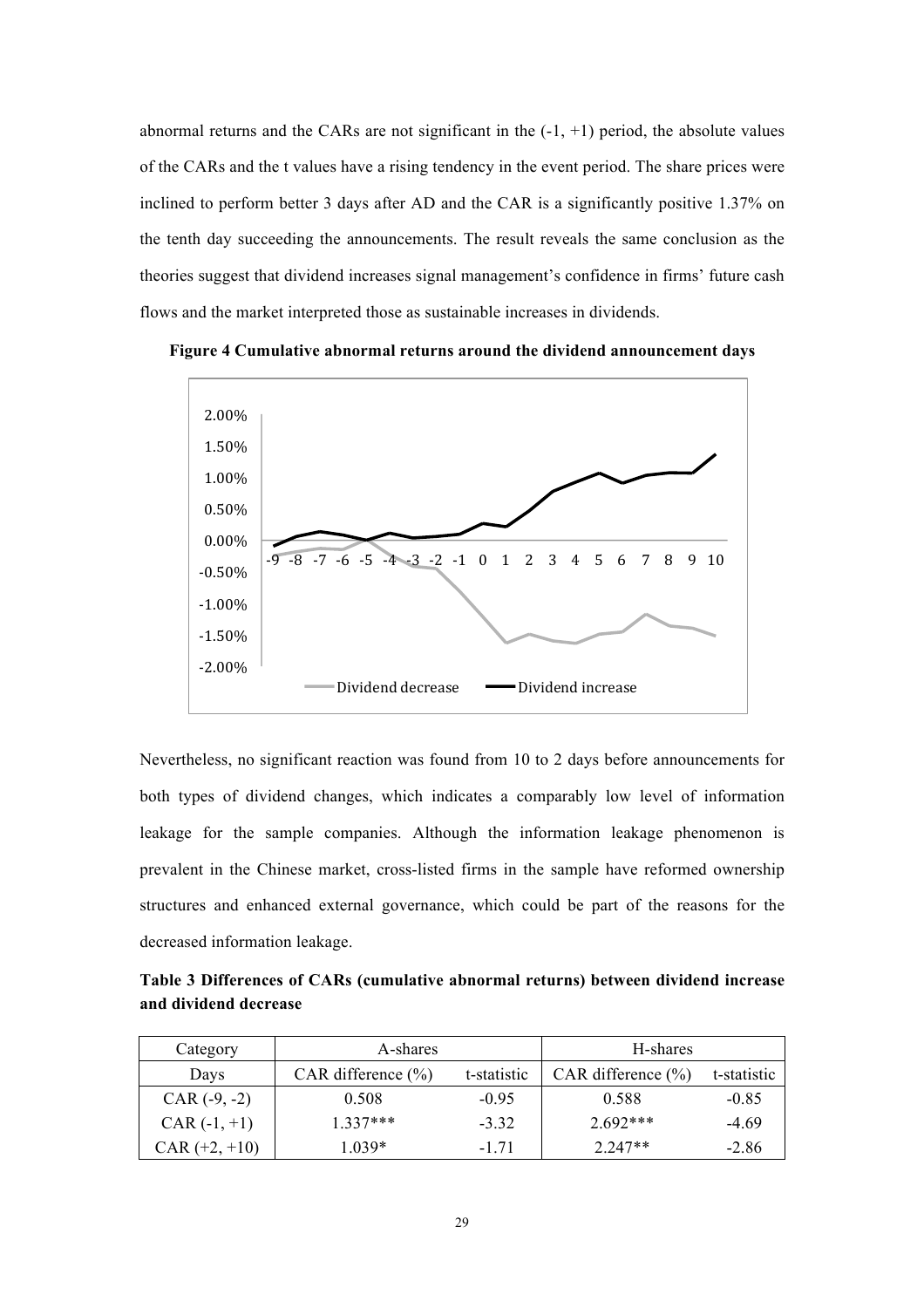Note: The CAR difference is calculated as the CAR of dividend decrease minus the CAR of dividend increase, and the t-statistic is the result obtained from the *t*-test for difference in mean with unequal variances for the two types of cash dividend changes.

Notably, compared to dividend increases, the cumulative abnormal returns for dividend decrease announcements are of a much bigger magnitude. The greatest differences occur in the (-1, +1) window with CAR differences of 1.337% for the A-shares market and 2.692% for the H-shares market, both significant at a 5% level. These differences decline after 2 days succeeding announcements, which shows a quick price adjustment after the dividend announcement events.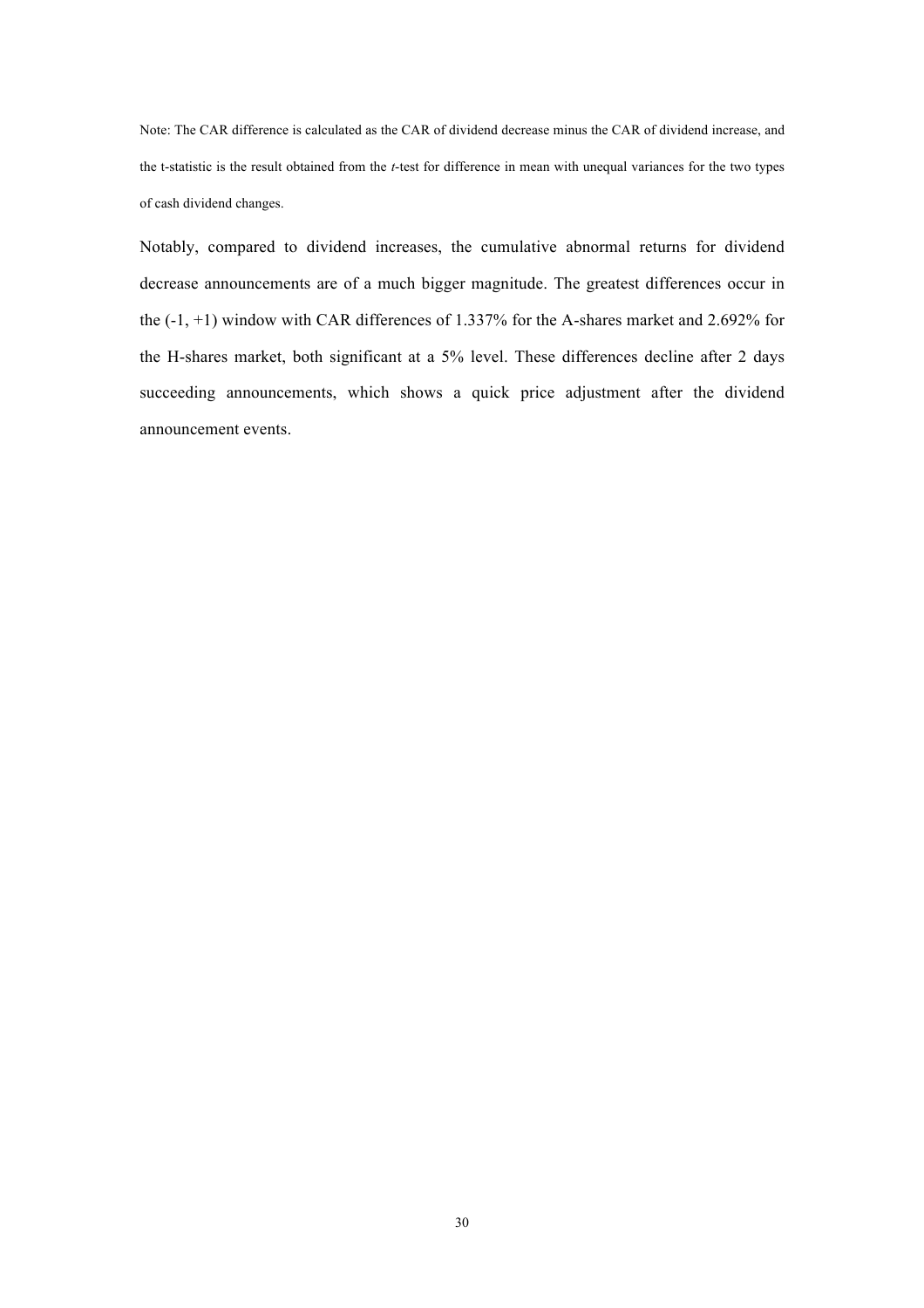## **4.2 Free cash flow hypothesis and share price reactions**

The above mentioned subsets in chapter 4.1 are then divided into two groups respectively, with the aim of testing the free cash flow hypothesis: (a) sample firms with Q's greater than or equal to 1 ( $Q \ge 1$ ), and (b) sample firms with Q's less than 1 ( $Q$ <1). The cumulative average abnormal returns together with t-statistics are presented for each of these groups.

| Market                  |                          | A-shares                       |            |                          | H-shares                       |            |
|-------------------------|--------------------------|--------------------------------|------------|--------------------------|--------------------------------|------------|
| $CAR_{-9,-2}(\%)$       | $\triangle$ DPS $\geq$ 0 | $\Delta \text{DPS}\textless 0$ | Difference | $\triangle$ DPS $\geq$ 0 | $\Delta \text{DPS}\textless 0$ | Difference |
|                         | 0.295                    | $-0.435$                       | 0.730      | $-0.638$                 | $-0.426$                       | $-0.212$   |
| $Q \geq 1$              | $(-0.682)$               | $(-0.705)$                     | $(-0.968)$ | $(-1.215)$               | $(-0.569)$                     | (0.233)    |
|                         | $-0.189$                 | $-0.461$                       | 0.272      | 0.219                    | $-1.199*$                      | 1.418*     |
| Q<1                     | $(-0.452)$               | $(-0.743)$                     | (0.363)    | $(-0.347)$               | $(-1.475)$                     | $(-1.377)$ |
| $(Q \ge 1) - (Q \le 1)$ | 0.484                    | 0.026                          |            | $-0.857$                 | 0.773                          |            |
|                         | (0.030)                  | (0.805)                        |            | $(-1.043)$               | (0.701)                        |            |
| $CAR_{-1,+1}(\%)$       | $\triangle$ DPS $\geq$ 0 | $\Delta$ DPS<0                 |            | $\triangle$ DPS $\geq$ 0 | $\Delta$ DPS<0                 |            |
|                         | $-0.033$                 | $-1.064$                       | $1.031**$  | 0.366                    | $-2.020**$                     | 2.386**    |
| $Q \geq 1$              | $(-0.094)$               | $(-0.819)$                     | $(-1.772)$ | $(-0.976)$               | $(-3.107)$                     | $(-3.179)$ |
|                         | $0.349**$                | $-1.267**$                     | $1.617**$  | 0.599                    | $-2.383***$                    | 2.982***   |
| Q<1                     | $(-2.283)$               | $(-3.288)$                     | $(-2.813)$ | $(-0.874)$               | $(-3.827)$                     | $(-3.219)$ |
|                         | $-0.382$                 | 0.203                          |            | $-0.233$                 | 0.362                          |            |
| $(Q \ge 1) - (Q \le 1)$ | $(-0.694)$               | (0.336)                        |            | $(-0.299)$               | (0.403)                        |            |
| $CAR_{+2,+10}$ (%)      | $\triangle$ DPS $\geq$ 0 | $\Delta$ DPS<0                 |            | $\triangle$ DPS $\geq$ 0 | $\Delta$ DPS<0                 |            |
|                         | $1.411**$                | 0.170                          | $1.241*$   | $1.571**$                | $-1.143*$                      | 2.714**    |
| $Q \geq 1$              | $(-2.704)$               | $(-0.255)$                     | $(-1.466)$ | $(-2.962)$               | $(-1.334)$                     | $(-2.693)$ |
| Q<1                     | 0.889*                   | 0.078                          | 0.812      | 0.428                    | $-1.149$                       | $1.577*$   |
|                         | $(-1.438)$               | $(-0.123)$                     | $(-0.919)$ | $(-0.560)$               | $(-1.222)$                     | $(-1.302)$ |
|                         | 0.522                    | 0.092                          |            | 1.143                    | 0.773                          |            |
| $(Q \ge 1) - (Q \le 1)$ | (0.645)                  | (0.101)                        |            | (1.228)                  | (0.005)                        |            |

**Table 4 Performance measures of three event windows surrounding dividend announcement days**

As shown in table 4 and figure 5, from day  $-1$  to  $+1$ , the CARs in both the stock markets are greater for  $Q \le 1$  firms than those for  $Q \ge 1$  firms. For dividend increase and decrease subsets, the CARs for Q<1 firms are significant at a 5% level while  $Q \ge 1$  firms realized insignificant cumulative abnormal returns. When firms declared dividend decreases, the cumulative abnormal return is -1.267% and -2.383% for the A-shares and the H-share market respectively, with the later exhibiting high significance at a 1% level. Although the Hong Kong stock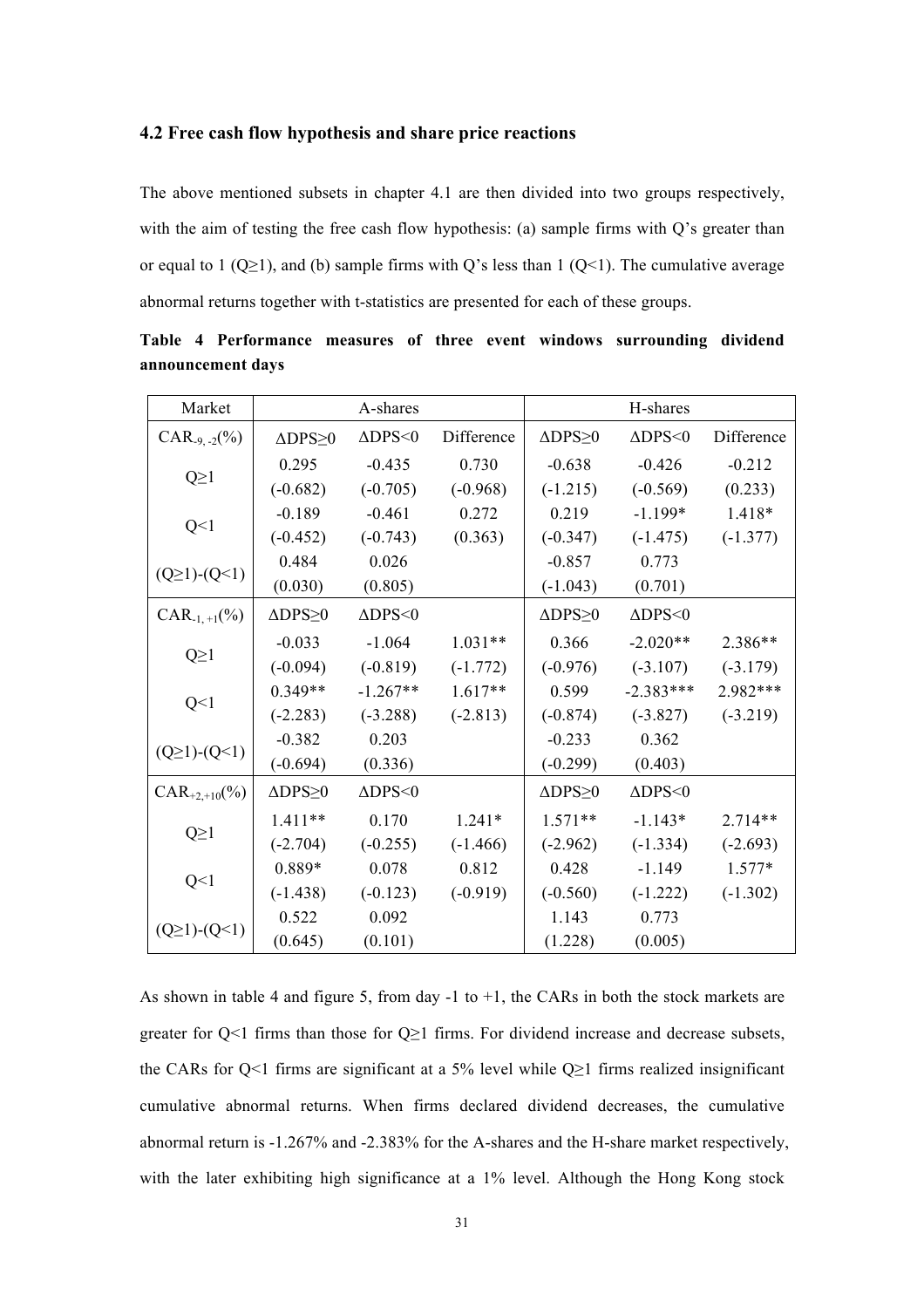market did not respond greatly for the dividend increase announcements, the CAR for  $O(1)$ firms is still greater than it for  $Q \ge 1$  firms (0.599% vs. 0.366%). In these cases, the comparably larger price impact for  $Q<1$  firms is consistent with the predictions of the free cash flow hypothesis. If firms with less investment opportunities chose to decrease cash dividends, the markets regard this corporate decision as means used by managers to retain cash for private benefits or invest in projects that cannot create value for shareholders.



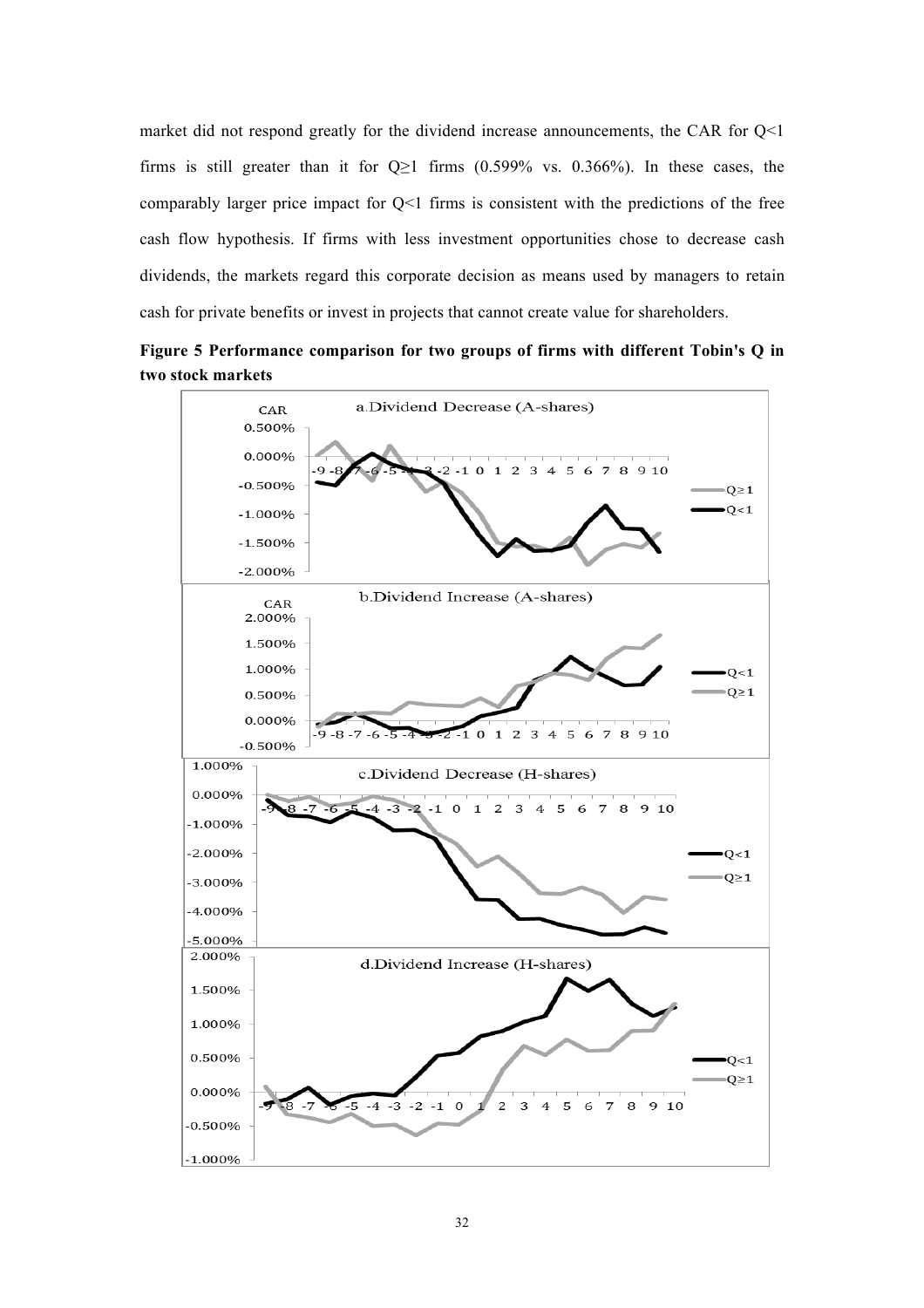When firms increased or kept their dividends, it shows that in the event window  $(-1, +1)$  for the A-shares market, the CAR is  $0.349\%$  and significant at a 5% level for O  $\leq 1$  group, while the CAR for  $Q \geq 1$  group is insignificantly positive. The higher absolute value and significance of CAR for Q<1 group also provides evidence of free cash flow hypothesis, that is, cash dividends play the role of signalling firms' cash flows. The market welcome firms with less growth opportunities to distribute their excess cash to the shareholders because these firms have a propensity for overinvestment by accepting unprofitable projects. Therefore, a cash dividend increase signals less free cash flow used in poor projects and thus is in line with a reduction in agency costs.

Conversely, the markets seem to adjust the previous price movements faster for Q<1 firms. In the period 2 to 10 days post announcements, companies with Q's greater than 1 have an cumulative average abnormal return of 1.411% significant at a 5% level while those with Q's less than 1 realized a positive cumulative abnormal return of 0.889% significant at a 10% level. In other word, when the stock prices still show a strong rise with a 5% significance for  $Q$  = 1 firms, the CARs for  $Q$  < 1 firms start to move towards the pre-event levels, resulting in the CARs are not only smaller but also less significant than those for Q>1 firms. Also, the differences between CARs of  $Q>1$  firms and those of  $Q<1$  firms are not significant in these three event windows, even in the  $(-1, +1)$  window, the absolute values of the differences are less than 5% and the largest difference, which is 1.143%, occurred when firms in the H-shares market announced dividend decreases in the 2 to 10 days after announcements. These evidences do not uphold the free cash flow hypothesis as the expected 10-day-after-event performance for Q<1 firms is more substantial than it for Q>1 firms and the hypothesized differences between CARs for these two groups of firms  $(Q>1)$  and  $(Q<1)$  are significant especially in the  $(-1, +1)$  event window.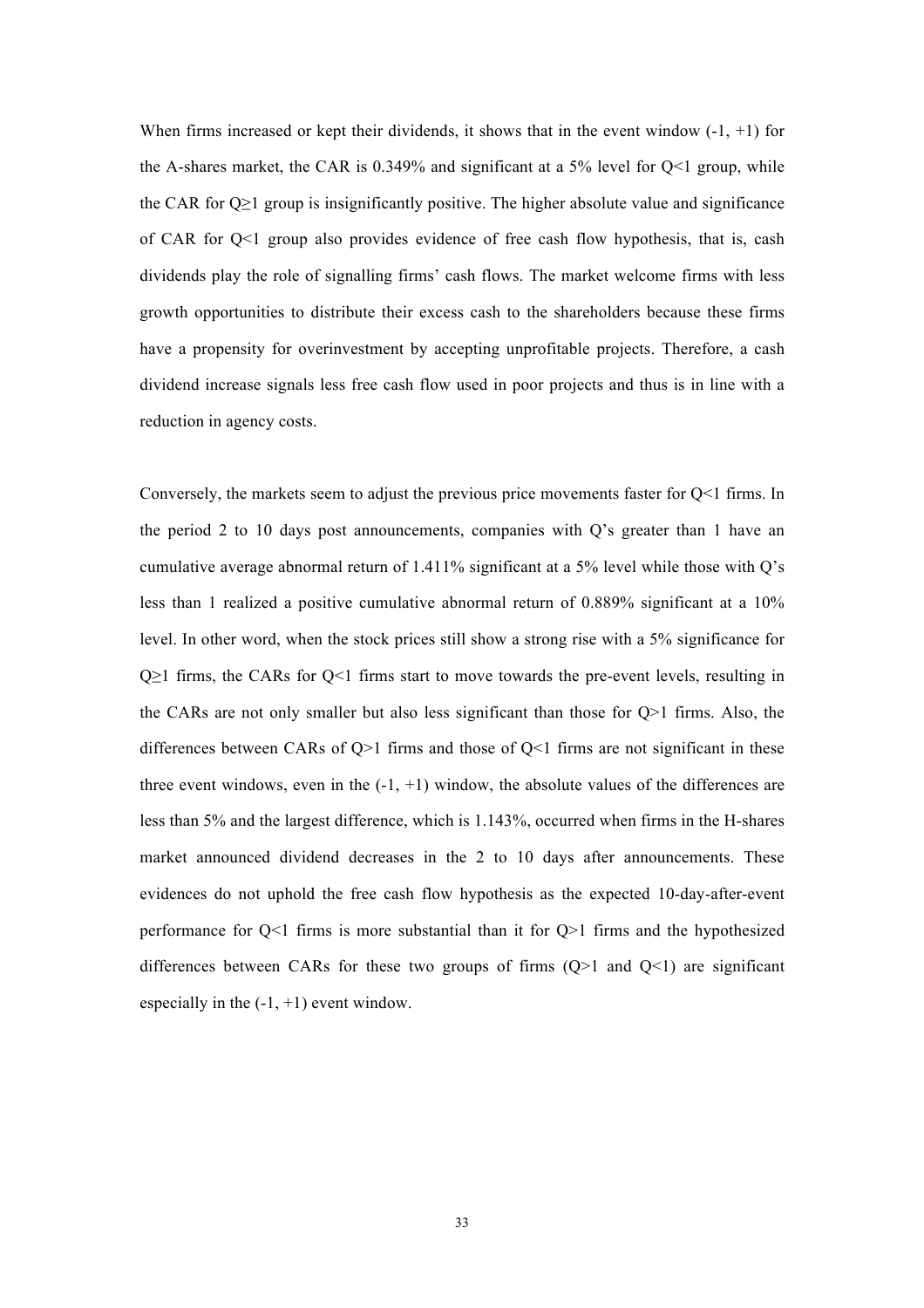#### **4.3 Cross-Listing and Announcement effects of Cash Dividend Changes**

In the H-shares market, there are more active international investors than in the A-shares market. In this context, more transparency is required to enterprises listed in the Hong Kong exchange, mainly due to the higher requirements established by analysts. On the contrary, China A-shares market is restricted from the eyes of both foreign and local investors. Due to the difficulty of international investors to access the Chinese equity market and Chinese investors to invest in the foreign market, large problems associated with protection of minority shareholders and corporate governance emerged long time ago. Under this interesting framework, a great deal of academic research focuses on the abnormal returns surrounding the announcement days of cross-listings of companies (e.g., Foerster and Karolyi, 1999). This study follows the similar approach but gives more emphasis on the announcement effects of dividends and incorporates the previous two theories of dividends to investigate whether the perceived freer H-shares market responded favourably to the enhanced corporate governance of the H-share listed firms whose main markets are in China mainland.

**Table 5 Differences of CARs (cumulative abnormal returns) between the A-shares market and the H-shares market**

| $CAR_{-9,-2}(\%)$  | $\triangle$ DPS $\geq$ 0 (A-H) | $\triangle$ DPS < 0, (A-H) |
|--------------------|--------------------------------|----------------------------|
|                    | 0.933                          | $-0.009$                   |
| $Q \geq 1$         | (1.372)                        | $(-0.010)$                 |
|                    | $-0.409$                       | 0.738                      |
| Q<1                | $(-0.539)$                     | (1.241)                    |
| $CAR_{-1,+1}(\%)$  | $\triangle$ DPS $\geq$ 0 (A-H) | $\triangle$ DPS < 0, (A-H) |
|                    | $-0.399$                       | 0.956                      |
| $Q \geq 1$         | $(-0.779)$                     | (1.195)                    |
|                    | $-0.250$                       | $1.115*$                   |
| Q<1                | $-(0.310)$                     | (1.523)                    |
| $CAR_{+2,+10}$ (%) | $\triangle$ DPS $\geq$ 0 (A-H) | $\triangle$ DPS < 0, (A-H) |
|                    | $-0.160$                       | 1.313                      |
| $Q \geq 1$         | $(-0.215)$                     | (1.209)                    |
|                    | 0.461                          | 1.227                      |
| Q<1                | (0.469)                        | (1.083)                    |

Note: The CAR difference is calculated as the CAR of the A-shares market minus the CAR of the H-shares market for different groups of firms, and the t-statistic is the result obtained from the t-test for difference in mean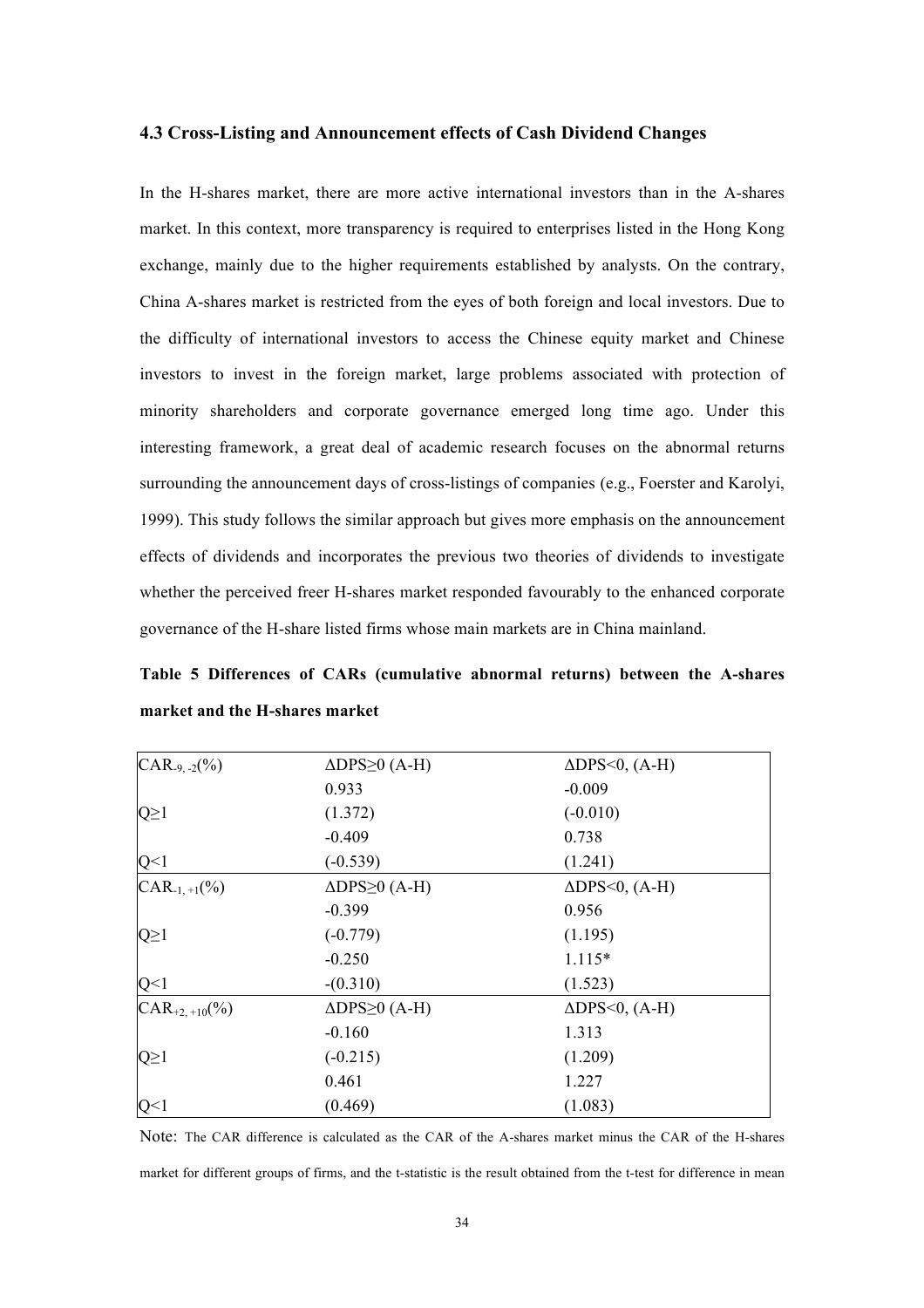with unequal variances for the CARs in the two stock markets.

If the more stringent external monitoring environment of the Hong Kong market strengthens the corporate governance of firms, the H-shares stock market would give more penalties for firms' decisions of decreasing cash dividends. It can be seen in table 3 that when firms announced cash dividend decreases, the magnitude of share price drop measured by the negative CAR in the H-shares market is larger than its counterpart in the A-shares market. As shown in table 5, in the  $(-1, +1)$  period, the difference is 0.956% for Q>1 firms and 1.115%, which is significant at a  $10\%$  level, for Q<1 firms. We can also see that for firms with lower Q's, the Hong Kong market investors punished the firms more heavily because of investors' anticipation for overinvestment problems in these mature firms. Even in the period of 2 to 10 days following the announcements, the H-shares market still showed more negative reaction towards this corporate decision even though the difference against the A-shares market is not significant enough to generate a strong comparison. It also could be noted that 10 to 2 days after the decision announcements, the share prices already started moving unfavorably which indicates an uncertain degree of information leakage, which is not expected for the H-shares market in particular.

However, when firms declared cash dividend increases, the Hong Kong stock market surprisingly underreacted to these announcements. Despite the fact that the cumulative average abnormal returns are marginally larger than those in the A-shares market in the (-1, +1) period, the high standard deviations arising from investors' diverge reactions towards different companies drives the low t-statistics for both  $Q>1$  and  $Q<1$  firms. This evidence seems cannot support the hypothesis that the Hong Kong market responds more positively to the cash dividend increase announcements from Chinese cross-listed companies. Regardless of this relatively softer effect, it can be inferred from the larger and more significant differences between the CARs of the increasing-cash-dividend group and those of the decreasing-cash-dividend group that share price changes around the announcement days in the H-shares market reinforced the informational role of cash dividends, in the context of signals of future cash flows and agent conflicts.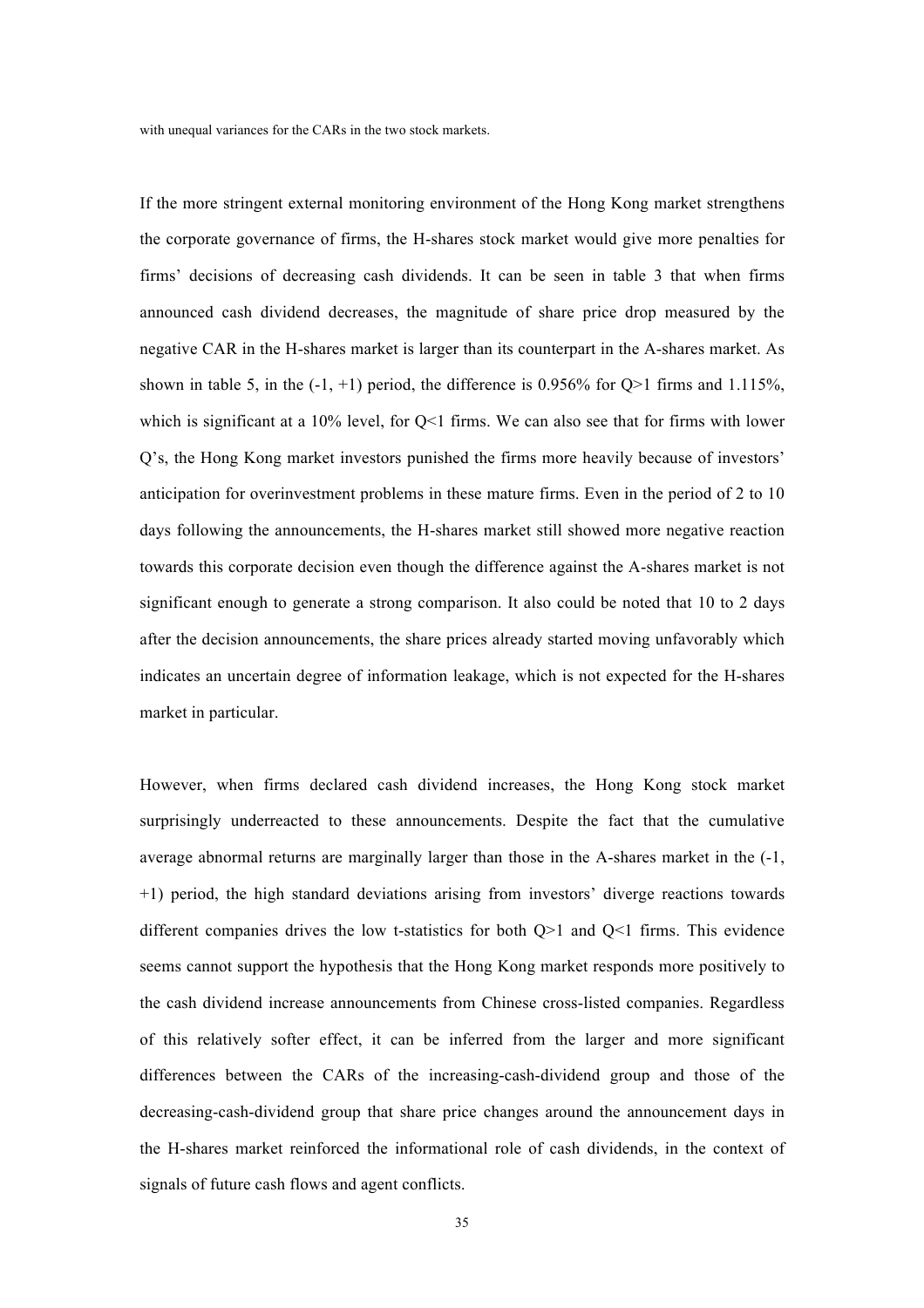Chinese companies that decided to cross-list their shares in Hong Kong expose themselves to greater scrutiny from the Hong Kong regulators and international investors. Because it becomes more difficult for the managers to make corporate decisions based on their private benefits and the controlling shareholders to seize benefits from minority ones, improved company value is expected and the H-shares stock market is supposed to recognize this enhancement through more considerable share price reactions. Nonetheless, the above analysis only half supports the bonding theory.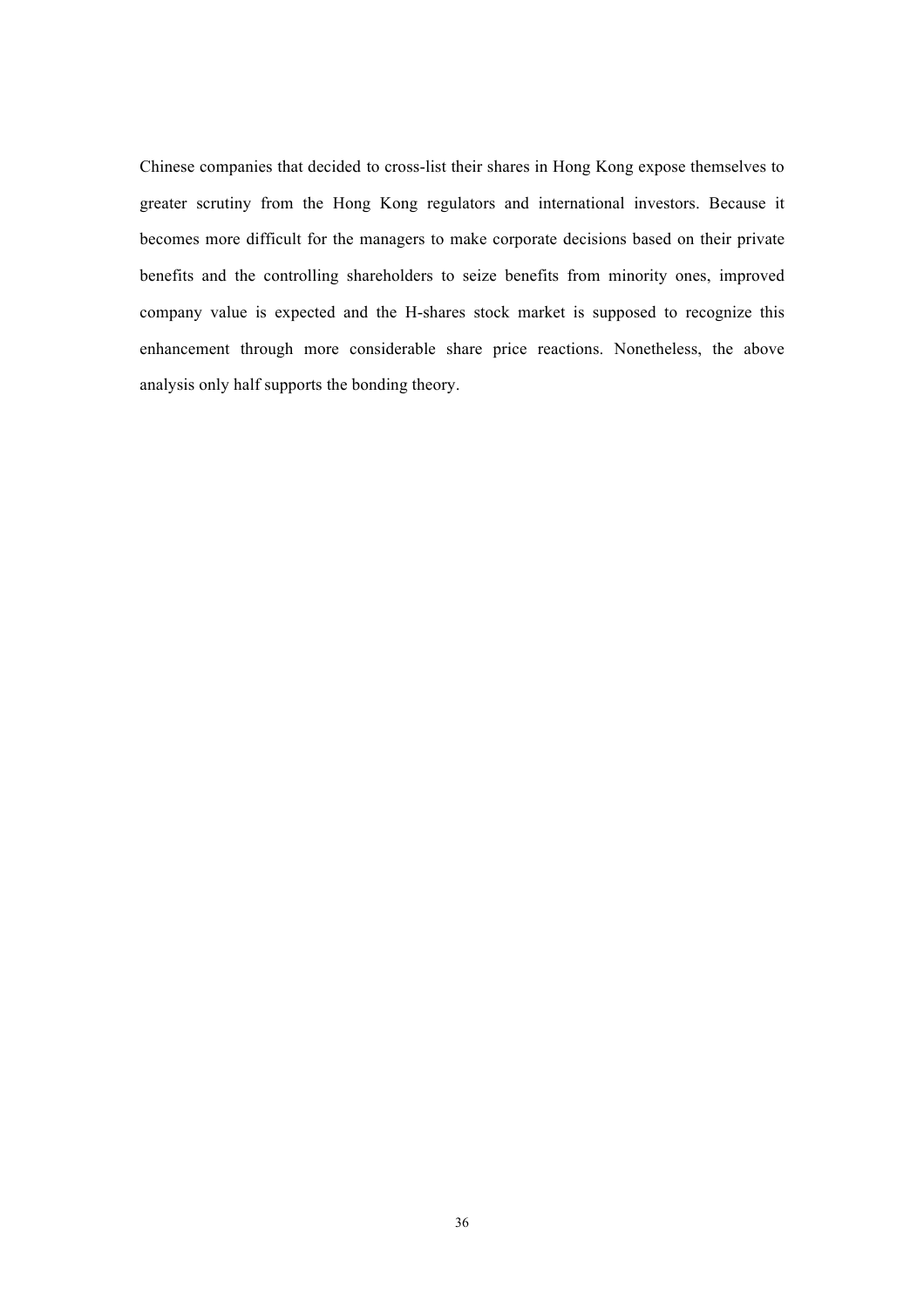#### **4.4 Regression Results**

To analyse the implications of the factors influencing the stock price response to cash dividend announcements, two cross-sectional regressions are performed for the A-shares market and the H-shares market. In this analysis, the cumulative average abnormal returns on the period encircling the event  $(CAR_{-1,+1})$  are regressed against several independent variables such as percentage change in dividend (%ΔD), firm size (SIZE), profitability (ROA), long-term debt ratio (LEVERAGE), Tobin's Q ratio (Q) and year and industry dummy variables. The resulting model is the following:

 $CAR_{i, -1 + 1} \beta_0 + \beta_1 * \Delta DPS_i + \beta_2 * SIZE_i + \beta_3 * ROA_i + \beta_4 * LEVERAGE_i + \beta_5 * Q_i$  $+ a^*YEARS_i + b^*INDUSTRIES_i + \mathcal{E}_i$ 

Where  $CAR_{-1,+1}$  is the cumulative average abnormal returns of three days around cash dividend announcements. %ΔDPS is the year-on-year percentage change in the cash dividend and is calculated as LN  $(DPS<sub>t</sub>/DPS<sub>t-1</sub>)$ . The firm-specific features variables are firm size, ROA, leverage and Tobin's Q. SIZE is represented by the logged market capitalisation of the company on the last day of every fiscal year. ROA is the actual value for Return on Assets for year ending. LEVERAGE represents the percentage of long-term debt in total capital. Tobin's Q is used as a proxy for growth opportunities. Dummy variables representing each year were added to incorporate the year effects in the model. Industry dummies are employed to investigate the industry effects and this study uses the UK standard industry classification 2007 (UK SIC 2007).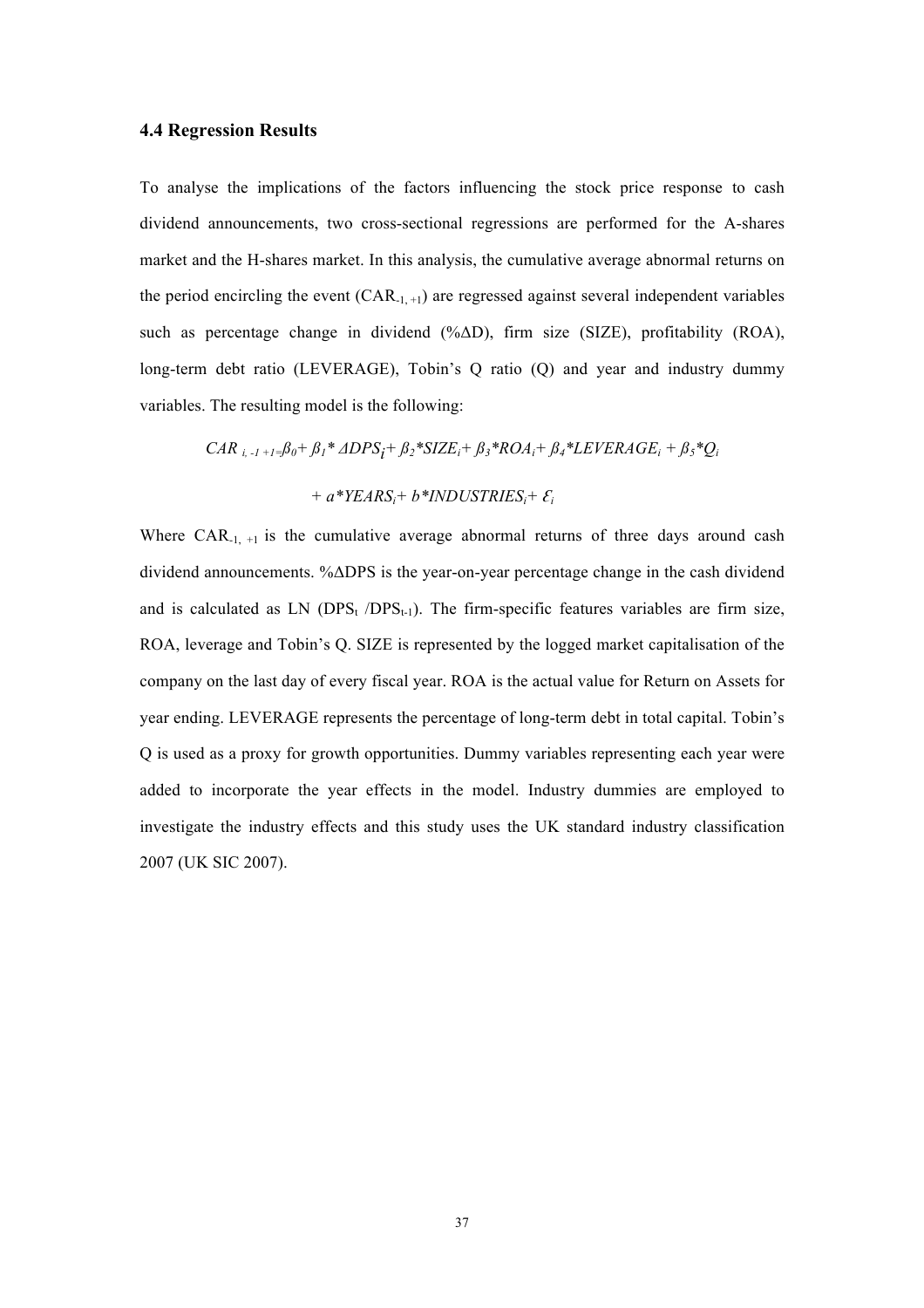|                   | A-shares market |             | H-shares market |             |  |
|-------------------|-----------------|-------------|-----------------|-------------|--|
| Variable          | Coefficient     | t-Statistic | Coefficient     | t-Statistic |  |
| Constant          | $-3.9283$       | $-1.3269$   | $-0.5813$       | $-0.1926$   |  |
| $\triangle$ DPS   | $0.0094***$     | 4.7708      | $0.0147***$     | 6.3318      |  |
| <b>SIZE</b>       | $0.3453*$       | 1.8829      | $-0.0047$       | $-0.0313$   |  |
| <b>ROA</b>        | $0.1042*$       | 1.8356      | 0.0292          | 2.0189      |  |
| <b>LEVERAGE</b>   | $0.022**$       | 1.9996      | $0.1038**$      | 1.6455      |  |
| Tobin's Q         | $-1.0739$       | $-1.5832$   | 0.5423          | 0.8938      |  |
| <b>YEAR 2011</b>  | $-0.7113$       | $-1.367$    | 0.0005          | 0.0007      |  |
| <b>YEAR 2012</b>  | $-0.5977$       | $-1.1652$   | $-0.1577$       | $-0.239$    |  |
| <b>YEAR 2013</b>  | $-0.6438$       | $-1.2556$   | $-0.7606$       | $-1.1327$   |  |
| Basic materials   | $-2.0978*$      | $-1.9232$   | $-1.2829$       | $-1.0247$   |  |
| Technology        | $-0.9934$       | $-0.6249$   | $-0.8789$       | $-0.4498$   |  |
| Utilities         | $-3.3204***$    | $-2.8708$   | $-2.7403**$     | $-2.0512$   |  |
| Consumer services | $-1.1859$       | $-0.8719$   | $-1.9876$       | $-1.1997$   |  |
| Consumer goods    | 1.8186          | 1.0284      | $-4.4719**$     | $-2.2637$   |  |
| Financials        | $-1.9478$       | $-1.4674$   | $-0.7108$       | $-0.5743$   |  |
| Industrials       | $-2.6384***$    | $-2.6436$   | $-2.2686*$      | $-1.8767$   |  |
| Oil & Gas         | $-3.0356**$     | $-2.2606$   | $-2.5335*$      | $-1.8784$   |  |
| Adjusted R2       | 0.18919         |             | 0.2107          |             |  |
| F-value           | 3.75634         |             | 4.0362          |             |  |
| Observations      | $N = 195$       |             | $N = 186$       |             |  |

**Table 6 Regression analysis of cumulative abnormal returns on dividend change announcements**

Table 6 displays the regression output for the sample containing both A-share and H-share listed firms. %ΔD has a strong explanatory power on cumulative abnormal returns in both markets (t=4.7708 and 6.3318), which indicates that the larger the difference between the cash dividends firms paid in year t and those they paid in year t-1, the larger the reaction from the investors. Moreover, the coefficient of SIZE and ROA reveal positive signs and are significant at 10% level in the A-shares market. This result lends support to the conception that the higher the profitability of firms, the higher abnormal returns they earned when they decided to distribute some of the earnings to investor. On the other hand, the "small size effect" (Fuller, 2003) has been challenged in the A-shares market because small firms did not gain higher abnormal returns than large firms when firms declared cash dividend increases. However, in the H-shares market, the negative sign of SIZE supports this effect to some degree. It appears that leverage explains relevant variations and it has similar degree of effect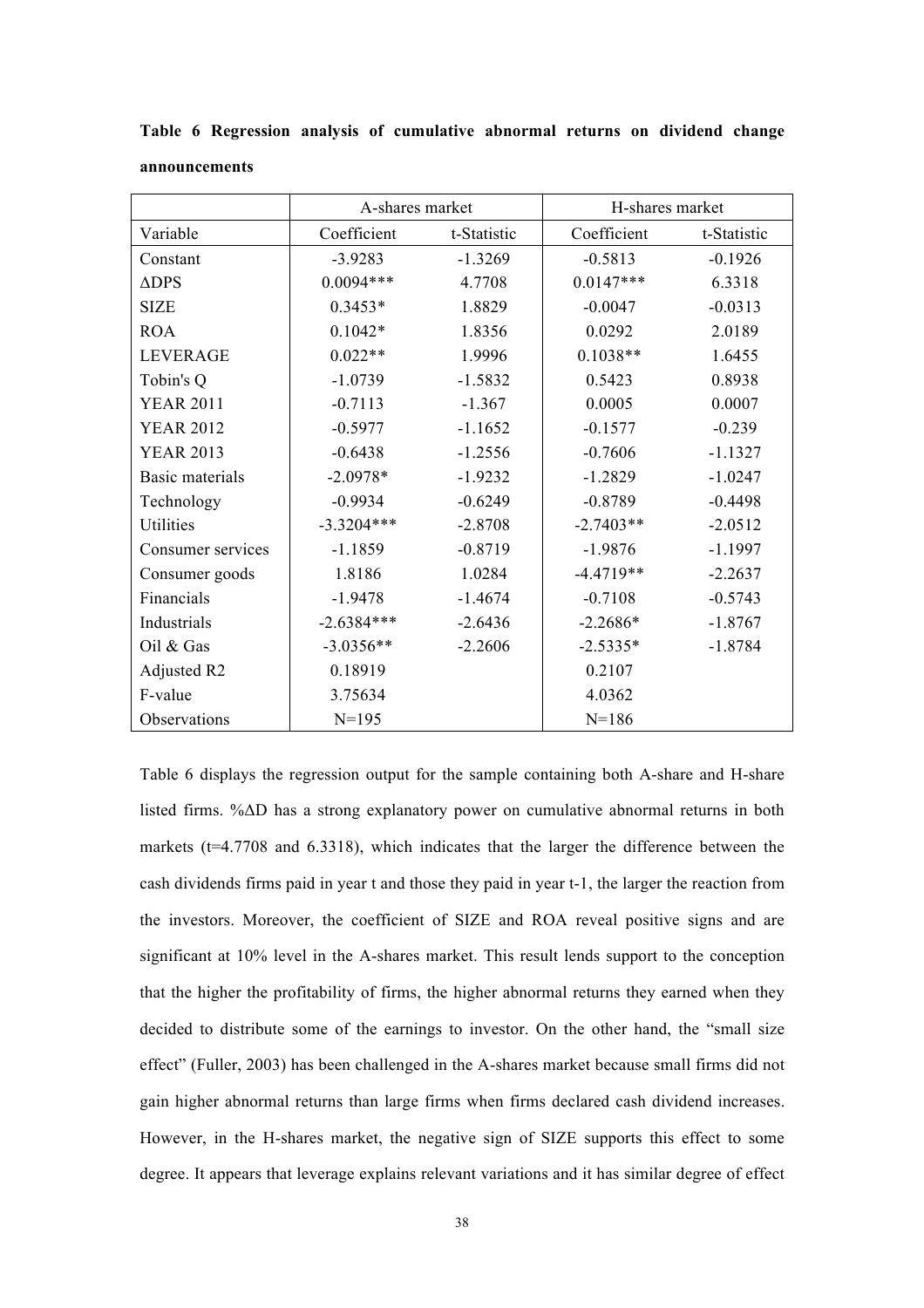on cumulative abnormal returns in both markets  $(\beta_4 = 0.022 \text{ versus } 0.0292)$ . This result is somehow unanticipated because of the perception that firms raised more debt partly used to pay out. The higher risk incurred should have led the market to less favor the cash dividends, but in this analysis, the market responded more favorably to the good news for firms with higher leverage. In addition, although the coefficient of Tobin's Q  $(\beta_5=1.0739)$  is not statistically significant, it's negative sign is consistent with the notation that the more growth opportunities firms have, the weaker the reaction the market showed towards their announcements of increases in cash dividends. It is relevant to highlight that in the Hong Kong market, the positive sign of Tobin's Q confirms the findings presented in the last chapter that the H-shares market gave heavier penalties on stock prices when firms decreased their cash dividends.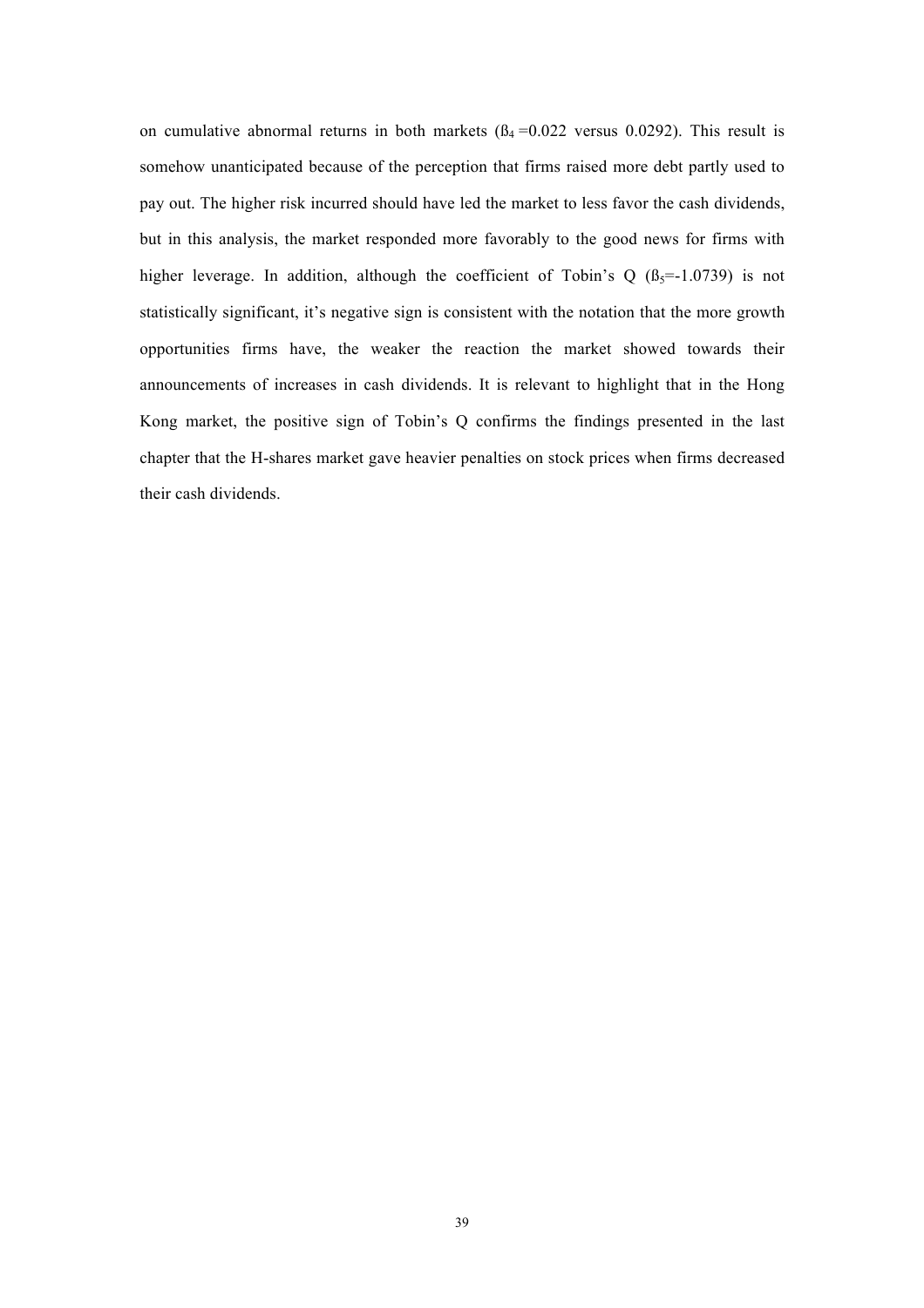## **5. Summary and Conclusion**

This paper investigates the stock price changes to dividend change announcements for a sample of firms cross-listed in the Shanghai Exchange/Shenzhen Exchange and Hong Kong exchange. This study attempts to investigate the signalling role of cash dividends in conjunction with the agency conflict model developed by Jensen. Different from previous studies that are based on a single market, this study looks into two types of stock markets in China (the A-shares and the H-shares markets) which aims at further exploring whether the markets response positively to the "bonding effects" of cross-listed firms.

Although the A-shares market in China only have two-decade development and the market-based economy is immature, cash dividends appear to incorporate information for the investors. Based on the results obtained, there is marginally significant association between cash dividends and stock returns in the A-shares and the H-shares markets. The market did response strongly to dividend increases and decreases especially in the  $(-1, +1)$  period. The evidence is consistent with findings from the USA and other developed markets meaning that the stock markets react to the announcements of corporate news with haste and accuracy.

Under the unique institutional framework in China, the major agency problem was the conflicts between the controlling shareholders who hold non-tradable stocks and minority investors who hold tradable shares. However, the result shows that, with the process of the SOE reform, the markets do not have the tendency to interpret cash dividends only as a tool for controlling shareholders to funnel cash from the listed companies to themselves in the recent years. Therefore, the main agency problem of Chinese listed firms may have transferred to the conflicts between the managers who can make decisions more autonomously after this ownership reform, and shareholders. In this context, the markets regard dividend increases as a committal for the reduction of agency problems. As shown in the results, cumulative abnormal returns are of larger magnitudes and significance for firms with less growth opportunities  $(Q<1)$  than for growing or stable firms  $(Q>1)$  although the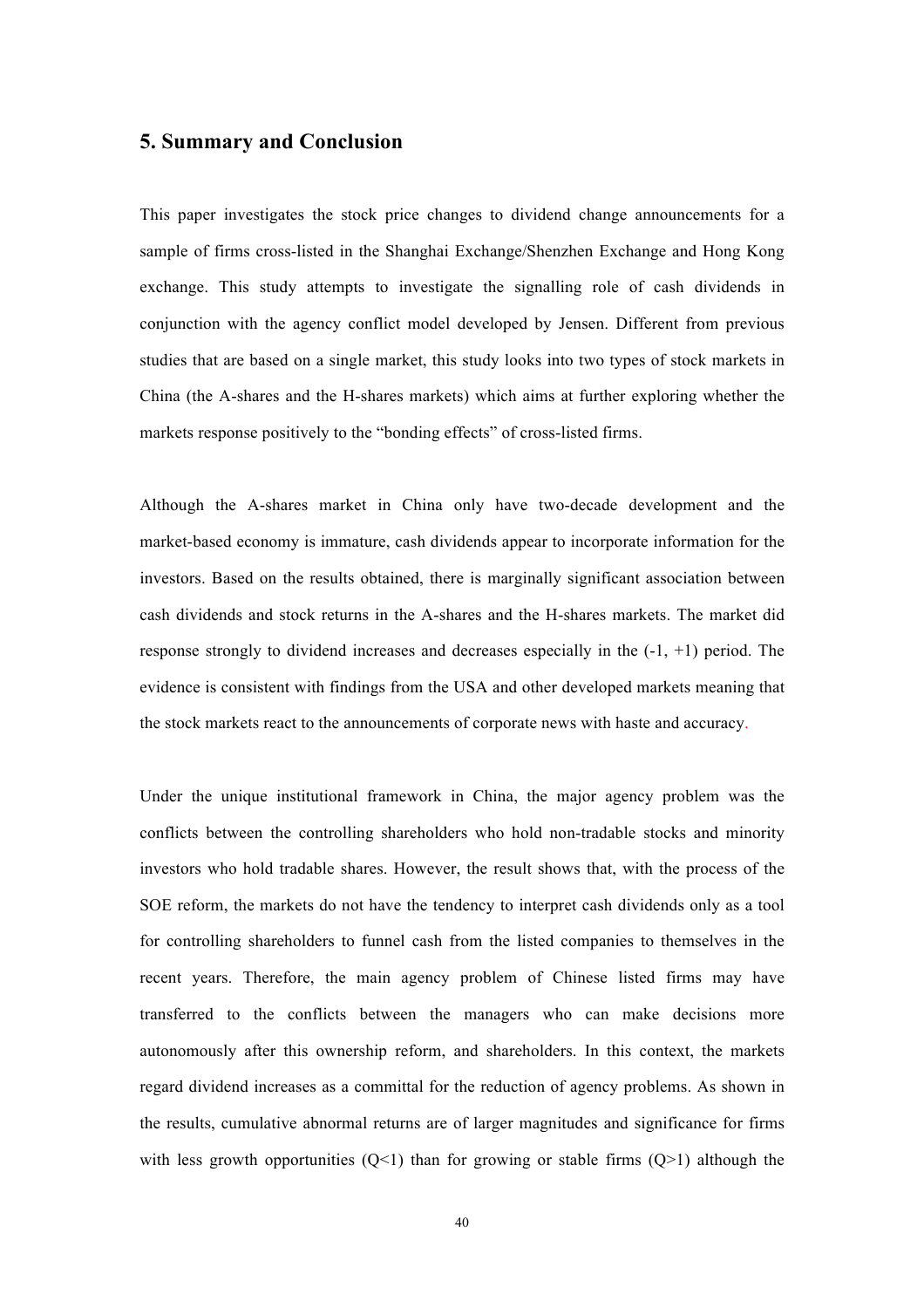differences have limit significance in any event period.

More recently, Chinese firms have been using cross-listings in Hong Kong as a mean of raising capital. In a more stringent legal regime, enhanced corporate governance termed as "bonding" and increased investor base have been important to companies' dividend policy. In the analysis, the difference between cumulative abnormal returns in the A-shares and the H-shares markets shows that compared to the A-shares market, the H-shares market gave more negative responses to corporate decisions of reducing cash dividends but reacted less positively for dividend-increase announcements. The results go a step further to show that due to the lack of significance of the differences in any event period for both types of dividend changes, the evidence supporting the link between corporate governance in terms of investors' reactions to cash dividend changes and cross-listing is limited.

Overall, the investors in China paid more attention to the signalling role of cash dividends, whereas investors in Hong Kong valued dividends' role of reducing agency costs arising from free cash flows. The empirical findings in this study have practical implication for investors and regulators. Investors can obtain a comprehensive understanding of the different roles of cash dividends in these two prevailing stock markets in Asia and determine their investment strategies by taking the information content of cash dividends and corporate governance into account. This study also provides theoretical and empirical corroborations for the regulators for the protection of minority shareholders and their interests and provisions to be implemented for cash dividends.

Further research can be guided to the examination of long-term performance of these Chinese firms announcing dividend changes who cross-listed in Hong Kong or even in other developed markets such as the US and the Europe. Additionally, Chinese listed firms use stock dividends greatly and make joint announcements of cash and stock dividends every fiscal year. The absence of disentangling the impact of the two signals in this study may result in limited conclusions. Therefore, the separate impact of cash dividends and stock dividends is to be examined under the background of cross-listings and agency problems.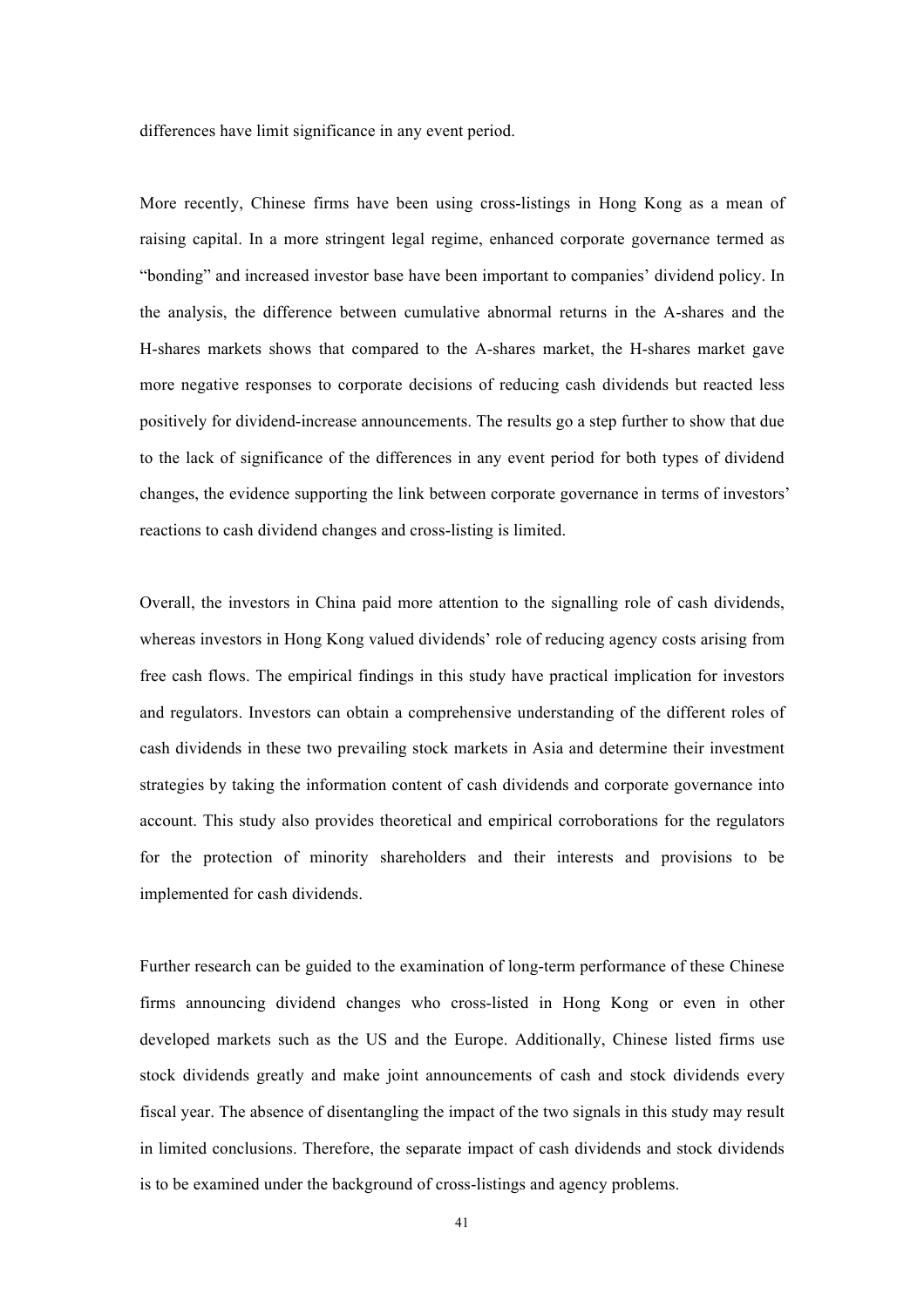## **References**

Abdallah W. and Goergen, M. (2008) The impact of a cross-listing on dividend policy, International Journal of Corporate Governance, 1 (1), pp.49-72.

Aharony, Joseph, and Itzhak Swary. (1980) Quarterly Dividend and Earnings Announcements and Stockholders' Returns: An Empirical Analysis. journal of finance 35: pp.1–12.

Brav, A., Graham, J.R., Harvey, C.R., Michaely, R. (2005) Pay-out policy in the 21st century. Journal of Financial Economics 77 (3), pp.483–527.

Chen, G., Firth, M., Gao, N. (2002) The information content of concurrently announced earnings, cash dividends and stock dividends: an investigation of the Chinese stock market. Journal of International Financial Management and Accounting 13 (2), pp.101–124.

Cheng, Zijian; Cullinan, Charles P.; Zhang, Junrui. (2014) Free Cash Flow, Growth Opportunities, And Dividends: Does Cross-Listing Of Shares Matter? Journal of Applied Business Research; Mar/Apr2014, Vol. 30 Issue 2, pp.587-598.

Chowdhury, R., M. Maung., and W. Zhang (2010) Information Content of Dividends: Evidence from China's Local and Cross-Listed Firms. Studies in Economics and Finance 12(2), pp.141-164.

Denis, D.J., D.K. Denis and A. Sarin. (1994) The information content of dividend changes: cash flow signalling, overinvestment, and dividend clienteles, Journal of Financial and Quantitative Analysis 29-4: pp.567-587.

Easterbrook, F. (1984) Two agency-cost explanations of dividends. American Economic Review 74, pp.650–659.

Fama, E., Jensen, M. (1983) Separation of ownership and control. Journal of Law and Economics (June), pp.301–325.

Foerster, Stephen R. and Karolyi, Andrew G. (1999) The effects of market segmentation and investor recognition on asset prices: Evidence from foreign stock listings in the U.S. Journal of Finance 54, pp.981-1014.

Fuller, K. (2003) The impact of informed trading on dividend signalling: A theoretical and empirical examination. Journal of Corporate Finance, 3, pp.385−407.3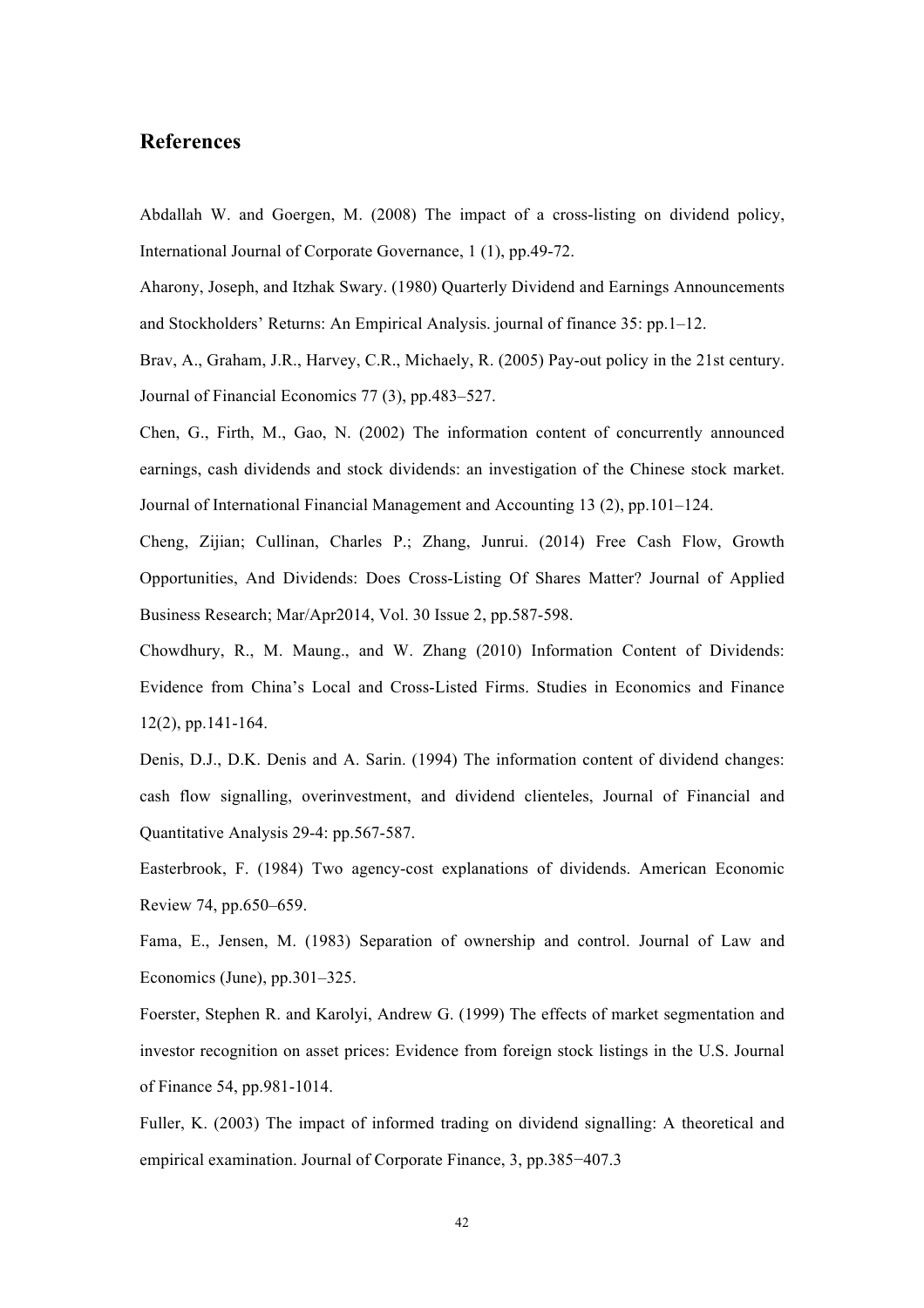Huo, Yun. (2011) China's equity index futures market is poised to take off. Nomura Research Institute. pp.1-8

Jiang, G., Lee, C.M., Yue, H. (2010) Tunnelling through inter-corporate loans: the China experience. Journal of Financial Economics 98, pp.1–20.

Kevin C.K. Lam Heibatollah Sami and Haiyan Zhou. (2011) The role of cross-listing, foreign ownership and state ownership in dividend policy in an emerging market, China Journal of Accounting Research, Volume 5, Issue 3, Sept. 2012, pp. 199–216.

Klapper, Leora F. & Love, Inessa. (2002) Corporate governance, investor protection, and performance in emerging markets, Journal of Corporate Finance, Volume 10, Issue 5, Nov. 2004, pp. 703–728.

La Porta, R., Lopez-de-Silanes, F., Shleifer, A., Vishny, R. (1998) The Economic Consequences of Legal Origins, Law and finance. Journal of Political Economy 106, pp.1113–1155.

La Porta, R., Lopez-de-Silanes, F., Shleifer, A. and Vishny, R. (2000) Agency problems and dividend policies around the world. Journal of Finance, 55, pp.1–33.

Lang, Litzenberger (1989) Dividend announcement: Cash flows signalling vs. Free cash flow hypothesis? Journal of Financial Economics, 24, pp.181-191.

Lee, J. & Xiao, X. (2004) Tunneling dividends. Working paper, Tulane University, pp.1-17

Lee-Hsien Pan, Chien-Ting Lin and Pei-Chi Yang. (2013) Corporate governance, growth opportunities, and the choices of cross-listings: The case of Chinese ADRs, Pacific-Basin Finance Journal, 2013, vol. 24, issue C, pp. 221-234.

Lintner, J. (1956) Distribution of income of corporation among dividends, retained earnings and taxes. The American Economic Review, 46, pp.97−113.

Licht. (2003) Cross-listing and Corporate Governance: Bonding or Avoiding? Chicago Journal of International Law, Vol. 4, Spring 2003.

Liu, Hsiang-His. (2009) The Announcement Effect of Cash Dividend Changes on Share Prices: An Empirical Analysis of China. The Chinese economy (1097-1475), 42 (1), pp.62-77 Liu, Chunyan and Uchida, Konari and Yang, Yufeng. (2011) Controlling Shareholder, Split-Share Structure Reform and Cash Dividend Payments in China, International Review of Economics and Finance 29 (2014), pp.339–357.